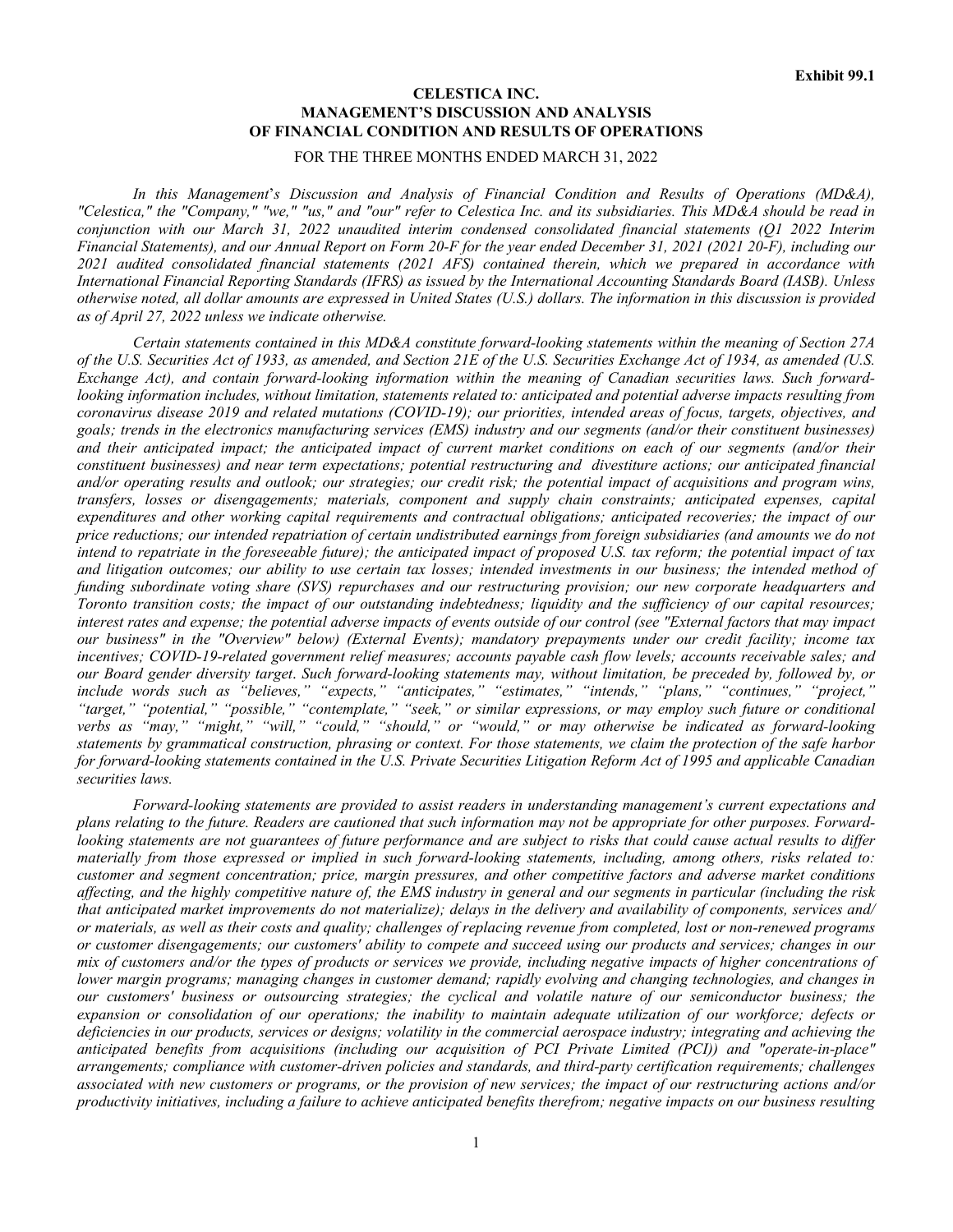*from newly-increased third party indebtedness; the incurrence of future restructuring charges, impairment charges, other write-downs of assets or operating losses; managing our business during uncertain market, political and economic conditions, including among others, geopolitical and other risks associated with our international operations, including military actions, protectionism and reactive countermeasures, economic or other sanctions or trade barriers, including in relation to the evolving Ukraine/Russia conflict; disruptions to our operations, or those of our customers, component suppliers and/or logistics partners, including as a result of External Events; the scope, duration and impact of the COVID-19 pandemic and materials constraints; changes to our operating model; changing commodity, materials and component costs as well as labor costs and conditions; execution and/or quality issues (including our ability to successfully resolve these challenges); nonperformance by counterparties; maintaining sufficient financial resources to fund currently anticipated financial actions and obligations and to pursue desirable business opportunities; negative impacts on our business resulting from any significant uses of cash (including for the acquisition of PCI), securities issuances, and/or additional increases in third-party indebtedness (including as a result of an inability to sell desired amounts under our uncommitted accounts receivable sales program or supplier financing programs); operational impacts that may affect PCI's ability to achieve anticipated financial results; foreign currency volatility; our global operations and supply chain; competitive bid selection processes; customer relationships with emerging companies; recruiting or retaining skilled talent; our dependence on industries affected by rapid technological change; our ability to adequately protect intellectual property and confidential information; increasing taxes (including as a result of global tax reform), tax audits, and challenges of defending our tax positions; obtaining, renewing or meeting the conditions of tax incentives and credits; the management of our information technology systems, and the fact that while we have not been materially impacted by computer viruses, malware, ransomware, hacking attempts or outages, we have been (and may continue to be) the target of such events; the inability to prevent or detect all errors or fraud; the variability of revenue and operating results; unanticipated disruptions to our cash flows; compliance with applicable laws and regulations; our pension and other benefit plan obligations; changes in accounting judgments, estimates and assumptions; our ability to maintain compliance with applicable credit facility covenants; interest rate fluctuations and the discontinuation of LIBOR; our ability to refinance our indebtedness from time to time; deterioration in financial markets or the macro-economic environment; our credit rating; the interest of our controlling shareholder; current or future litigation, governmental actions, and/or changes in legislation or accounting standards; negative publicity; that we will not be permitted to, or do not, repurchase SVS under any normal course issuer bid (NCIB); the impact of climate change; and our ability to achieve our environmental, social and governance (ESG) initiative goals, including with respect to diversity and inclusion and climate change. The foregoing and other material risks and uncertainties are discussed in our public filings at www.sedar.com and www.sec.gov, including in this MD&A, our most recent Annual Report on Form 20-F filed with, and subsequent reports on Form 6-K furnished to, the U.S. Securities and Exchange Commission (SEC), and as applicable, the Canadian Securities Administrators.*

*Our forward-looking statements are based on various assumptions, many of which involve factors that are beyond our control. Our material assumptions include: continued growth (and recovery from adverse impacts due to COVID-19) in the broader economy and our end markets; growth in manufacturing outsourcing from customers in diversified end markets; no significant unforeseen negative impacts to Celestica's operations; no unforeseen materials price increases, margin pressures, or other competitive factors affecting the EMS industry in general or our segments in particular, as well as those related to the following: the scope and duration of materials constraints (i.e., that they do not materially worsen) and the COVID-19 pandemic, and their impact on our sites, customers and our suppliers; fluctuation of production schedules from our customers in terms of volume and mix of products or services; the timing and execution of, and investments associated with, ramping new business; the success of our customers' products; our ability to retain programs and customers; the stability of general economic and market conditions, and currency exchange rates; supplier performance and quality, pricing and terms; compliance by third parties with their contractual obligations; the costs and availability of components, materials, services, equipment, labor, energy and transportation; that our customers will retain liability for product/component tariffs and countermeasures; global tax legislation changes; our ability to keep pace with rapidly changing technological developments; the timing, execution and effect of restructuring actions; the successful resolution of quality issues that arise from time to time; the components of our leverage ratio (as defined in our credit facility); our ability to successfully diversify our customer base and develop new capabilities; the availability of capital resources for, and the permissibility under our credit facility of, repurchases of outstanding SVS under NCIBs, and compliance with applicable laws and regulations pertaining to NCIBs; compliance with applicable credit facility covenants; anticipated demand strength in certain of our businesses; anticipated demand weakness in, and/or the impact of anticipated adverse market conditions on, certain of our businesses; our ability to successfully integrate PCI and achieve the expected benefits from the acquisition; and our maintenance of sufficient financial resources to fund currently anticipated financial actions and obligations and to pursue desirable business opportunities. Although management believes its assumptions to be reasonable under the current circumstances, they may prove to be inaccurate, which could cause actual results to differ materially (and adversely) from those that would have been achieved had such assumptions been accurate. Forward-looking statements speak only as of the date on which they are made, and we disclaim any intention or obligation to update or revise any forward-looking statements, whether as a result of new information, future events or otherwise, except as required by applicable law. All forward-looking statements attributable to us are expressly qualified by these cautionary statements.*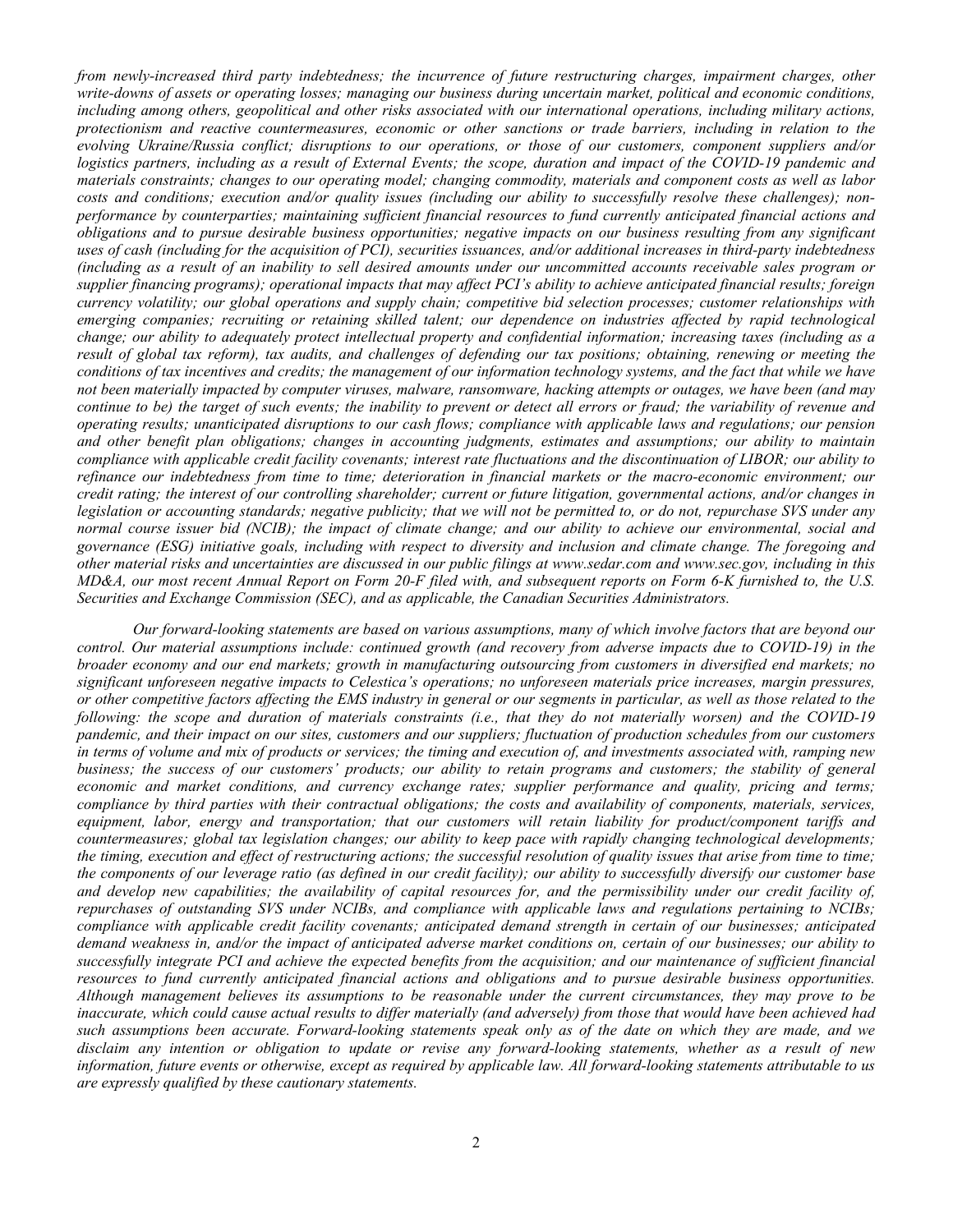#### **Overview**

### *Celestica's business:*

We deliver innovative supply chain solutions globally to customers in two operating and reportable segments: Advanced Technology Solutions (ATS) and Connectivity & Cloud Solutions (CCS). Our ATS segment consists of our ATS end market, and is comprised of our Aerospace and Defense (A&D), Industrial (including PCI and energy), HealthTech, and Capital Equipment businesses. Our CCS segment consists of our Communications and Enterprise (servers and storage) end markets. Information regarding our reportable segments is included in note 3 to the Q1 2022 Interim Financial Statements, filed at www.sedar.com and furnished with this MD&A on Form 6-K at www.sec.gov, and in note 25 to the 2021 AFS*.* 

Our customers include original equipment manufacturers (OEMs), cloud-based and other service providers, including hyperscalers, and other companies in a wide range of industries. Our global headquarters is located in Toronto, Ontario, Canada. We operate a network of sites and centers of excellence strategically located in North America, Europe and Asia, with specialized end-to-end supply chain capabilities tailored to meet specific market and customer product lifecycle requirements. We offer a comprehensive range of product manufacturing and related supply chain services to customers in both of our segments, including design and development, new product introduction, engineering services, component sourcing, electronics manufacturing and assembly, testing, complex mechanical assembly, systems integration, precision machining, order fulfillment, logistics, asset management, product licensing, and after-market repair and return services. Our Hardware Platform Solutions (HPS) offering (within our CCS segment) includes the development of hardware platforms, design solutions and software services, that can be used as-is, or customized for specific applications in collaboration with our customers, and management of program design and aspects of the supply chain, manufacturing, and after-market support. See "Overview — *Overview of business environment*" in Item 5, Operating and Financial Review and Prospects, of our 2021 20-F, for description of the products and services in each of our segments.

 Our ATS segment businesses typically have higher margin profiles and margin volatility, higher working capital requirements, and longer product life cycles than the businesses in our CCS segment. Our CCS segment is subject to negative pricing pressures driven by the highly competitive nature of this market and is experiencing technology-driven demand shifts, which are not expected to abate. Our CCS segment businesses typically have lower margin profiles, lower working capital requirements, and higher volumes than the businesses in our ATS segment. Within our CCS segment, however, our HPS business (which includes firmware/software enablement across all primary IT infrastructure data center technologies and aftermarket services) typically has a higher margin profile than our traditional CCS businesses, but also requires specific investments (including research and development (R&D)) and higher working capital. Our CCS segment generally experiences a high degree of volatility in terms of revenue and product/service mix and as a result, our CCS segment margin can fluctuate from period to period. In recent periods, we have experienced an increasing shift in the mix of our programs towards cloudbased and other service providers, which are cyclically different from our traditional OEM customers, creating more volatility and unpredictability in our revenue patterns, and additional challenges with respect to the management of our supply chain and working capital requirements.

#### *Overview of business environment:*

 The EMS industry is highly competitive. Demand can be volatile from period to period, aggressive pricing is a common business dynamic, and customers may shift production between EMS providers for a variety of reasons. See "Overview — *Overview of business environment*" in Item 5, Operating and Financial Review and Prospects, of our 2021 20-F for further detail. As a result, customer and segment revenue and mix, as well as overall profitability, are difficult to forecast. The loss of one or more major customers could have a material adverse effect on our operating results, financial position and cash flows.

 Managing our operations is complex, and our financial results often fluctuate, in each case as a result of, among other factors, product lifecycles in the markets we serve, production lead times required by our customers, our ability to secure materials and components, our ability to manage staffing and talent dynamics, rapid shifts in technology, model obsolescence, commoditization of certain products, the emergence of new business models, shifting patterns of demand, the proliferation of software-defined technologies enabling the disaggregation of software and hardware, product oversupply, changing supply chains and customer supply chain requirements, and the build-up by customers of inventory buffers. For example, the shift from traditional network infrastructures to highly virtualized and cloud-based environments, and declines in end-market demand for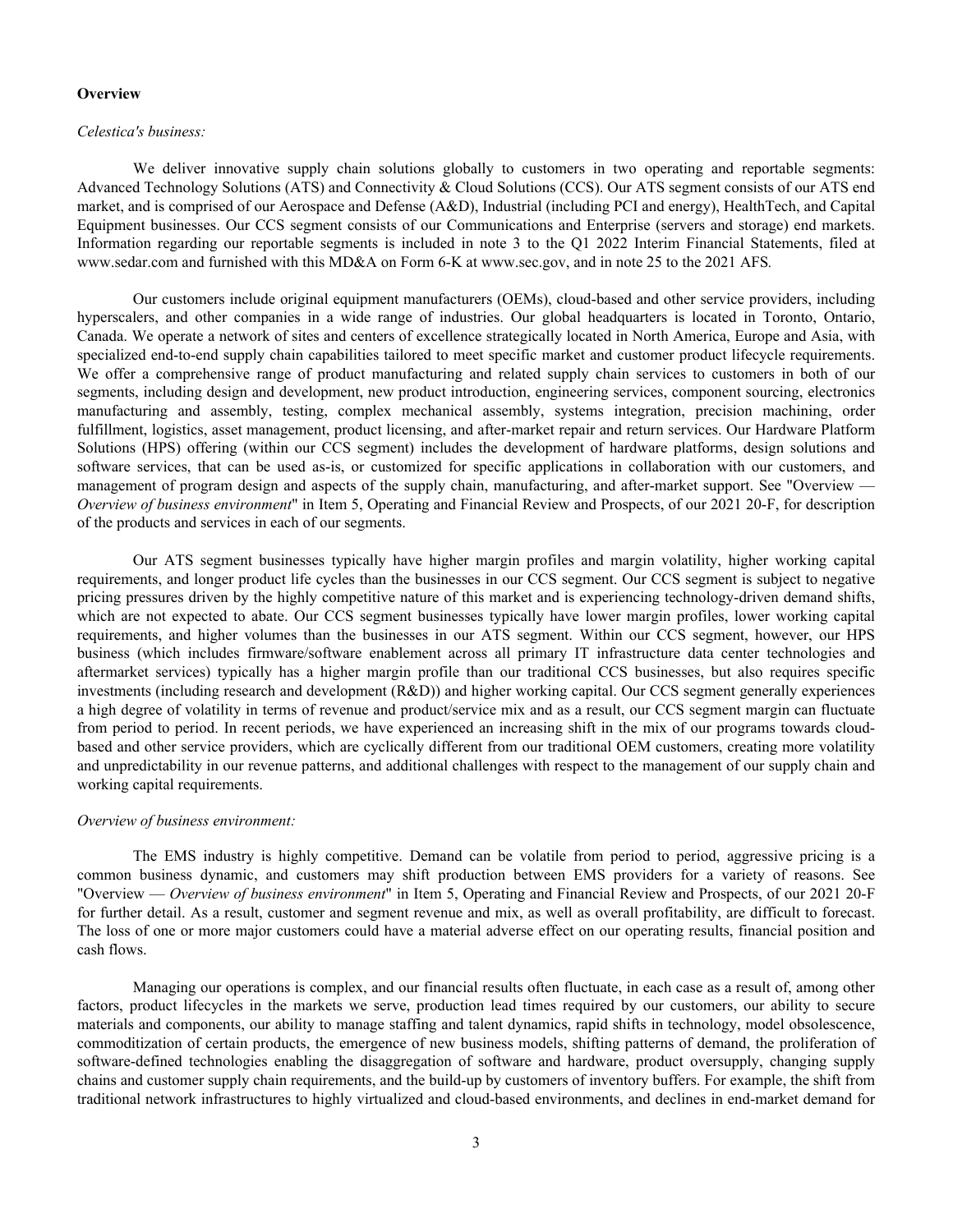proprietary systems in favor of open systems with standardized technologies in recent periods, have adversely impacted some of our traditional CCS segment customers, and favorably impacted our service provider customers and our HPS business. In addition, we continue to experience operational challenges as a result of global supply chain constraints, and to a lesser extent, from periodic COVID-19-related regional lockdowns and workforce constraints. Our A&D business experienced reduced demand in recent periods resulting from the impact of COVID-19, but is experiencing growth as the business recovers (see "Recent Developments — Segment Environment" below).

Capacity utilization, customer mix and the types of products and services we provide are important factors affecting our financial performance. The number of sites, the location of qualified personnel, the manufacturing and engineering capacity and network, and the mix of business through that capacity are also vital considerations for EMS and original design manufacturing (ODM) providers in terms of generating appropriate returns. Because the EMS industry is working capital intensive, we believe that non-IFRS adjusted return on invested capital (adjusted ROIC), which is primarily based on non-IFRS operating earnings (each discussed in "Non-IFRS Financial Measures" below) and investments in working capital and equipment, is an important metric for measuring an EMS provider's financial performance.

#### *External factors that may impact our business:*

External factors that could adversely impact our industry and business include government legislation, regulations, or policies, supplier or customer financial difficulties, natural disasters and related disruptions, political instability, increased political tension between countries, geopolitical dynamics, terrorism, armed conflict (including the evolving Russia/Ukraine conflict), labor or social unrest, criminal activity, cybersecurity incidents, unusually adverse weather conditions, disease or illness that affects local, national or international economies, and other risks present in the jurisdictions in which we, our customers, our suppliers, and/or our logistics partners operate. These types of events could disrupt operations at one or more of our sites or those of our customers, component suppliers and/or our logistics partners. These events could also lead to higher costs or supply shortages and may disrupt the delivery of components to us, or our ability to provide finished products or services to our customers, any of which could (and in the case of COVID-19 and materials constraints, did and continue to) adversely affect our operating results. In addition, one of our component vendors is located in Russia, and the impact of the current conflict on their supply is adversely impacting production for one of our customer programs. However, we are currently sourcing alternatives for these components. See "Recent Developments — Segment Environment" below and in Item 5, Operating and Financial Review and Prospects, of our 2021 20-F, for a discussion of the impact of global supply chain constraints and COVID-19 on our business in recent periods, as well as potential future impacts.

Governmental actions related to increased tariffs and/or international trade agreements have increased (and could further increase) the cost to our U.S. customers who use our non-U.S. manufacturing sites and components, and vice versa, which may materially and adversely impact demand for our services, our results of operations or our financial condition. Production from China has become less cost-competitive than other low-cost countries in recent periods. In connection therewith, we have transferred numerous customer programs, primarily located in China, to countries unaffected by these tariffs (including Thailand). However, as tariffs are typically borne by the customers, we anticipate further actions from non-Chinabased customers to exit China to avoid these added costs. We review our site production strategies on an ongoing basis, including with respect to our China production. We have increased the resilience of our global network to manage this dynamic, including our recent expansion efforts in North America and Asia. However, given the uncertainty regarding the scope and duration of these (or further) trade actions, whether trade tensions will escalate further, and whether our customers will continue to bear the cost of the tariffs and/or avoid such costs by in-sourcing or shifting business to other providers, their impact on the demand for our services, our operations and results for future periods cannot be currently quantified, but may be material. We will continue to monitor the scope and duration of trade actions by the U.S. and other governments on our business, including China's recent policy supporting its private sector businesses.

Uncertainty in the global economy and financial markets may impact current and future demand for our customers' products and services, and consequently, our operations. Inflationary pressures could adversely impact our financial results by increasing costs for labor and materials. Our operating costs have increased, and may continue to increase, as a result of the recent growth in inflation due to, among other things, the continuing impact of the pandemic and the uncertain economic environment. We may not fully offset these higher costs with increased pricing for our products and services, which could adversely impact our margins. Further, our customers may choose to reduce their business with us if we increase our pricing. We continue to monitor the dynamics and impacts of the global economic and financial environment and work to manage our priorities, costs and resources to anticipate and prepare for any changes we deem necessary.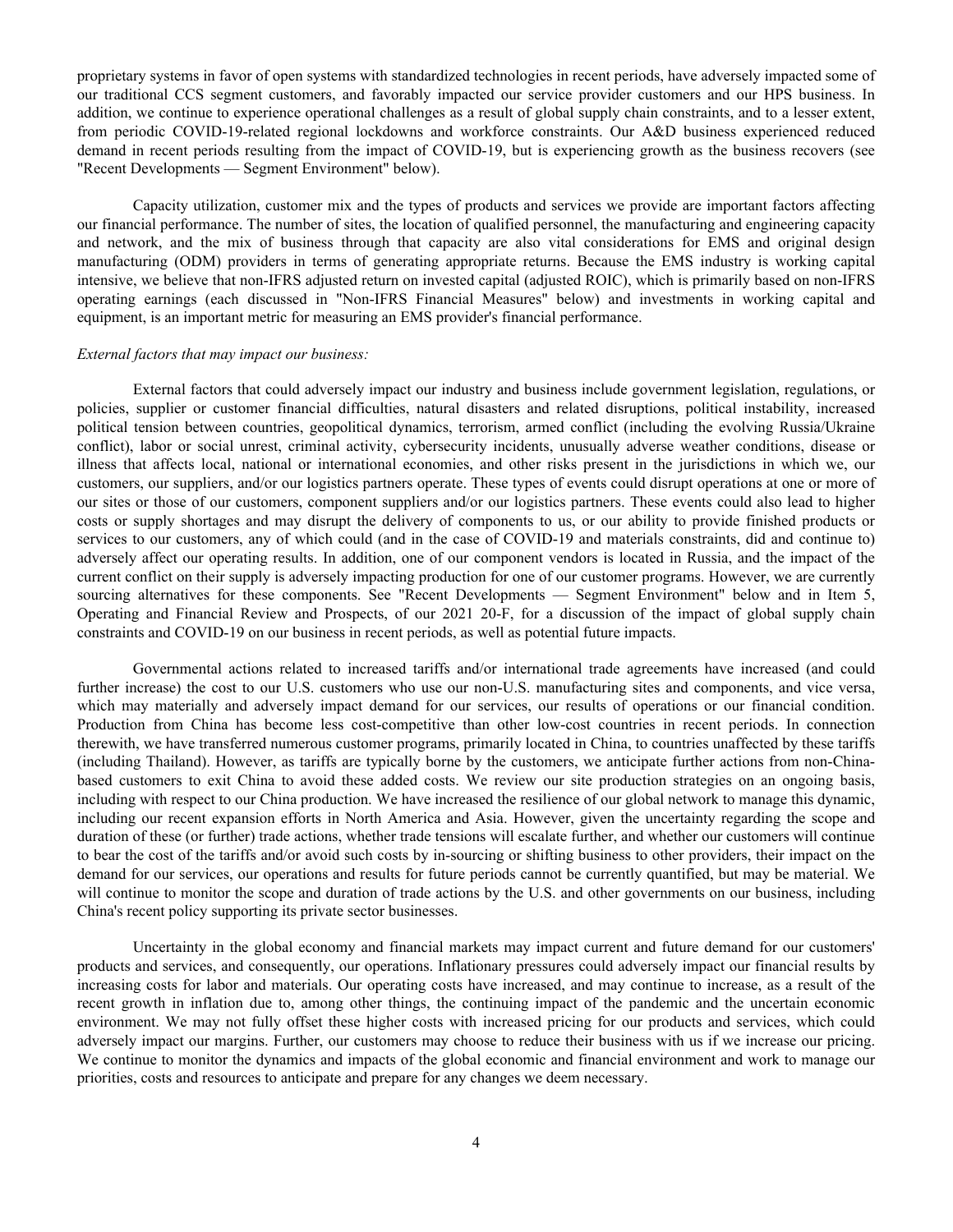In general, changes in social, political, regulatory and economic conditions or in laws and policies governing foreign trade, taxation, manufacturing, clean energy, the healthcare industry, and/or development and investment in the jurisdictions in which we, and/or our customers or suppliers operate, could materially adversely affect our business, results of operations and financial condition. See "*Our operations have been and could continue to be adversely affected by events outside our control*" and "*U.S. policies or legislation could have a material adverse effect on our business, results of operations and financial condition*" in the Risk Factors section, and "External Factors that May Impact our Business" in Item 5, Operating and Financial Review and Prospects, of our 2021 20-F for additional detail. In addition, the pace of technological changes, and the frequency of customer outsourcing or transferring business among EMS and/or ODM competitors, may impact our business, results of operations and/or financial condition.

### **Recent Developments:**

### *Segment Environment:*

### *ATS Segment:*

 ATS segment revenue increased 31% in the first quarter of 2022 (Q1 2022) compared to the first quarter of 2021 (Q1 2021). The increase was driven primarily by revenue growth in our Capital Equipment and Industrial businesses, including our first full quarter of revenue contribution from PCI. A&D revenues also increased year-over-year as the commercial aerospace market continues its recovery. Our ATS segment has achieved over 10% of year-over-year organic revenue growth for each of the past four quarters. The impact of supply chain constraints on our ATS segment revenue for Q1 2022 and the prior year period is discussed under "Operational Impacts" below. In the near term, we anticipate continued demand strength in our Capital Equipment business, significant contribution to revenue growth from our Industrial business, and continued growth in our A&D business as the recovery in that market continues, notwithstanding the challenges presented by the continuing constrained global supply chain environment.

ATS segment margin increased in Q1 2022 compared to Q1 2021 (5.0% compared to 4.0%), driven by improved operating leverage from higher volumes and improved productivity.

#### *CCS Segment:*

 The 24% increase in CCS segment revenue in Q1 2022 compared to Q1 2021 was driven by strength from both our Communications and Enterprise end markets, led by our HPS business. The impact of supply chain constraints on CCS segment revenue for Q1 2022 and the prior year period is discussed under "Operational Impacts" below. HPS continues to exhibit strong growth, as we continue to gain market share. Our HPS business revenue for Q1 2022 increased 81% compared to Q1 2021, and this business is expected to remain a driver of growth in our CCS segment throughout 2022, despite the challenges presented by the continued constrained global supply chain. Demand from networking customers in our Communications end market is expected to remain strong throughout 2022, and strong demand from our storage and compute customers in our Enterprise end market is expected to continue in the second quarter of 2022.

CCS segment margin improved to 3.9% in Q1 2022 compared to 3.1% in Q1 2021, primarily due to higher volumes and stronger mix related to our HPS business.

## *Operational Impacts:*

Global supply chain constraints (including as a result of COVID-19) continue to impact our business, resulting in extended lead times for certain components, and impacting the availability of materials required to support customer programs. However, our advanced planning processes, supply chain management, and collaboration with our customers and suppliers helped to partially mitigate the impact of these constraints on our revenue. We continue to expect this pressure to persist throughout 2022. While we have incorporated these dynamics into our financial guidance to the best of our ability, their adverse impact (in terms of duration and severity) cannot be estimated with certainty and may be materially in excess of our expectations. We recognize that some sub-tier suppliers providing raw materials such as palladium, neon gas and high-grade aluminum are partially dependent on supply from Russia/Ukraine. We will continue to closely monitor the supply availability and price fluctuations of these raw materials. In addition, one of our component vendors is located in Russia, and the impact of the current conflict on their supply is adversely impacting production for one of our customer programs. We are currently sourcing alternatives for these components.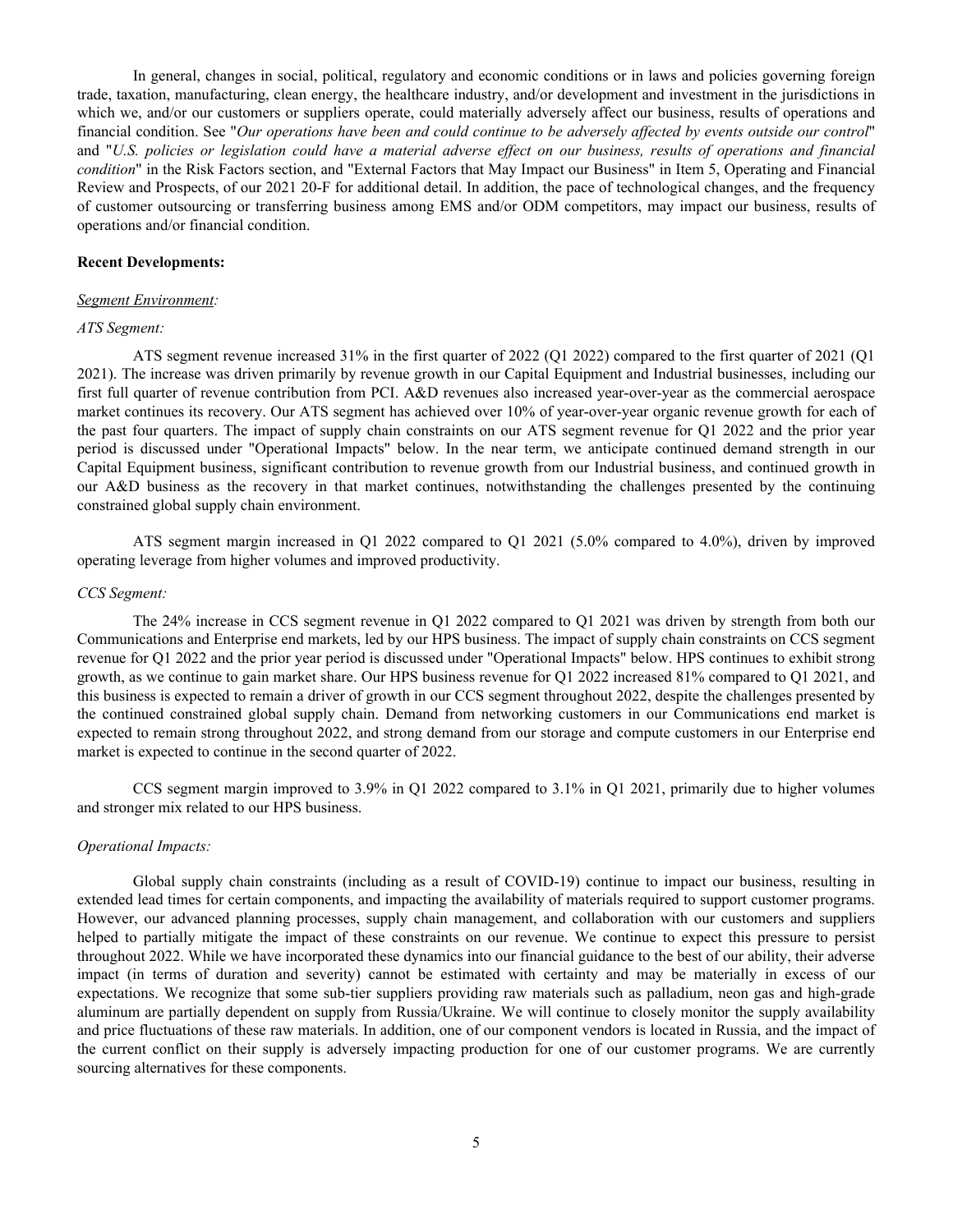As a result of resurgences of COVID-19 outbreaks, the governments of various jurisdictions, including Malaysia and China, from time-to-time mandate periodic lockdowns or workforce constraints (collectively, Workforce Constraints). However, because Celestica's operations have been considered an essential service by relevant local government authorities to date, our manufacturing sites have generally continued to operate in impacted countries at reduced capacities (due to reduced attendance, shift reductions or temporary shutdowns). Although these Workforce Constraints present a challenge to our business performance when in force (including recent lockdowns in China, which are exacerbating logistics delays), due to effective resource management and planning, we have been able to largely mitigate to date the impact of these actions, including staffing shortages, on our manufacturing capacity and our revenues. However, sustained Workforce Constraints would have an adverse impact on our operations and financial results.

As a result of supply chain constraints that prevented us from fulfilling customer orders, we estimated aggregate adverse revenue impacts of approximately \$17 million for Q1 2022, all within our ATS segment (Q1 2021 — approximately \$12 million; approximately \$11 million within our ATS segment and \$1 million within our CCS segment). In addition, we were negatively impacted by approximately \$4 million in estimated COVID-19 Costs<sup>1</sup> in Q1 2022 as a result of supply chain and Workforce Constraints (Q1 2021 — approximately \$7 million in estimated COVID-19 costs, which were partially offset in Q1 2021 by the recognition of approximately \$4 million in COVID-19-related government subsidies, grants and/or credits (COVID Subsidies, described in note 13 to the Q1 2022 Interim Financial Statements) and \$1 million of COVID-19-related customer recoveries (Customer Recoveries)). No COVID Subsidies or Customer Recoveries were recognized in Q1 2022.

### *Future Uncertainties:*

The global supply chain constraints and the pandemic have impacted our operations and created (and may continue to create) unpredictable reductions or increases in demand for our services. In addition, the ability of our employees to work may be significantly impacted by individuals contracting or being exposed to COVID-19. While we are following the requirements of governmental authorities and taking preventative and protective measures (including organizing vaccine clinics in regions where vaccines were not readily available, including Malaysia and Thailand) to prioritize the safety of our employees, these measures may not be successful, and we may be required to temporarily close facilities or take other measures. If factory closures or significant reductions in capacity utilization occur, we would incur additional inefficiencies and direct costs, as well as a loss of revenue. If our suppliers experience additional closures or reductions in their capacity utilization levels (as a result of COVID-19 or otherwise), we may have further difficulty sourcing materials necessary to fulfill production requirements, especially in an already constrained materials environment. A material adverse effect on our employees, customers, suppliers and/or logistics providers could have a material adverse effect on us.

The ultimate magnitude of the impact of global supply chain constraints and COVID-19 on our business will depend on future developments which cannot currently be predicted, including the speed at which our suppliers and logistics providers can return to and/or maintain full production, the impact of supplier prioritization of backlog, infection resurgences, government responses, and the status of labor shortages. While we continue to expect that our financial results for 2022 (and potentially beyond) will continue to be adversely affected by global materials constraints and COVID-19 (albeit to a lesser extent than in 2021), we cannot currently estimate the overall severity or duration of the impact, which may be material. While we have been successful in largely mitigating the impact of supply constraints and COVID-19 on our productivity, and are currently operating near pre-COVID-19 production capacity, the continued spread, resurgence and mutation of the virus may make our mitigation efforts more challenging. Even after these issues have subsided, we may experience significant adverse impacts to our businesses as a result of their global economic impact, including any related recession, as well as lingering impacts on our suppliers, third-party service providers and/or customers (including movement of production in-country, particularly in North America, to decrease global exposures). Also see Item 3(D), Key Information — Risk Factors, "*The effect of COVID-19 on our operations and the operations of our customers, suppliers and logistics providers has had, and may continue to have, a material and adverse impact on our financial condition and results of operation*s" and "*We are dependent on third-parties to supply certain materials, and our results can be negatively affected by the quality, availability and cost of such materials*" of our 2021 20-F.

<sup>&</sup>lt;sup>1</sup> COVID-19 Costs consists of both direct and indirect costs, including manufacturing inefficiencies related to lost revenue due to our inability to secure materials, idled labor costs, and incremental costs for labor, expedite fees and freight premiums, cleaning supplies, personal protective equipment, and IT related services to support our work-from-home arrangements.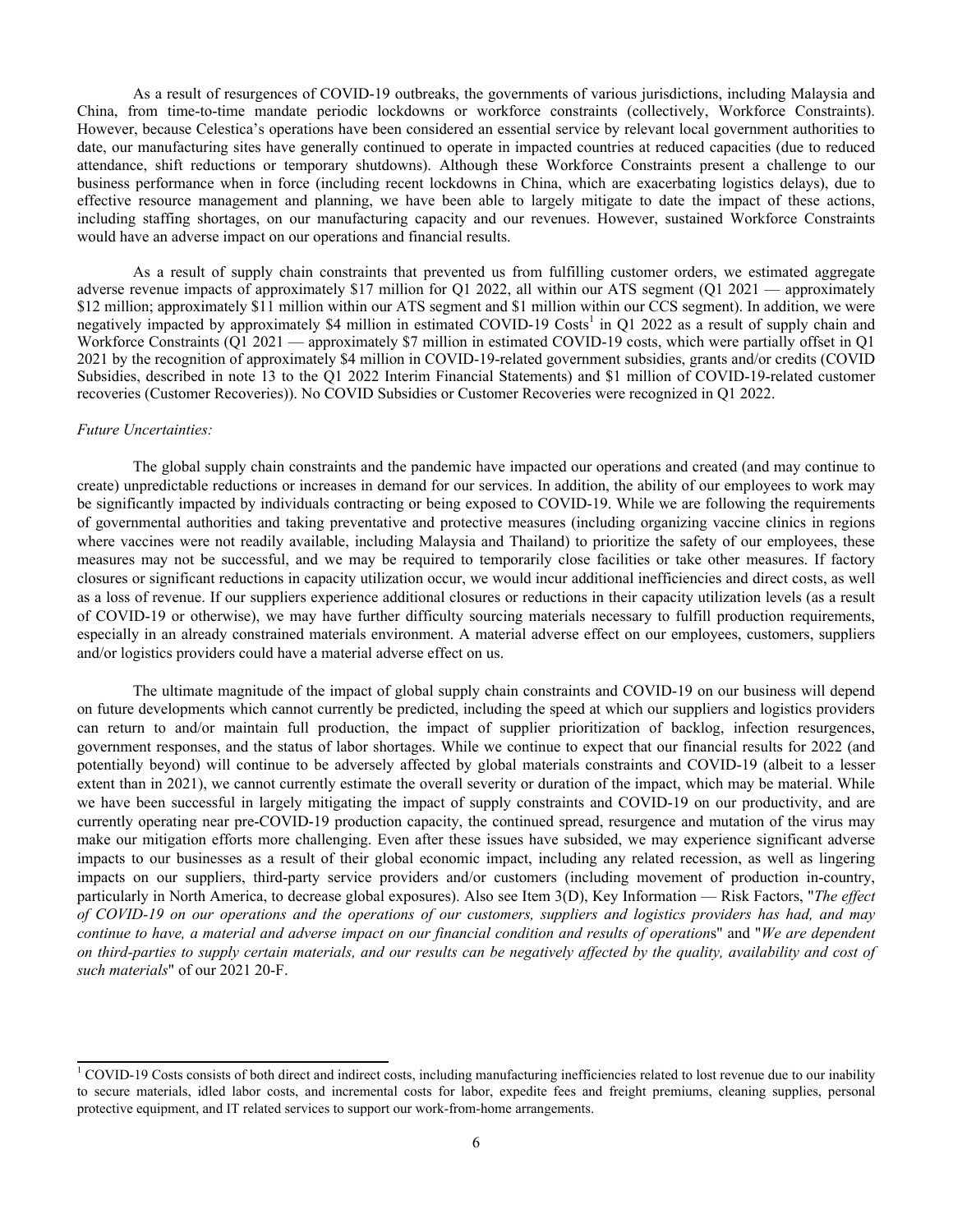## *PCI Acquisition:*

On November 1, 2021, we completed the acquisition of 100% of the shares of PCI, a fully-integrated design, engineering and manufacturing solutions provider with five manufacturing and design facilities across Asia. The final purchase price for PCI was \$314.7 million, net of \$11.4 million of cash acquired.

### *Restructuring Update:*

We recorded \$3.1 million of restructuring charges in Q1 2022. Our restructuring activities for Q1 2022 consisted primarily of actions to adjust our cost base to address reduced levels of demand in certain of our businesses and geographies.

### *Subordinate Voting Share (SVS) Repurchases:*

As of March 31, 2022*,* approximately 4.6 million SVS remain available for repurchase under our current normal course issuer bid (NCIB), which expires in December 2022. The maximum number of SVS we are permitted to repurchase for cancellation under the NCIB will be reduced by the number of SVS we purchase in the open market during the term of the NCIB to satisfy delivery obligations under our stock-based compensation (SBC) plans. In Q1 2022, we paid a total of \$7.8 million (including transaction fees) to repurchase 0.7 million SVS, at a weighted average price of \$11.50 per share, for cancellation under the NCIB, and \$34.8 million (including transaction fees) to purchase 3.0 million SVS for delivery obligations under our SBC plans. See "Summary of Q1 2022" below.

### *Board Membership Change:*

As previously announced, Eamon J. Ryan is not standing for re-election to the Board of Directors at the Company's 2022 Annual Meeting of Shareholders, and retired from the Board on April 27, 2022. In accordance with the Directors' Share Compensation Plan, the deferred share units (DSUs) held by Mr. Ryan will be redeemed and payable on or prior to the 90th day following the date on which he is no longer a director or employee of any corporation that does not deal at arm's length with the Company, and the restricted share units (RSUs) held by Mr. Ryan vested immediately upon his retirement. As of April 27, 2022, Mr. Ryan held 0.26 million DSUs and 0.03 million RSUs.

## *Board Gender Diversity Target:*

On April 6, 2022, our Board of Directors clarified that it is committed to achieve the 30% target representation of women on the Board at or prior to the Company's 2023 Annual Meeting of Shareholders.

## **Operating Goals and Priorities:**

Our operating goals and priorities have not changed from those set forth under the caption "Operating Goals and Priorities" in Item 5, Operating and Financial Review and Prospects, of our 2021 20-F. The duration and impact of global supply constraints, the COVID-19 pandemic and other industry market conditions are not within our control, and may therefore impact our ability to achieve our revenue and margin goals. See "Recent Developments" above.

### **Our Strategy:**

 We remain committed to making the investments we believe are required to support our long-term objectives and to create shareholder value, while simultaneously managing our costs and resources to maximize our efficiency and productivity. Our strategy has not changed from that set forth under the caption "Our Strategy" in Item 5, Operating and Financial Review and Prospects, of our 2021 20**-**F.

### **Summary of Q1 2022**

Our Q1 2022 Interim Financial Statements have been prepared in accordance with International Accounting Standard (IAS) 34, *Interim Financial Reporting*, and accounting policies we adopted in accordance with IFRS, in each case as issued by the IASB. The Q1 2022 Interim Financial Statements reflect all adjustments that are, in the opinion of management, necessary to present fairly our financial position as of March 31, 2022 and our financial performance, comprehensive income and cash flows for the three months ended March 31, 2022. A discussion of our Q1 2022 financial results is set forth under "Operating Results" below. See "Recent Developments — Segment Environment" above for a discussion of materials constraints and COVID**-**19 impacts on our Q1 2022 financial results.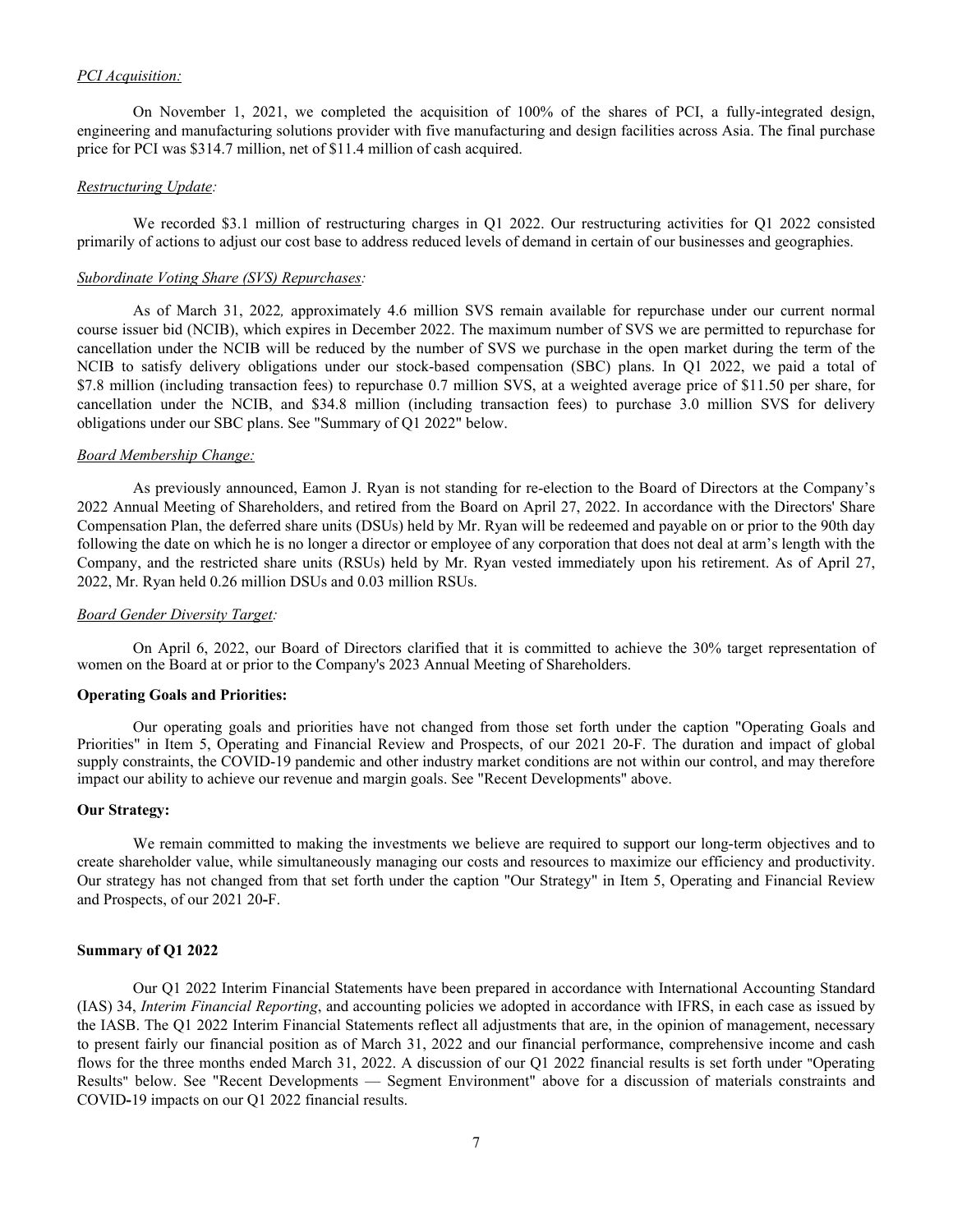The following tables set forth certain key operating results and financial information for the periods indicated (in millions, except per share amounts and percentages):

|               | Three months ended March 31 |         |  |         |          |  |  |  |  |  |
|---------------|-----------------------------|---------|--|---------|----------|--|--|--|--|--|
|               |                             | 2021    |  | 2022    | % Change |  |  |  |  |  |
| Revenue.      |                             | 1.234.9 |  | 1,566.9 | $27\%$   |  |  |  |  |  |
|               |                             | 101.5   |  | 132.5   | 31 %     |  |  |  |  |  |
|               |                             | 58.8    |  | 65.7    | $12\%$   |  |  |  |  |  |
|               |                             | 4.6     |  | 4.8     | $4\%$    |  |  |  |  |  |
| Net earnings. |                             | 10.5    |  | 21.8    | $108\%$  |  |  |  |  |  |
|               |                             | 0.08    |  | 0.17    | $113\%$  |  |  |  |  |  |

|                                                    | Three months ended March 31 |      |  |  |  |  |
|----------------------------------------------------|-----------------------------|------|--|--|--|--|
| Segment revenue* as a percentage of total revenue: | 2021                        | 2022 |  |  |  |  |
| ATS revenue $\frac{6}{6}$ of total revenue).       | 43%                         | 44%  |  |  |  |  |
| CCS revenue (% of total revenue).                  | $57\%$                      | 56%  |  |  |  |  |

|                                     |  | Three months ended March 31 |                     |  |      |                   |  |  |  |  |  |
|-------------------------------------|--|-----------------------------|---------------------|--|------|-------------------|--|--|--|--|--|
|                                     |  | 2021                        |                     |  | 2022 |                   |  |  |  |  |  |
| Segment income and segment margin*: |  |                             | Segment<br>Margin   |  |      | Segment<br>Margin |  |  |  |  |  |
| ATS segment.                        |  | $\frac{1}{21.3}$            | $4.0\% \quad $35.1$ |  |      | 5.0 $%$           |  |  |  |  |  |
| CCS segment.                        |  | 22 O                        | $3.1\%$             |  | 34.2 | $3.9\%$           |  |  |  |  |  |

\* Segment performance is evaluated based on segment revenue, segment income and segment margin (segment income as a percentage of segment revenue), each of which are defined in "Operating Results — Segment income and margin" below.

|                                             | December 31<br>2021 |         |  | March 31<br>2022 |
|---------------------------------------------|---------------------|---------|--|------------------|
| Cash and cash equivalents.                  |                     | 394 O   |  | 346.6            |
| Total assets                                |                     | 4.666.9 |  | 4.848.0          |
|                                             |                     | 660 4   |  | 655.8            |
| Borrowings under revolving credit facility* |                     |         |  |                  |

\* excluding ordinary course letters of credit (L/Cs).

|                                                                |  | Three months ended March 31 |     |       |  |  |  |  |
|----------------------------------------------------------------|--|-----------------------------|-----|-------|--|--|--|--|
|                                                                |  | 2021                        |     | 2022  |  |  |  |  |
|                                                                |  | 48.8                        |     | 353   |  |  |  |  |
|                                                                |  |                             |     |       |  |  |  |  |
|                                                                |  | 5.3 S                       |     | 7.8   |  |  |  |  |
| Number of SVS repurchased for cancellation (in millions) $(3)$ |  | $0.6^{\circ}$               |     | 07    |  |  |  |  |
|                                                                |  | 8.35                        | - S | 11.50 |  |  |  |  |
|                                                                |  |                             |     | 34.8  |  |  |  |  |
|                                                                |  |                             |     | 3.0   |  |  |  |  |

(1) Includes transaction fees.

(2) For Q1 2021, excludes an accrual of \$18.1 million we recorded at March 31, 2021 for the estimated contractual maximum number of

permitted SVS repurchases under an automatic share purchase plan (ASPP) we entered into in March 2021.

(3) For Q1 2021 and Q1 2022, includes 0.01 million and 0.2 million ASPP purchases of SVS for cancellation, respectively.

(4) For Q1 2022, represents 3.0 million ASPP purchases of SVS for SBC delivery obligations.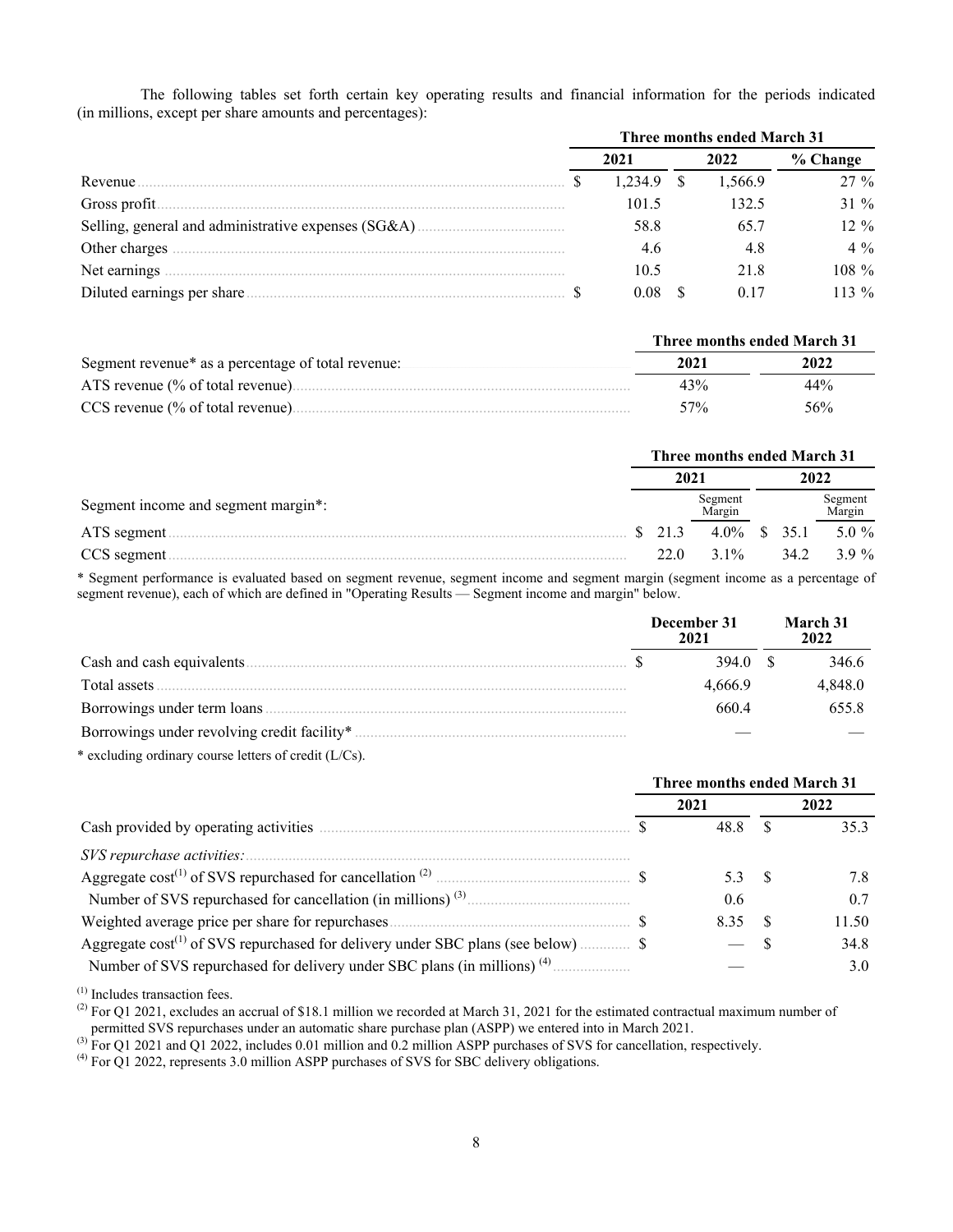## *Other performance indicators:*

 In addition to the key operating results and financial information described above, management reviews the following measures:

|                  |                                | 2022                     |                                |                          |                  |
|------------------|--------------------------------|--------------------------|--------------------------------|--------------------------|------------------|
|                  | <b>First</b><br><b>Ouarter</b> | Second<br><b>Ouarter</b> | <b>Third</b><br><b>Ouarter</b> | Fourth<br><b>Ouarter</b> | First<br>Quarter |
| Cash cycle days: |                                |                          |                                |                          |                  |
|                  | 76                             | 66                       | 69                             | 73                       | 73               |
|                  | 90                             | 83                       | 89                             | 103                      | 116              |
|                  | (69)                           | (64)                     | (70)                           | (78)                     | (84)             |
|                  | (15)                           | (14)                     | (16)                           | (23)                     | (29)             |
|                  | 82                             |                          |                                | 75.                      | 76               |
|                  | 4.0x                           | 4.4x                     | 4.1x                           | 3.5x                     | 3.2x             |

We receive cash deposits from certain of our customers primarily to help mitigate the impact of higher inventory levels carried due to the current constrained materials environment, and to reduce risks related to excess and/or obsolete inventory. See "Customer Cash Deposits" in the table below.

| (in millions)                       | 2021 |                   |  |            |  |                  |  |                 | 2022  |
|-------------------------------------|------|-------------------|--|------------|--|------------------|--|-----------------|-------|
|                                     |      | March<br>31       |  | June<br>30 |  | <b>September</b> |  | <b>December</b> | March |
| A/R Sales                           |      | 92.2 \$           |  | 79.1 \$    |  | 91.5 \$          |  | 45.8            | 162.8 |
| Supplier Financing Programs (SFPs)* |      | 84.5              |  | 70.0       |  | 47.6             |  | 98.0            | 150.9 |
| Total                               |      | 176.7             |  | 149.1      |  | 139.1            |  | 143.8           | 313.7 |
| Customer Cash Deposits.             |      | $190.3 \text{ S}$ |  | 207.3 \$   |  | 264.7 \$         |  | 434.0           | 461.7 |

\* Represents A/R sold to third party banks in connection with the uncommitted SFPs of two customers through the third quarter of 2021, and of three customers thereafter.

The amounts we sell under our A/R sales program and the SFPs can vary from quarter to quarter depending on our working capital and other cash requirements, including by geography. See "Capital Resources" below.

Days in A/R is defined as the average A/R for the quarter divided by the average daily revenue. Days in inventory, days in A/P and days in cash deposits are calculated by dividing the average balance for each item for the quarter by the average daily cost of sales. Cash cycle days is defined as the sum of days in A/R and days in inventory minus the days in A/P and days in cash deposits. Inventory turns are determined by dividing 365 by the number of days in inventory. A lower number of days in A/R, days in inventory, and cash cycle days, and a higher number of days in A/P, days in cash deposits, and inventory turns generally reflect improved cash management performance.

Days in A/R for Q1 2022 remained flat compared to the fourth quarter of 2021 (Q4 2021) at 73 days. Days in A/R for Q1 2022 decreased 3 days compared to Q1 2021 primarily due to higher revenue in Q1 2022 compared to Q1 2021, offset in part by the impact of higher average A/R in Q1 2022. Days in inventory for Q1 2022 increased 13 days from Q4 2021 and increased 26 days from Q1 2021, primarily due to higher average inventory levels in Q1 2022, offset in part by the impact of higher cost of sales in Q1 2022. We carried higher inventory levels as of March 31, 2022 (compared to December 31, 2021 and March 31, 2021) primarily as a result of materials purchased in Q1 2022 to support the ramping of new programs and anticipated future demand, including for our HPS business, and to secure supply given global supply chain constraints and longer lead times for certain components. Our PCI acquisition (completed in November 2021) also contributed to an increase in inventory days in Q1 2022 compared to the prior year period. Days in A/P for Q1 2022 increased 6 days compared to Q4 2021 and increased 15 days compared to Q1 2021, due to higher average A/P in Q1 2022, offset in part by the impact of higher cost of sales in Q1 2022. Higher average A/P in Q1 2022 resulted from higher levels of inventory purchases. We receive cash deposits from certain customers, which help alleviate the impact of higher inventory purchases on our cash flows (see chart above). Days in cash deposits for Q1 2022 increased 6 days sequentially and increased 14 days compared to Q1 2021, primarily due to an increase in cash deposits received in Q1 2022, which is consistent with the increased inventory purchases noted above. Our customer cash deposit balance fluctuates depending on the levels of inventory we have been asked to procure by certain customers (to secure supply for future demand), or as we utilize inventory in production.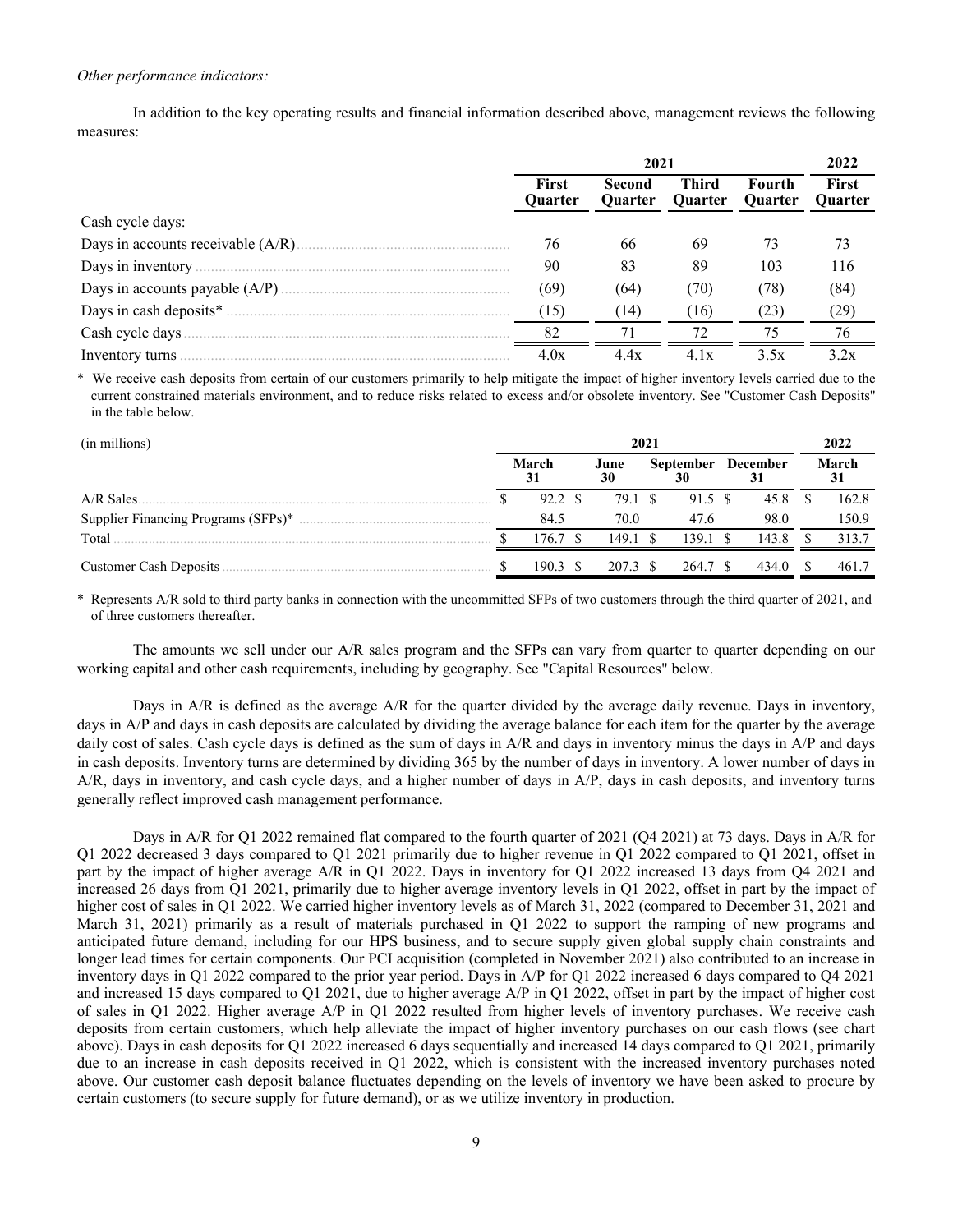We believe that cash cycle days (and the components thereof) and inventory turns are useful measures in providing investors with information regarding our cash management performance and are accepted measures of working capital management efficiency in our industry.

### **Critical Accounting Estimates**

The preparation of financial statements in conformity with IFRS requires management to make judgments, estimates and assumptions that affect the application of accounting policies and the reported amounts of assets and liabilities, revenue and expenses, and related disclosures with respect to contingent assets and liabilities. We base our judgments, estimates and assumptions on current facts (including, in recent periods, the prolonged impact of materials constraints and COVID-19), historical experience and various other factors that we believe are reasonable under the circumstances. The economic environment could also impact certain estimates and discount rates necessary to prepare our consolidated financial statements. Our assessment of these factors forms the basis for our judgments on the carrying values of our assets and liabilities, and the accrual of our costs and expenses. Actual results could differ materially from our estimates and assumptions. We review our estimates and underlying assumptions on an ongoing basis and make revisions as determined necessary by management. Revisions are recognized in the period in which the estimates are revised and may also impact future periods.

Our review of the estimates, judgments and assumptions used in the preparation of our financial statements for Q1 2022 included those relating to, among others: our determination of the timing of revenue recognition, the determination of whether indicators of impairment existed for our assets and cash generating units (CGUs<sup>2</sup>), our measurement of deferred tax assets and liabilities, our estimated inventory provisions and expected credit losses, customer creditworthiness, and the determination of the fair value of assets acquired and liabilities assumed in connection with a business combination. Any revisions to estimates, judgments or assumptions may result in, among other things, write-downs or impairments to our assets or CGUs, and/or adjustments to the carrying amount of our A/R and/or inventories, or to the valuation of our deferred tax assets, any of which could have a material impact on our financial performance and financial condition.

Significant accounting policies and methods used in the preparation of our consolidated financial statements are described in note 2 to our 2021 AFS. The following paragraph identifies those accounting estimates which management considers to be "critical," defined as accounting estimates made in accordance with IFRS that involve a significant level of estimation uncertainty, and have had, or are reasonably likely to have, a material impact on the Company's financial condition or results of operations. No significant revisions to our critical accounting estimates and/or assumptions were made in Q1 2022.

**Key sources of estimation uncertainty and judgment:** We have applied significant estimates, judgments and assumptions in the following areas which we believe could have a significant impact on our reported results and financial position: our determination of the timing of revenue recognition; whether events or changes in circumstances are indicators that an impairment review of our assets or CGUs should be conducted; the measurement of our CGUs' recoverable amounts, which includes estimating future growth, profitability, and discount and terminal growth rates; and the allocation of the purchase price and other valuations related to our business acquisitions. See "Critical Accounting Estimates" in Item 5, Operating and Financial Review and Prospects, of our 2021 20-F for a detailed discussion of our critical accounting estimates.

In addition, we determined that no triggering event occurred in Q1 2022 (or to date) that would require an interim impairment assessment of our CGUs, and no significant impairments or adjustments were identified in Q1 2022 (or to date) related to our allowance for doubtful accounts, or the recoverability and valuation of our assets and liabilities, due to COVID-19 (or otherwise).

 $2^2$  CGUs are the smallest identifiable group of assets that cannot be tested individually and generate cash inflows that are largely independent of those of other assets or groups of assets, and can be comprised of a single site, a group of sites, or a line of business.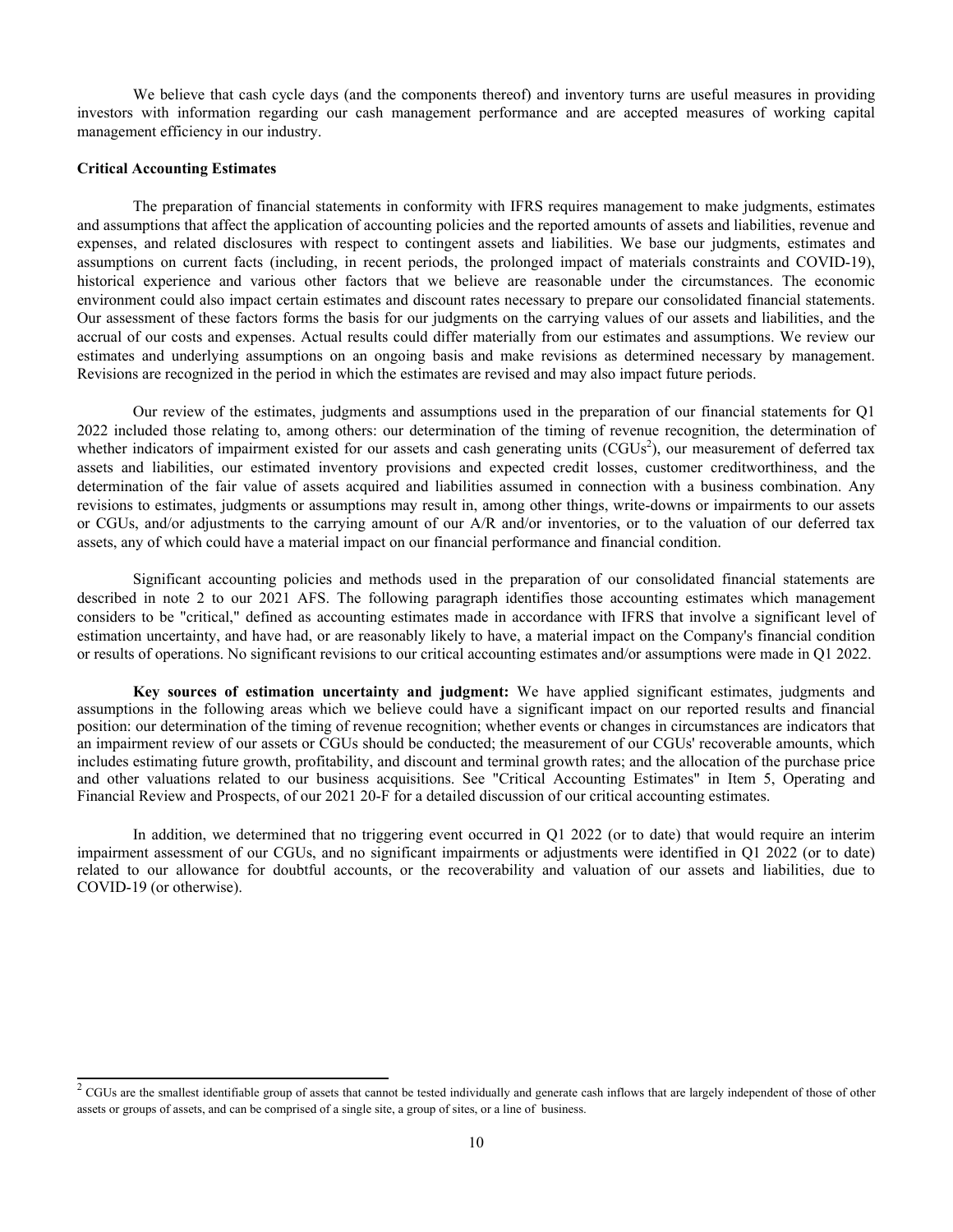## **Operating Results**

 See "Overview — *Overview of business environment*" and "Recent Development*s*" above for a discussion of the impact of recent market conditions, including global supply chain constraints and COVID-19, on our segments and businesses. See the initial paragraph of "Operating Results" in Item 5, Operating and Financial Review and Prospects, of our 2021 20-F for a general discussion of factors that can cause our financial results to fluctuate from period to period.

*Operating results expressed as a percentage of revenue*:

|                             | Three months ended March 31 |           |
|-----------------------------|-----------------------------|-----------|
|                             | 2021                        | 2022      |
| Revenue                     | $100.0 \%$                  | $100.0\%$ |
| Cost of sales               | 91.8                        | 91.5      |
| Gross profit.               | 8.2                         | 8.5       |
| SG&A                        | 4.8                         | 42        |
|                             | 0.7                         | 0.7       |
|                             | 04                          | 0.7       |
|                             | 0.4                         | 0.3       |
|                             | 0.6                         | 0.6       |
|                             | 1.3                         | 2.0       |
|                             | 0.4                         | 0.6       |
| Net earnings for the period | $0.9\%$                     | 1.4%      |
|                             |                             |           |

## *Revenue:*

Aggregate revenue of \$1.57 billion for Q1 2022 increased 27% compared to Q1 2021.

 The following table sets forth revenue from our reportable segments, as well as segment and end market revenue as a percentage of total revenue, for the periods indicated (in millions, except percentages):

|                | Three months ended March 31 |        |     |  |       |     |  |  |
|----------------|-----------------------------|--------|-----|--|-------|-----|--|--|
|                |                             | 2021   |     |  | 2022  |     |  |  |
|                |                             | 531.3  | 43% |  | 696.7 | 44% |  |  |
|                |                             | 703.6  | 57% |  | 870.2 | 56% |  |  |
| Communications |                             |        | 40% |  |       | 38% |  |  |
| Enterprise.    |                             |        | 17% |  |       | 18% |  |  |
| Total revenue  |                             | -234.9 |     |  |       |     |  |  |

ATS segment revenue for Q1 2022 increased \$165.4 million (31%) compared to Q1 2021, driven by continued strong revenue in Capital Equipment due to new programs and market share gains, growth in our base Industrial business and a full quarter of revenue contribution from PCI, and a return to growth in our  $A\&D$  business. We estimate that we had an aggregate adverse revenue impact of approximately \$17 million across our ATS segment in Q1 2022 (Q1 2021 — approximately \$11 million) as a result of supply chain constraints.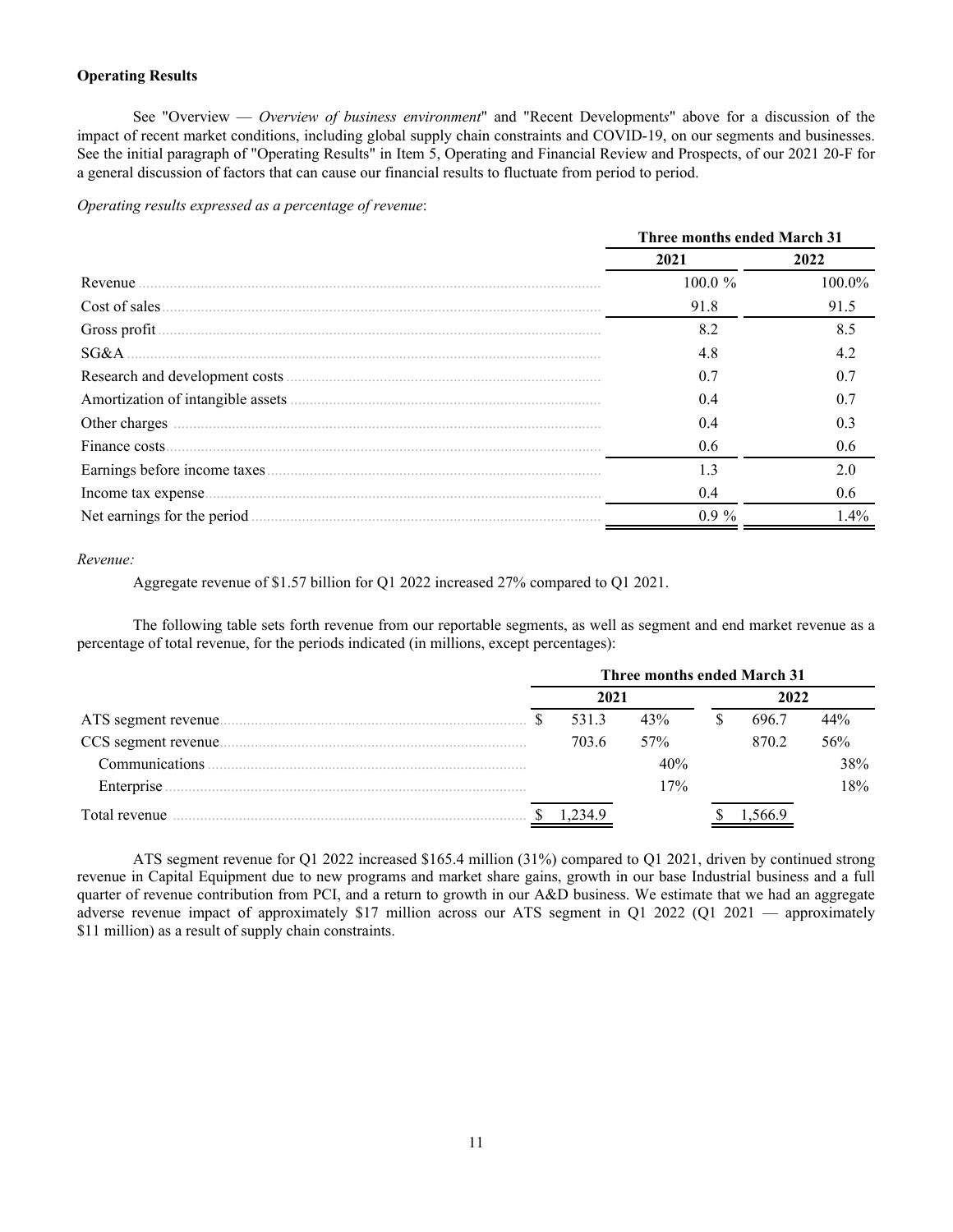CCS segment revenue for Q1 2022 increased \$166.6 million (24%) compared to Q1 2021, primarily due to strong demand and new program ramps with service provider customers, led by our HPS business. Communications end market revenue for Q1 2022 increased \$91.3 million (18%) compared to Q1 2021, primarily due to growth in our HPS business. Enterprise end market revenue for Q1 2022 increased \$75.3 million (36%) compared to Q1 2021, driven by strong demand from both server and storage customers, as well as lower-than-anticipated seasonality impacts this quarter. Our HPS revenue for Q1 2022 increased 81% to \$362 million compared to Q1 2021, and accounted for 23% of our total Q1 2022 revenue. Demand from service providers continues to be strong as they expand and upgrade their data centers in support of continued cloud and on-line requirements. Our CCS segment revenue was not adversely impacted by supply chain constraints in Q1 2022 (Q1 2021 — estimated adverse impact of approximately \$1 million).

We depend on a small number of customers for a substantial portion of our revenue. In the aggregate, our top 10 customers represented 64% of total revenue for Q1 2022 (Q1 2021 — 65%). No customer individually represented 10% or more of total revenue in either Q1 2022 or Q1 2021.

We generally enter into master supply agreements with our customers that provide the framework for our overall relationship, although such agreements do not typically guarantee a particular level of business or fixed pricing. Instead, we bid on a program-by-program basis and receive customer purchase orders for specific quantities and timing of products. We cannot assure that our current customers will continue to award us with follow-on or new business. Customers may also cancel contracts, and volume levels can be changed or delayed, any of which could have a material adverse impact on our results of operations, working capital performance (including requiring us to carry higher than expected levels of inventory, particularly in a supply-constrained environment, to enable us to meet demand requirements), and result in lower asset utilization and lower margins. We cannot assure the replacement of completed, delayed, cancelled or reduced orders, or that our current customers will continue to utilize our services, or renew their long-term manufacturing or services contracts with us on acceptable terms or at all. In addition, in any given quarter, we can experience quality and process variances related to materials, testing or other manufacturing or supply chain activities. Although we are successful in resolving the majority of these issues, the existence of these variances could have a material adverse impact on the demand for our services in future periods from any affected customers. Further, some of our customer agreements require us to provide specific price reductions to our customers over the term of the contracts, which has significantly impacted revenue and our margins. Continuing market shifts to disaggregated solutions and open hardware platforms are adversely impacting demand from our traditional OEM Communications customers, but favorably impacting our service provider customers and our HPS business. There can be no assurance that revenue from any of our major customers will continue at historical levels or will not decrease in absolute terms or as a percentage of total revenue. A significant revenue decrease or pricing pressures from these or other customers, or a loss of a major customer or program, could have a material adverse impact on our business, our operating results and our financial position.

Materials constraints can also cause delays in production and could have a material and adverse impact on our operations. As noted above, materials constraints adversely impacted our revenues and inventory levels over recent years, and we anticipate that materials constraints (and longer lead-times for high-demand components and materials) will continue throughout 2022, adversely impacting our revenue and working capital performance.

### *Gross profit:*

The following table shows gross profit and gross margin (gross profit as a percentage of revenue) for the periods indicated:

|                             | Three months ended March 31 |      |         |
|-----------------------------|-----------------------------|------|---------|
|                             | 202.                        | 2022 |         |
| Gross profit (in millions). | 1015                        |      |         |
| Gross margin.               | $8.2\%$                     |      | $8.5\%$ |

Gross profit for Q1 2022 increased by 31% to \$132.5 million compared to Q1 2021. The increase in gross profit was primarily due to a higher concentration of HPS business and, revenue growth in our ATS segment, as noted above. As a result of materials constraints and Workforce Constraints, gross profit in Q1 2022 was adversely impacted by approximately \$4 million of estimated COVID-19 Costs, recorded in costs of sales (Q1 2021 — approximately \$6 million). In Q1 2021, we also recognized an aggregate of \$4 million in COVID Subsidies and Customer Recoveries (collectively, COVID Recoveries) in cost of sales, which helped mitigate such adverse impacts. COVID-19 Costs in each period and COVID Recoveries recorded in Q1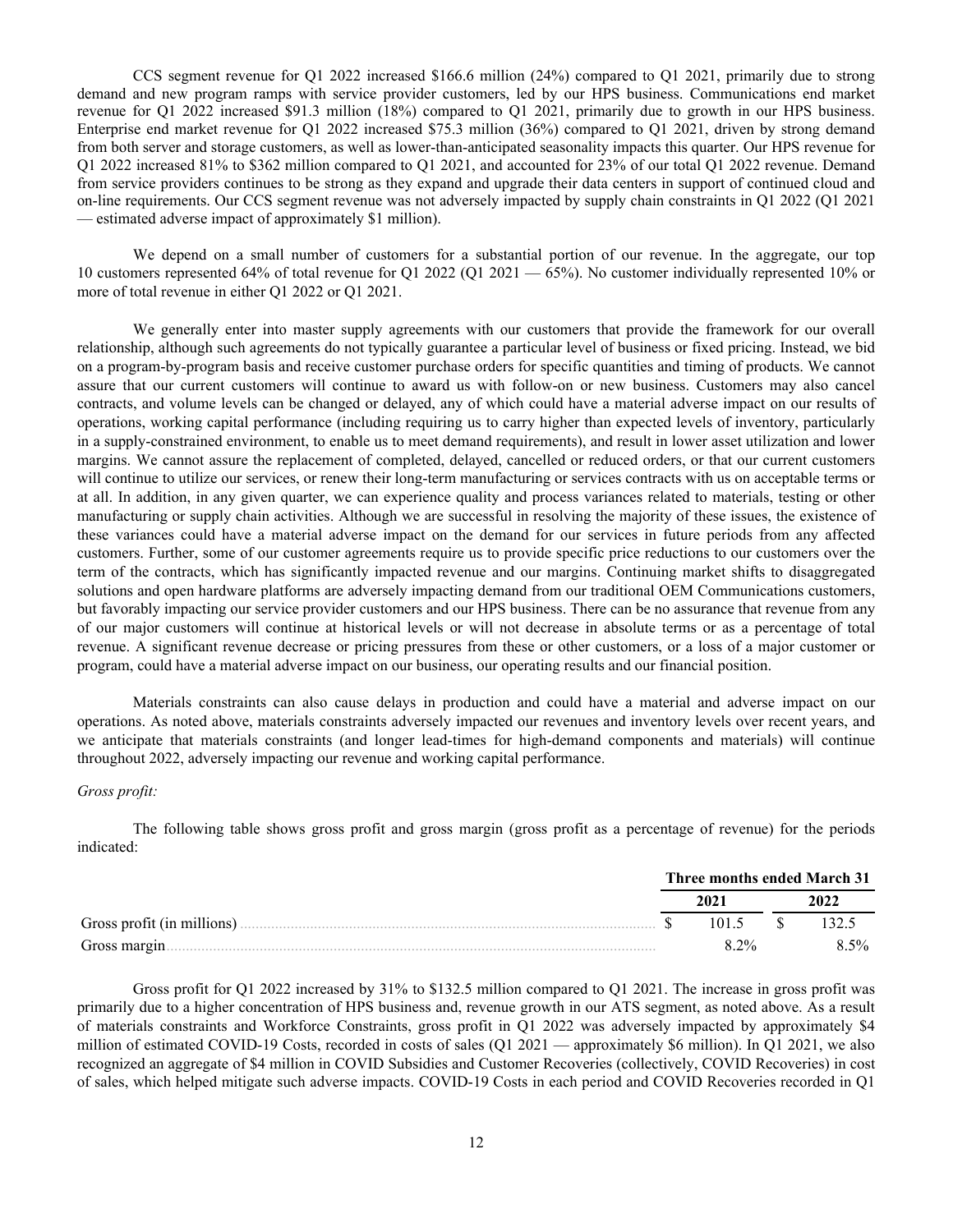2021 pertained primarily to our ATS segment. See "Recent Developments — Segment Environment — *Operational Impacts*" above.

Gross margin increased from 8.2% in Q1 2021 to 8.5% for Q1 2022. The increase in gross margin in Q1 2022 compared to Q1 2021 was primarily driven by stronger operating leverage from higher volumes and cost productivity improvements, partially offset by inefficiencies from materials constraints (see above).

See "Operating Results — *Gross profit*" in Item 5, Operating and Financial Review and Prospects, of our 2021 20-F for a general discussion of the factors that can cause gross margin to fluctuate from period to period.

## *Selling, general and administrative expenses (SG&A):*

SG&A for Q1 2022 of \$65.7 million (4.2% of total revenue) increased \$6.9 million compared to \$58.8 million (4.8% of total revenue) for Q1 2021. The increase for Q1 2022 compared to Q1 2021 was due to higher variable compensation, and \$2.5 million in SG&A attributable to our acquisition of PCI.

### *Segment income and margin:*

 Segment performance is evaluated based on segment revenue (set forth above), segment income and segment margin (segment income as a percentage of segment revenue). Revenue is attributed to the segment in which the product is manufactured or the service is performed. Segment income is defined as a segment's net revenue less its cost of sales and its allocable portion of selling, general and administrative expenses and research and development expenses (collectively, Segment Costs). Identifiable Segment Costs are allocated directly to the applicable segment while other Segment Costs, including indirect costs and certain corporate charges, are allocated to our segments based on an analysis of the relative usage or benefit derived by each segment from such costs. Segment income excludes Finance Costs (defined under "*Finance Costs*" below), employee SBC expense, amortization of intangible assets (excluding computer software), and Other Charges (recoveries) (described under "*Other charge*s *(recoveries)*" below), as these costs and charges/recoveries are managed and reviewed by our Chief Executive Officer at the company level. See the reconciliation of segment income to our earnings before income taxes for Q1 2022 and Q1 2021 in note 3 to the Q1 2022 Interim Financial Statements. Our segments do not record inter-segment revenue. Although segment income and segment margin are used to evaluate the performance of our segments, we may incur operating costs in one segment that may also benefit the other segment. Our accounting policies for segment reporting are the same as those applied to the Company as a whole.

The following table shows segment income (in millions) and segment margin for the periods indicated:

|                                    | Three months ended March 31 |      |                   |  |      |                   |  |  |
|------------------------------------|-----------------------------|------|-------------------|--|------|-------------------|--|--|
|                                    | 2021                        |      |                   |  | 2022 |                   |  |  |
| Segment income and segment margin: |                             |      | Segment<br>Margin |  |      | Segment<br>Margin |  |  |
| ATS segment                        |                             | 213  | $4.0\%$           |  | 35.1 | 5.0 $%$           |  |  |
| CCS segment.                       |                             | 22 Q | $31\%$            |  | 34 2 | $3.9\%$           |  |  |

ATS segment income for Q1 2022 increased \$13.8 million (65%) compared to Q1 2021, as a result of the higher revenue levels in Q1 2022 described above. ATS segment margin increased from 4.0% in Q1 2021 to 5.0% in Q1 2022, primarily driven by improved operating leverage from higher volumes and improved productivity.

CCS segment income for Q1 2022 increased \$12.2 million (55%) compared to Q1 2021, as a result of the higher revenue levels in Q1 2022 described above. CCS segment margin for Q1 2022 increased to 3.9% from 3.1% for Q1 2021, primarily due to higher volumes and stronger mix related to our HPS business.

### *SBC expense:*

The following table shows employee SBC expense (with respect to RSUs and performance share units (PSUs) granted to employees) and director SBC expense (with respect to DSUs and RSUs issued to directors as compensation) for the periods indicated (in millions):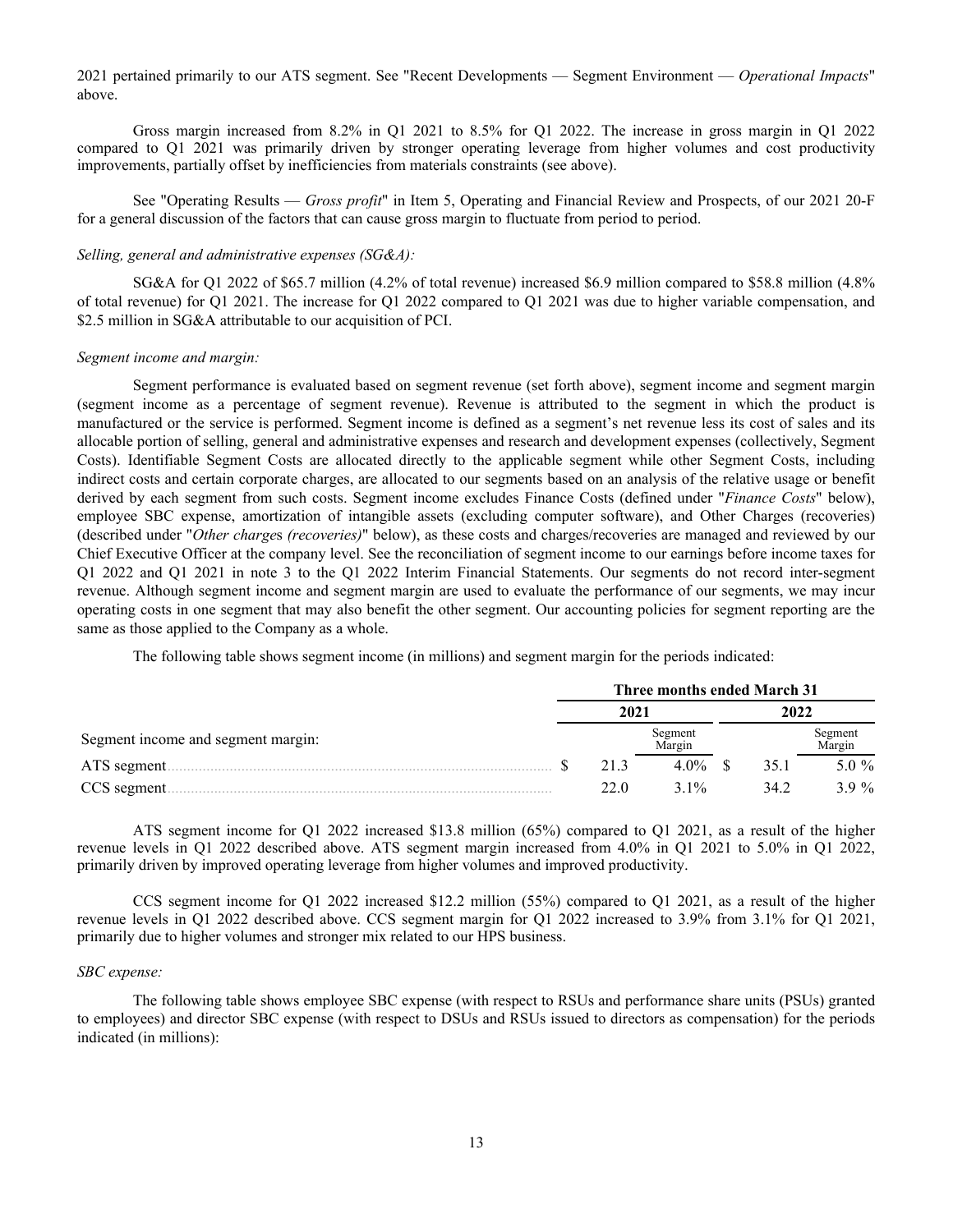|                                         | Three months ended March 31 |  |      |
|-----------------------------------------|-----------------------------|--|------|
|                                         |                             |  | 2022 |
| Employee SBC expense in cost of sales   |                             |  |      |
|                                         |                             |  |      |
| Total                                   |                             |  |      |
| Director SBC expense in SG&A $^{(1)}$ . |                             |  |      |

(1) Expense consists of director compensation to be settled in SVS, or SVS and cash, as elected by each director.

 Our SBC expense may fluctuate from period to period to account for, among other things, new grants, forfeitures resulting from employee terminations or resignations, and the recognition of accelerated SBC expense for employees eligible for retirement (generally in the first quarter of the year associated with our annual grants). The portion of our employee SBC expense that relates to performance-based compensation is subject to adjustment in any period to reflect changes in the estimated level of achievement of pre-determined performance goals and financial targets. The increase in our employee SBC expense for Q1 2022 compared to Q1 2021 was primarily due to a higher amount of accelerated SBC expense related to employees eligible for retirement.

### *Other charges (recoveries):*

We recorded the following restructuring and other charges (recoveries) for the periods indicated (in millions):

|                         | Three months ended March 31 |      |
|-------------------------|-----------------------------|------|
|                         | 2021                        | 2022 |
| Restructuring charges.  | 5.8 S                       |      |
| <b>Transition Costs</b> |                             |      |
|                         |                             |      |
|                         |                             |      |

### Restructuring charges:

We perform ongoing evaluations of our business, operational efficiency and cost structure, and implement restructuring actions as we deem necessary.

Our restructuring activities in Q1 2022 consisted primarily of actions to adjust our cost base to address reduced levels of demand in certain of our businesses and geographies.

 In Q1 2022, our restructuring charges consisted of cash charges of \$2.8 million, and non-cash charges of \$0.3 million. The cash charges consisted primarily of employee termination costs, and the non-cash charges consisted primarily of the writedown of assets related to disengaging programs. In Q1 2021, we recorded cash charges of \$5.7 million, primarily for employee termination costs, and non-cash charges of \$0.1 million, to write-down right-of-use (ROU) assets in connection with vacated properties. Q1 2022 restructuring charges were split approximately evenly between our two segments. Approximately twothirds of the Q1 2021 restructuring charges pertained to our ATS segment. Our restructuring provision as at March 31, 2022 was \$6.2 million (December 31, 2021 — \$6.1 million), which we recorded in the current portion of provisions on our consolidated balance sheet.

We may also implement additional future restructuring actions or divestitures as a result of changes in our business, the marketplace and/or our exit from less profitable, under-performing, non-core or non-strategic operations. In addition, an increase in the frequency of customers transferring business to our competitors, changes in the volumes they outsource, pricing pressures, or requests to transfer their programs among our sites or to lower-cost locations, may also result in our taking future restructuring actions. We may incur higher operating expenses during periods of transitioning programs within our network or to our competitors. Any such restructuring activities, if undertaken at all, could adversely impact our operating and financial results, and may require us to further adjust our operations.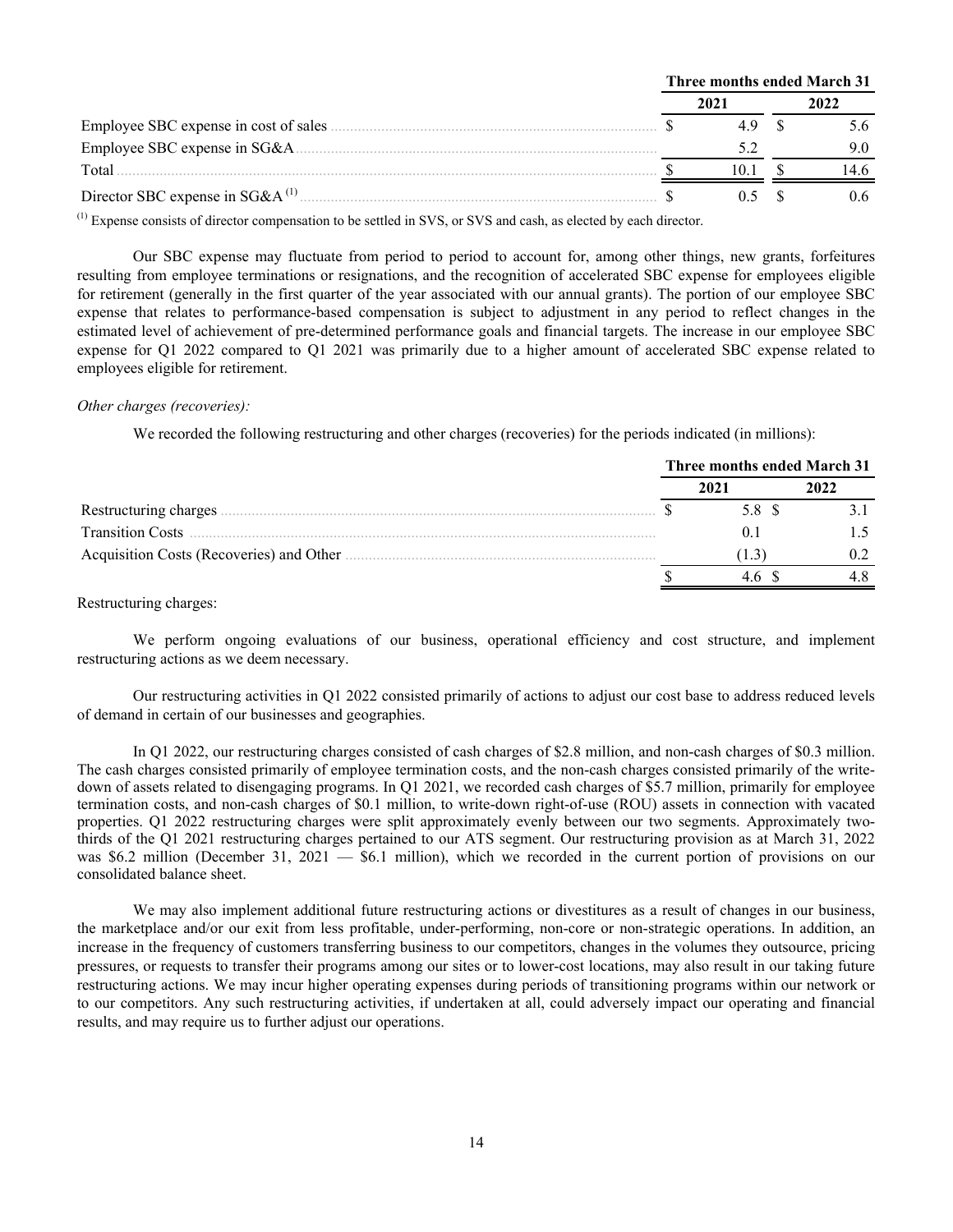# Transition Costs:

 Transition Costs are defined under the caption "Non-IFRS Financial Measures" below. During Q1 2022, we recorded \$1.5 million of Transition Costs in connection with the anticipated disposal of certain assets reclassified as held for sale during Q1 2022. The gain on the disposal of such assets will be recorded as Transition Recoveries (defined under the caption "Non-IFRS Financial Measures" below) in the period that the sale is completed (expected for the second quarter of 2022). In Q1 2021, we recorded \$0.1 million of Transition Costs related to the transfer of certain manufacturing lines from closed sites to other sites within our global network.

# Acquisition Costs (Recoveries) and Other:

We incur consulting, transaction and integration costs relating to potential and completed acquisitions. We also incur charges or releases related to the subsequent re-measurement of indemnification assets or the release of indemnification or other liabilities recorded in connection with acquisitions, when applicable. Collectively, these costs, charges and releases are referred to as Acquisition Costs (Recoveries).

We recorded Acquisition Costs of \$0.2 during Q1 2022, all related to the acquisition of PCI. In Q1 2021, we recorded net Acquisition Recoveries of \$0.8 million, consisting of \$0.4 million in consulting costs related to potential acquisitions and \$1.2 million of releases related to certain indirect tax liabilities previously recorded in connection with our acquisition of Impakt Holdings, LLC. Other (which pertains only to Q1 2021) consists of legal recoveries of \$0.5 million (for component parts purchased in prior periods) in connection with the settlement of class action lawsuits in which we were a plaintiff.

### *Finance Costs:*

 Finance Costs consist of interest expense and fees related to our credit facility (including debt issuance and related amortization costs), our interest rate swap agreements, our A/R sales program, customer SFPs, and interest expense on our lease obligations, net of interest income earned. During Q1 2022, we paid Finance Costs of \$8.0 million (Q1 2021 — \$5.7 million). The increase in Finance Costs paid was primarily due to higher amounts outstanding under our credit facility in Q1 2022 compared to Q1 2021, and higher amounts sold in Q1 2022 under our A/R sales program and customer SFPs. In December 2021, we increased our borrowings to fund a portion of the PCI acquisition price. In Q1 2022, we increased the amounts sold under our A/R sales program and customer SFPs to respond to short-term liquidity and working capital requirements, and as a more cost-effective alternative to drawing on our Revolver (as defined below).

#### *Income taxes:*

For Q1 2022, we had a net income tax expense of \$9.0 million on earnings before tax of \$30.8 million, compared to a net income tax expense of \$5.2 million on earnings before tax of \$15.7 million for Q1 2021.

Our Q1 2022 net income tax expense was favorably impacted by \$4.9 million in reversals of tax uncertainties in one of our Asian subsidiaries. Our Q1 2021 net income tax expense was favorably impacted by \$1.1 million in reversals of tax uncertainties in one of our Asian subsidiaries that completed its liquidation and dissolution during that quarter. Taxable foreign exchange impacts were not significant in either Q1 2022 or Q1 2021.

We conduct business operations in a number of countries, including countries where tax incentives have been extended to encourage foreign investment or where income tax rates are low. Our effective tax rate can vary significantly from period to period for various reasons, including as a result of the mix and volume of business in various tax jurisdictions, and in jurisdictions with tax holidays, and tax incentives that have been negotiated with the respective tax authorities (see discussion below). Our effective tax rate can also vary due to the impact of restructuring charges, foreign exchange fluctuations, operating losses, cash repatriations, certain tax exposures, the time period in which losses may be used under tax laws and whether management believes it is probable that future taxable profit will be available to allow us to recognize deferred income tax assets.

Certain countries in which we do business grant tax incentives to attract and retain our business. Our tax expense could increase significantly if certain tax incentives from which we benefit are retracted. A retraction could occur if we fail to satisfy the conditions on which these tax incentives are based, or if they are not renewed or replaced upon expiration. Our tax expense could also increase if tax rates applicable to us in such jurisdictions are otherwise increased, or due to changes in legislation or administrative practices. Changes in our outlook in any particular country could impact our ability to meet the required conditions.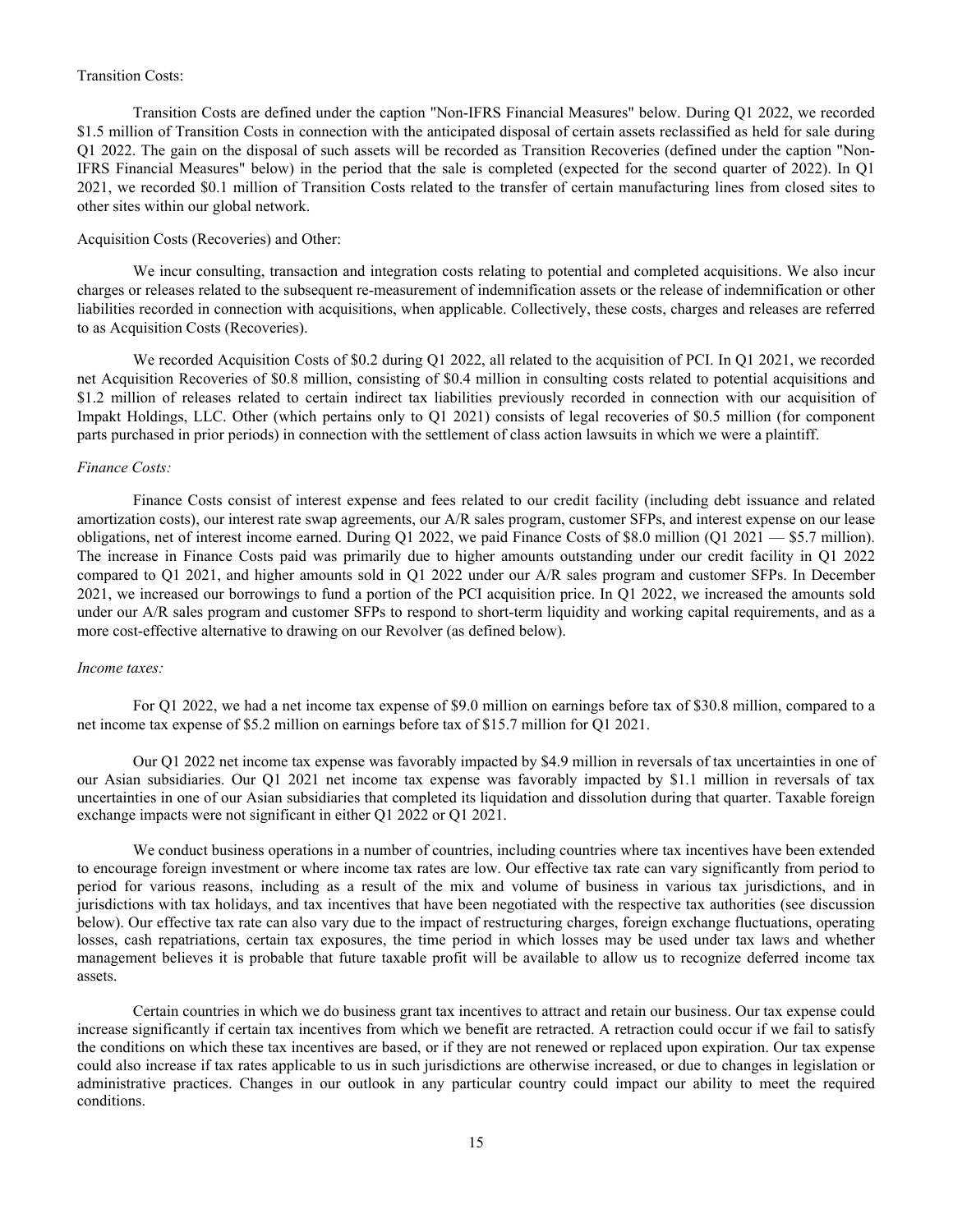The Biden administration in the U.S. has proposed increases, among other things, to the U.S. corporate income tax rate. Although such proposals, if adopted as currently contemplated, would not have a significant tax impact on our operations, we cannot predict the likelihood, timing or substance of U.S. tax reform. If the recent global minimum tax agreement is implemented in the jurisdictions in which we do business, it could, among other things, increase cash taxes, increase audit risk, and increase our worldwide corporate effective tax rate. In addition, the Organization for Economic Cooperation and Development continues to issue guidelines and proposals related to Base Erosion and Profit Shifting which may result in legislative changes that could reshape international tax rules in numerous countries and negatively impact our effective tax rate. We cannot predict the outcome of any specific legislative proposals or initiatives, and we cannot provide assurance that any such legislation or initiative will not apply to us. Legislation or other changes in U.S. and/or international tax laws could increase our tax liability or adversely affect our overall profitability and results of operations. We will continue to monitor the progress of U.S. tax reform, as well as other global tax reform agreements and initiatives.

 Our tax incentives currently consist of tax exemptions for the profits of, and for dividend withholding taxes for, our Thailand and Laos subsidiaries. We have two income tax incentives in Thailand. One of these incentives allows for a 50% income tax exemption (excluding distribution taxes) until its expiration in 2027. The second incentive allows for a 100% income tax exemption (including distribution taxes) for eight years, and expires in 2028. Our tax incentive in Laos allows for a 100% income tax exemption (including distribution taxes) until 2025, and a reduced income tax rate of 8% thereafter. Upon full expiry of each of the incentives, taxable profits associated with such incentives become fully taxable. Our tax expense could increase significantly if certain tax incentives from which we benefit are retracted or expire.

We received an approval from the Malaysian authorities in 2020 for an income tax incentive for one of our Malaysian subsidiaries, which provides for a 50% income tax exemption for a period of five years for certain product sets manufactured by such subsidiary. The commencement date of this incentive has yet to be determined by the Malaysian authorities. Although a significant portion of this incentive may be retroactively applicable to past periods, we cannot assure that this will be the case. Due to uncertainty of the period for which this incentive applies, we cannot currently quantify the applicable benefit.

In certain jurisdictions, primarily in the Americas and Europe, we currently have significant net operating losses and other deductible temporary differences, some of which we expect will be used to reduce taxable income in these jurisdictions in future periods, although not all are currently recognized as deferred tax assets. In addition, the tax benefits we are able to record related to restructuring charges and SBC expenses may be limited, as a significant portion of such amounts are incurred in jurisdictions with unrecognized loss carryforwards. Tax benefits we are able to record related to the accounting amortization of intangible assets are also limited based on the structure of our acquisitions. We review our deferred income tax assets at each reporting date and reduce them to the extent we believe it is no longer probable that we will realize the related tax benefits.

We develop our tax filing positions based upon the anticipated nature and structure of our business and the tax laws, administrative practices and judicial decisions currently in effect in the jurisdictions in which we have assets or conduct business, all of which are subject to change or differing interpretations, possibly with retroactive effect. We are subject to tax audits in various jurisdictions which could result in additional tax expense in future periods relating to prior results. Reviews by tax authorities generally focus on, but are not limited to, the validity of our inter-company transactions, including financing and transfer pricing policies which generally involve subjective areas of taxation and significant judgment. Any such increase in our income tax expense and related interest and/or penalties could have a significant adverse impact on our future earnings and future cash flows.

 In 2017, the Brazilian Ministry of Science, Technology, Innovation and Communications (MCTIC) issued assessments seeking to disqualify certain of our R&D expenses for the years 2006 to 2009, which entitled our Brazilian subsidiary (which ceased operations in 2009) to charge reduced sales tax levies to its customers. In Q1 2022, the MCTIC accepted our appeals in respect of 2007 to 2009 (following lower re-assessments issued for 2007 and 2008 in the first quarter of 2020 in response to our initial appeal). Our appeal in respect of 2006 had been accepted in the fourth quarter of 2021. As a result, as of March 31, 2022, this matter has been completely resolved with no adjustment to our original filing positions for any relevant year.

 In the third quarter of 2021 (Q3 2021), the Romanian tax authorities issued a final assessment in the aggregate amount of approximately 31 million Romanian leu (approximately \$7 million at period-end exchange rates), for additional income and value-added taxes for one of our Romanian subsidiaries for the 2014 to 2018 tax years. In order to advance our case to the appeals phase and reduce or eliminate potential interest and penalties, we paid the Romanian tax authorities the full amount assessed in Q3 2021 (without agreement to all or any portion of such assessment). We believe that our originally-filed tax return positions are in compliance with applicable Romanian tax laws and regulations, and intend to vigorously defend our position through all necessary appeals or other judicial processes.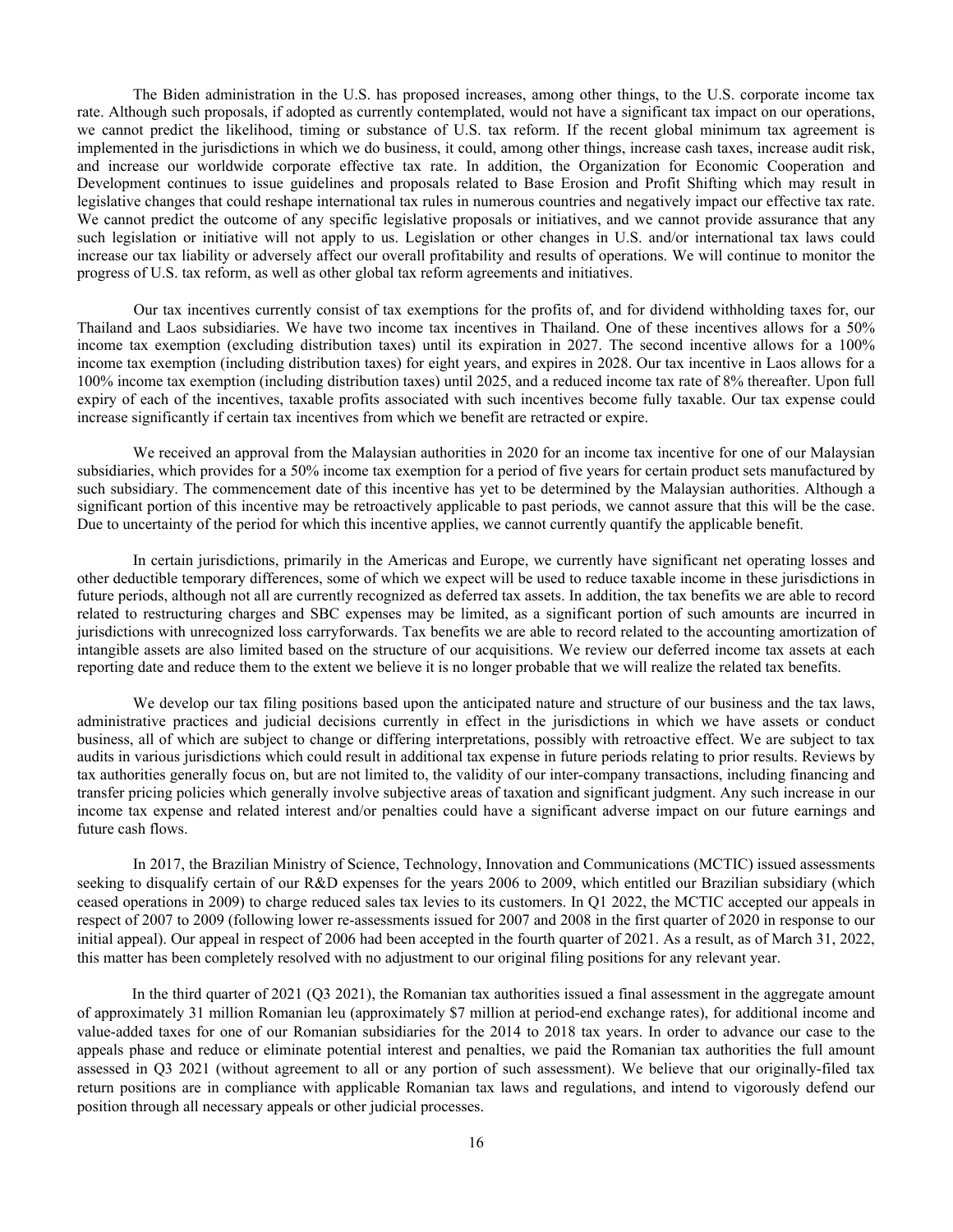The successful pursuit of assertions made by any government authority, including tax authorities, could result in our owing significant amounts of tax or other reimbursements, interest and possibly penalties. We believe we adequately accrue for any probable potential adverse ruling. However, there can be no assurance as to the final resolution of any claims and any resulting proceedings. If any claims and any ensuing proceedings are determined adversely to us, the amounts we may be required to pay could be material, and in excess of amounts accrued.

## *Net earnings:*

 Net earnings for Q1 2022 of \$21.8 million represented an increase of \$11.3 million compared to net earnings of \$10.5 million for Q1 2021. This increase was primarily due to \$31.0 million higher gross profit in Q1 2022 as compared to Q1 2021, offset in part by \$6.9 million higher SG&A (see above), \$4.4 million higher amortization of intangible assets (due to the PCI acquisition completed in November 2021), \$3.8 million in higher income tax expense, \$2.6 million in higher R&D expenses (in support of our HPS business) and \$1.8 million in higher Finance Costs.

## **Liquidity and Capital Resources**

## **Liquidity**

The following tables set forth key liquidity metrics for the periods indicated (in millions):

|                                     | December 31 | <b>March 31</b> |
|-------------------------------------|-------------|-----------------|
|                                     | 2021        | 2022            |
|                                     | 394.0 S     | 346.6           |
|                                     | 660.4       | 655.8           |
| $*$ excluding ordinary course L/Cs. |             |                 |

|                                                                                     | <b>Three months ended March 31</b> |            |  |         |  |  |  |
|-------------------------------------------------------------------------------------|------------------------------------|------------|--|---------|--|--|--|
|                                                                                     |                                    | 2021       |  | 2022    |  |  |  |
|                                                                                     |                                    | 48.8       |  | 353     |  |  |  |
|                                                                                     |                                    | (12.6)     |  | (16.4)  |  |  |  |
|                                                                                     |                                    | (50.6)     |  | (66.3)  |  |  |  |
| Changes in non-cash working capital items (included in operating activities above): |                                    |            |  |         |  |  |  |
| A/R                                                                                 |                                    | $128.4$ \$ |  | 169     |  |  |  |
| Inventories                                                                         |                                    | (62.1)     |  | (237.8) |  |  |  |
| Other current assets                                                                |                                    | (1.7)      |  | (10.5)  |  |  |  |
|                                                                                     |                                    | (67.3)     |  | 183.8   |  |  |  |
|                                                                                     |                                    |            |  | (47.6)  |  |  |  |

## *Cash provided by operating activities:*

In Q1 2022, we generated \$35.3 million of cash from operating activities compared to \$48.8 million in Q1 2021. The \$13.5 million decrease in cash from operating activities in Q1 2022 as compared to Q1 2021 was primarily due to: \$44.9 million in higher working capital requirements for Q1 2022, offset in part by \$11.3 million higher net earnings (as described in "Operating Results — *Net earnings*" above), and \$7.9 million in lower income tax paid. Higher working capital requirements for Q1 2022 as compared to Q1 2021 primarily reflect a \$175.7 million decrease in inventory cash flows and a \$111.5 million decrease in A/R cash flows, offset in part by a \$251.1 million improvement in A/P cash flows. The decrease in A/R cash flows was due to the timing of revenue and collections. The decrease in inventory cash flows was due to higher inventory levels carried at the end of Q1 2022 compared to the end of Q1 2021. We carried higher inventory levels to support new program ramps and anticipated future demand, particularly growth in our HPS business, and to secure supply given the global supply chain constraints and longer lead times for certain components. Higher inventory levels were also due to our acquisition of PCI. However, a significant portion of our inventory purchases were covered by cash deposits received from our customers, which helped to alleviate the impact of such purchases on our cash flows. Improvement in A/P cash flows was due to an increase in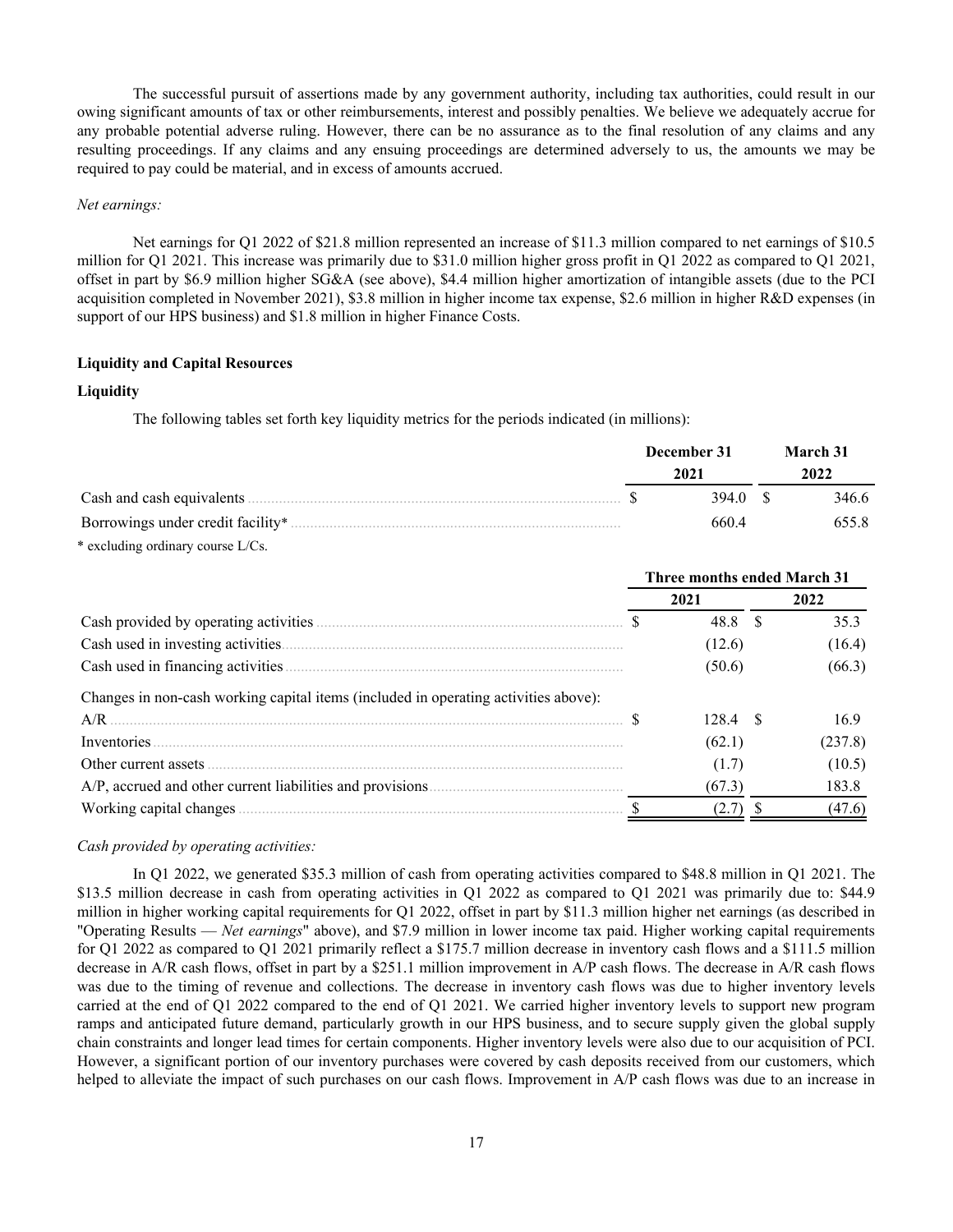these cash deposits, as well as the timing of payments (see "Summary of Q1 2022" above). Our A/P cash flow levels may decrease in subsequent periods as payments are made, and as cash deposit balances change.

From time to time, we extend payment terms applicable to certain customers, and/or provide longer payment terms to new customers. To substantially offset the effect of extended payment terms for particular customers on our working capital, we participate in three customer SFPs, pursuant to which we sell A/R from such customers to third-party banks on an uncommitted basis to receive earlier payment. See "Summary of Q1 2022" above.

## *Free cash flow (non-IFRS):*

 Free cash flow is a non-IFRS financial measure without a standardized meaning and may not be comparable to similar measures presented by other companies. We define non-IFRS free cash flow as cash provided by or used in operations after the purchase of property, plant and equipment (net of proceeds from the sale of certain surplus equipment and property), lease payments, and Finance Costs paid (excluding debt issuance costs paid and any credit agreement waiver fees paid). As we do not consider debt issuance costs (\$0.8 million paid in Q1 2022; nil paid in Q1 2021) or such waiver fees (when applicable) to be part of our ongoing financing expenses, these costs are excluded from total Finance Costs paid in our determination of non-IFRS free cash flow. Note, however, that non-IFRS free cash flow does not represent residual cash flow available to Celestica for discretionary expenditures. Management uses non-IFRS free cash flow as a measure, in addition to IFRS cash provided by or used in operations (described above), to assess our operational cash flow performance. We believe non-IFRS free cash flow provides another level of transparency to our liquidity.

 A reconciliation of non-IFRS free cash flow to cash provided by operating activities measured under IFRS is set forth below:

| (in millions)                                                    | Three months ended March 31 |        |  |        |  |  |  |  |  |  |  |
|------------------------------------------------------------------|-----------------------------|--------|--|--------|--|--|--|--|--|--|--|
|                                                                  |                             | 2021   |  | 2022   |  |  |  |  |  |  |  |
|                                                                  |                             | 48.8   |  | 35.3   |  |  |  |  |  |  |  |
| Purchase of property, plant and equipment, net of sales proceeds |                             | (12.6) |  | (16.4) |  |  |  |  |  |  |  |
| Lease payments                                                   |                             | (9.6)  |  | (11.2) |  |  |  |  |  |  |  |
| Finance Costs paid (excluding debt issuance costs paid)          |                             | (5.7)  |  | (7.2)  |  |  |  |  |  |  |  |
| Non-IFRS free cash flow                                          |                             | 20.9   |  |        |  |  |  |  |  |  |  |

Our non-IFRS free cash flow of \$0.5 million for Q1 2022 decreased \$20.4 million compared to \$20.9 million for Q1 2021, primarily due to \$13.5 million lower cash generated from operations for Q1 2022 compared to Q1 2021 (as described above) and a \$3.8 million increase in cash flows used to purchase property, plant and equipment in Q1 2022 compared to Q1 2021 (as described below).

### *Cash used in investing activities:*

Our capital expenditures for Q1 2022 were \$16.4 million (Q1 2021 — \$12.6 million), primarily to enhance our manufacturing capabilities in various geographies and to support new customer programs (approximately two-thirds in our ATS segment and one-third in our CCS segment). Our capital expenditures for Q1 2022 included expenditures to support growth in our HPS business and our ATS segment. Capital expenditures in each of Q1 2022 and Q1 2021 were lower than originally anticipated as a result of delays or the shifting of programs or spending to future periods. We fund our capital expenditures from cash on hand and through the financing arrangements described below.

### *Cash used in financing activities:*

## SVS repurchases:

See "Summary of Q1 2022" above for a table detailing our SVS repurchases for the periods indicated.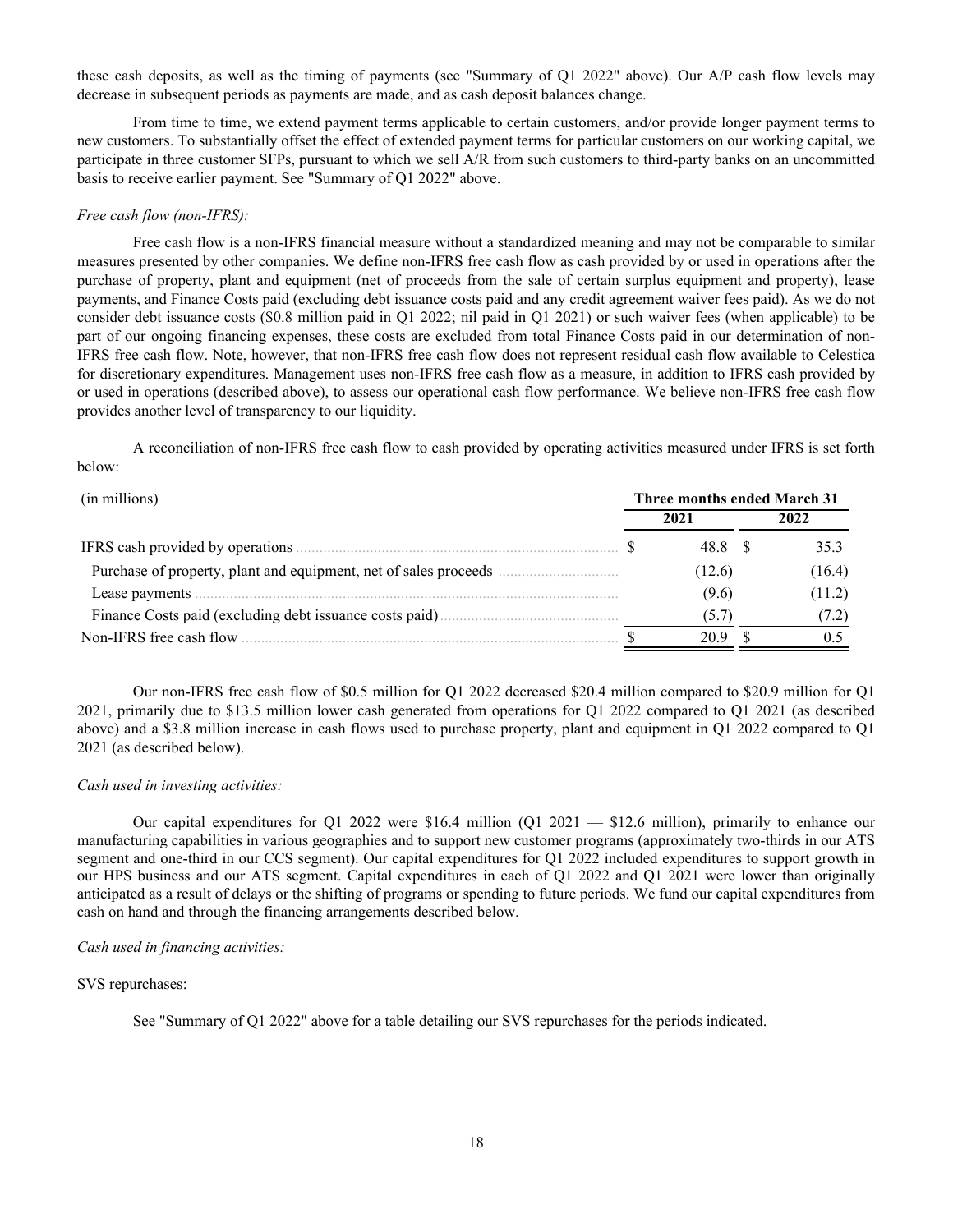## Financing and Finance Costs:

We are party to a credit agreement (Credit Facility) with Bank of America, N.A., as Administrative Agent, and the other lenders party thereto, which as of a December 6, 2021 amendment thereto, includes a term loan in the original principal amount of \$350.0 million (Initial Term Loan), a new term loan in the original principal amount of \$365.0 million (Incremental Term Loan), and a \$600.0 million revolving credit facility (Revolver). Prior to such amendment, the Credit Facility included the Initial Term Loan, a term loan in the original principal amount of \$250.0 million (Terminated Term Loan), the outstanding borrowings under which were fully repaid on December 6, 2021 with a portion of the proceeds of the Incremental Term Loan, and commitments of \$450.0 million under the Revolver. See note 11 to the 2021 AFS for additional detail regarding the amendments to our Credit Facility in December 2021. The Initial Term Loan and the Incremental Term Loan are collectively referred to as the Term Loans.

The Initial Term Loan matures in June 2025. The Incremental Term Loan and the Revolver each mature on March 28, 2025, unless either (i) the Initial Term Loan has been prepaid or refinanced or (ii) commitments under the Revolver are available and have been reserved to repay the Initial Term Loan in full, in which case the Incremental Term Loan and Revolver each mature on December 6, 2026.

The Incremental Term Loan requires quarterly principal repayments of \$4.5625 million, and each of the Term Loans requires a lump sum repayment of the remainder outstanding at maturity. The Initial Term Loan required quarterly principal repayments of \$0.875 million, all of which were paid by the first half of 2020. We are also required to make annual prepayments of outstanding obligations under the Credit Facility (applied first to the Term Loans, then to the Revolver, in the manner set forth in the Credit Facility) ranging from  $0\% - 50\%$  (based on a defined leverage ratio) of specified excess cash flow for the prior fiscal year. No prepayments based on 2021 excess cash flow will be required in 2022. In addition, prepayments of outstanding obligations under the Credit Facility (applied as described above) may also be required in the amount of specified net cash proceeds received above a specified annual threshold (including proceeds from the disposal of certain assets). No Credit Facility prepayments based on 2021 net cash proceeds will be required in 2022. Any outstanding amounts under the Revolver are due at maturity.

Activity under our Credit Facility during 2021 and Q1 2022 is set forth below:

| (in millions)                                | Revolver | <b>Term loans</b> |         |  |  |
|----------------------------------------------|----------|-------------------|---------|--|--|
| Outstanding balances as of December 31, 2020 |          |                   | 4704    |  |  |
| Amount repaid in Q1 2021 $^{(1)}$ .          |          |                   | (30.0)  |  |  |
| Amounts borrowed in Q4 2021 <sup>(2)</sup>   | 220 0    |                   | 365.0   |  |  |
| Amount repaid in Q4 2021 $(2)$ .             | (220.0)  |                   | (145.0) |  |  |
|                                              |          |                   | 6604    |  |  |
| Amount repaid in Q1 2022 $(3)$ .             |          |                   | (4.6)   |  |  |
| Outstanding balances as of March 31, 2022.   |          |                   |         |  |  |

Represents a prepayment under the Terminated Term Loan.

<sup>(2)</sup> On October 27, 2021, we borrowed \$220.0 million under the Revolver to fund a portion of the PCI acquisition price in November 2021. On December 6, 2021, upon receipt of the net proceeds from the \$365.0 million Incremental Term Loan, we repaid all remaining amounts outstanding under the Terminated Term Loan (\$145.0 million), and repaid \$215.0 million of the \$220.0 million borrowed under the Revolver. On December 29, 2021, we repaid the remaining \$5.0 million outstanding under the Revolver.

<sup>(3)</sup> Represents the scheduled quarterly principal repayment under the Incremental Term Loan.

Interest expense under the Credit Facility, including the impact of our interest rate swap agreements (described below), was \$6.4 million in Q1 2022 (Q1 2021 — \$5.2 million). Any increase in prevailing interest rates, margins, or amounts outstanding would cause this amount to increase. Commitment fees paid in Q1 2022 were \$0.3 million (Q1 2021 — \$0.5 million). We incurred debt issuance costs of \$0.6 million in Q1 2022 in connection with the December 6, 2021 amendment to the Credit Facility (Q1 2021 — nil). Debt issuance costs are deferred on our consolidated balance sheet and amortized to Finance Costs. See "Operating Results — *Finance Costs*" above for a description of Finance Costs paid in Q1 2022 and Q1 2021.

Outstanding balances under our Credit Facility and interest rates thereon as of March 31, 2022 are described under "Capital Resources" below.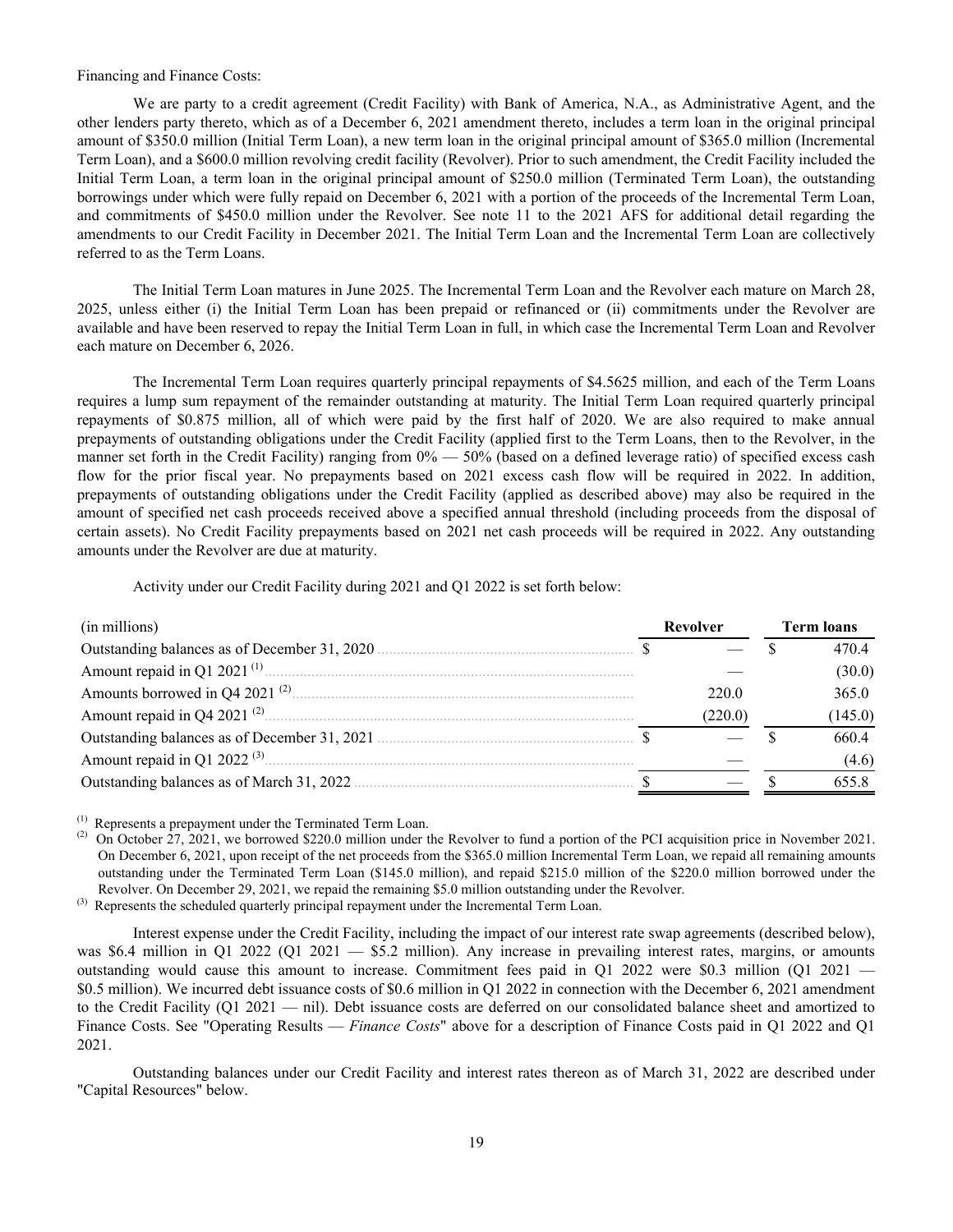### Lease payments:

During Q1 2022, we paid  $$11.2$  million (Q1 2021 — \$9.6 million) in lease payments.

### *Cash requirements:*

Our working capital requirements can vary significantly from month-to-month due to a range of business factors, including the ramping of new programs, expansion of our services and business operations, timing of purchases, higher levels of inventory for new programs and anticipated customer demand, timing of payments and A/R collections, and customer forecasting variations. The international scope of our operations may also create working capital requirements in certain countries while other countries generate cash in excess of working capital needs. Moving cash between countries on a shortterm basis to fund working capital is not always expedient due to local currency regulations, tax considerations, and other factors. To meet our working capital requirements and to provide short-term liquidity, we may draw on our Revolver, and/or sell A/R through our A/R sales program or participate in customer SFPs, when permitted. The timing and the amounts we borrow or repay under these facilities can vary significantly from month-to-month depending upon our cash requirements. Based on our current cash flow budgets and forecasts of our short-term and long-term liquidity needs, we continue to believe that our current and projected sources of liquidity will be sufficient to fund our anticipated liquidity needs for the next twelve months and beyond. Specifically, we continue to believe that cash flow from operating activities, together with cash on hand, availability under the Revolver (\$579.0 million at March 31, 2022), potential availability under uncommitted intraday and overnight bank overdraft facilities, and cash from accepted sales of A/R, will be sufficient to fund our anticipated working capital needs, planned capital spending, and other cash requirements (including any required SBC share repurchases, debt repayments and interest expense). See "Capital Resources" below. Notwithstanding the foregoing, although we anticipate that we will be able to repay or refinance outstanding obligations under our Credit Facility when they mature (our primary current long-term cash liquidity requirement), there can be no assurance we will be able to do so, or that the terms of any such refinancing will be favorable. In addition, we may require additional capital in the future to fund capital expenditures, acquisitions (including contingent consideration payments), strategic transactions or other investments. We will continue to assess our liquidity position and potential sources of supplemental liquidity in view of our objectives, operating performance, economic and capital market conditions and other relevant circumstances. Our operating performance may also be affected by matters discussed under the Risk Factors section of our 2021 20-F. These risks and uncertainties may adversely affect our longterm liquidity.

There have been no material changes to the information set forth under "Contractual Obligations" and "Additional Commitments" of the "Liquidity" section in Item 5, Operating and Financial Review and Prospects, of our 2021 20-F.

## Financing Arrangements:

 See "Liquidity — *Cash used in financing activities* — Financing and Finance Costs" above for our contractual repayment obligations under the Credit Facility. Annual interest expense and fees under the Credit Facility, including the impact of our interest rate swap agreements, based on amounts and swap agreements outstanding as of March 31, 2022, are approximately \$30 million. Interest rates applicable to outstanding borrowings under the Credit Facility are described under "Capital Resources" below.

We do not believe that the aggregate amounts outstanding under our Credit Facility as at March 31, 2022 (\$655.8 million under the Term Loans and \$21.0 million in ordinary course L/Cs) had or will have a material adverse impact on our liquidity, our results of operations or financial condition (unless our debt obligations mature without refinancing). See "Capital Resources" below for a description of our available sources of liquidity.

However, our current outstanding indebtedness, and the mandatory prepayment provisions of the Credit Facility (described above), require us to use a portion of our cash flow to service such debt, and may reduce our ability to fund future acquisitions and/or to respond to unexpected capital requirements; limit our ability to obtain additional financing for future investments, working capital, or other corporate purposes; limit our ability to refinance our indebtedness on terms acceptable to us or at all; limit our flexibility to plan for and adjust to changing business and market conditions; increase our vulnerability to general adverse economic and industry conditions; and/or reduce our debt agency ratings. Existing or increased third-party indebtedness could have a variety of other adverse effects, including: (i) default and foreclosure on our assets if refinancing is unavailable on acceptable terms and we have insufficient funds to repay the debt obligations when due; and (ii) acceleration of such indebtedness or cross-defaults if we breach applicable financial or other covenants and such breaches are not waived.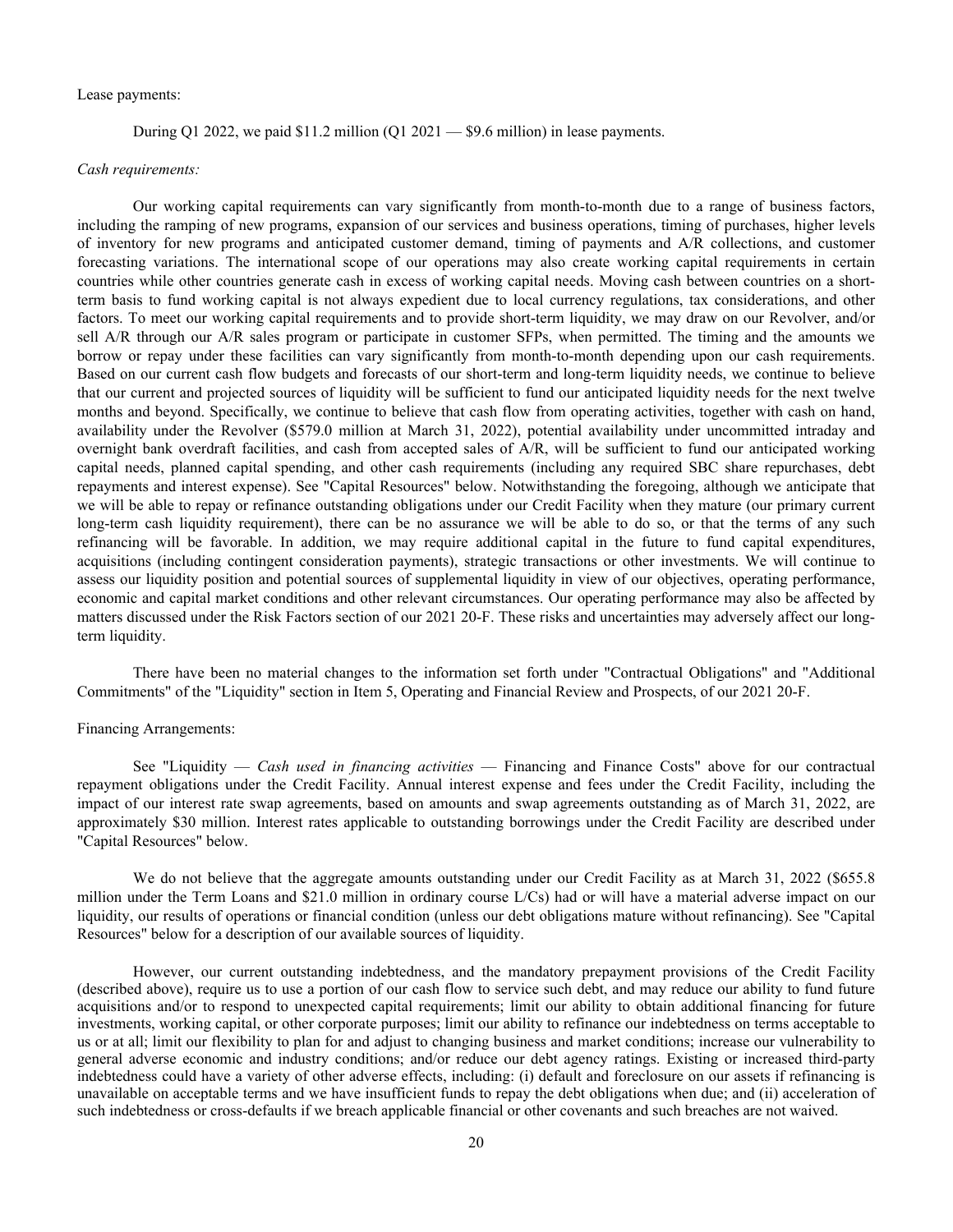The Credit Facility contains restrictive covenants that limit our ability to engage in specified types of transactions, and prohibit share repurchases for cancellation if our leverage ratio (as defined in such facility) exceeds a specified amount, as well as specified financial covenants (described in "Capital Resources" below). Our ability to maintain compliance with such financial covenants will depend on our ongoing financial and operating performance, which, in turn, may be impacted by economic conditions and financial, market, and competitive factors, many of which are beyond our control. A breach of any such covenants could result in a default under the instruments governing our indebtedness.

As at March 31, 2022 and December 31, 2021, other than ordinary course L/Cs, no amounts were outstanding under the Revolver. At March 31, 2022, \$162.8 million of A/R were sold under our A/R sales program (December 31, 2021 — \$45.8 million sold). We currently use, and may in future periods increase the amounts we offer to sell under, our A/R sales program as a cost-effective alternative to drawing amounts on our Revolver to meet our ordinary course cash requirements. In order to offset the impact of extended payment terms for particular customers on our working capital, we also participate in three customer SFPs, pursuant to which we sell A/R from such customers to third-party banks on an uncommitted basis to receive earlier payment. At March 31, 2022, we sold \$150.9 million of A/R under the SFPs (December 31, 2021 — \$98.0 million). See "Capital Resources" below for a description of our A/R sales program and SFPs. At March 31, 2022, we sold higher amounts under these programs as an alternative to drawing on our Revolver to meet our short term liquidity requirements.

### Repatriations:

As at March 31, 2022, a significant portion of our cash and cash equivalents was held by foreign subsidiaries outside of Canada, a large part of which may be subject to withholding taxes upon repatriation under current tax laws. Cash and cash equivalents held by subsidiaries, which we do not intend to repatriate in the foreseeable future, are not subject to these withholding taxes. We repatriated approximately \$110 million in cash in Q1 2022 from various of our foreign subsidiaries (these repatriations were not subject to withholding taxes). We currently expect to repatriate an aggregate of approximately \$200 million of cash in the foreseeable future from various foreign subsidiaries, and have recorded anticipated related withholding taxes as deferred income tax liabilities (approximately \$15 million). While some of our subsidiaries are subject to local governmental restrictions on the flow of capital into and out of their jurisdictions (including in the form of cash dividends, loans or advances to us), which is required or desirable from time to time to meet our international working capital needs and other business objectives (as described above), these restrictions have not had (and are not reasonably likely to have) a material impact on our ability to meet our cash obligations. At March 31, 2022, we had approximately \$235 million (December 31, 2021 — \$250 million) of cash and cash equivalents held by foreign subsidiaries outside of Canada that we do not intend to repatriate in the foreseeable future.

### Capital Expenditures:

Our capital spending varies each period based on, among other things, the timing of new business wins and forecasted sales levels. We currently anticipate capital spending for 2022 to be approximately 1.5% to 2% of revenue, and expect to fund these expenditures from cash on hand and through the financing agreements described below under "Capital Resources". Our intended 2022 capital expenditures include expenditures to support growth in our HPS business and our ATS segment.

#### SVS Repurchases:

We have funded and intend to continue to fund our SVS repurchases under our NCIBs from cash on hand, borrowings under the Revolver, or a combination thereof. We have funded, and expect to continue to fund, SVS repurchases to satisfy delivery obligations under SBC plan awards from cash on hand. The timing of, and the amounts paid for, these repurchases can vary from period to period. See "Summary of Q1 2022 Results" above.

## Restructuring Provision:

We have funded and intend to continue to fund any restructuring provision from cash on hand.

### Lease Obligations:

At March 31, 2022, we had a total of \$134.4 million in lease obligations outstanding (December 31, 2021 — \$138.6 million). In addition to these lease obligations, we have commitments under additional real property leases not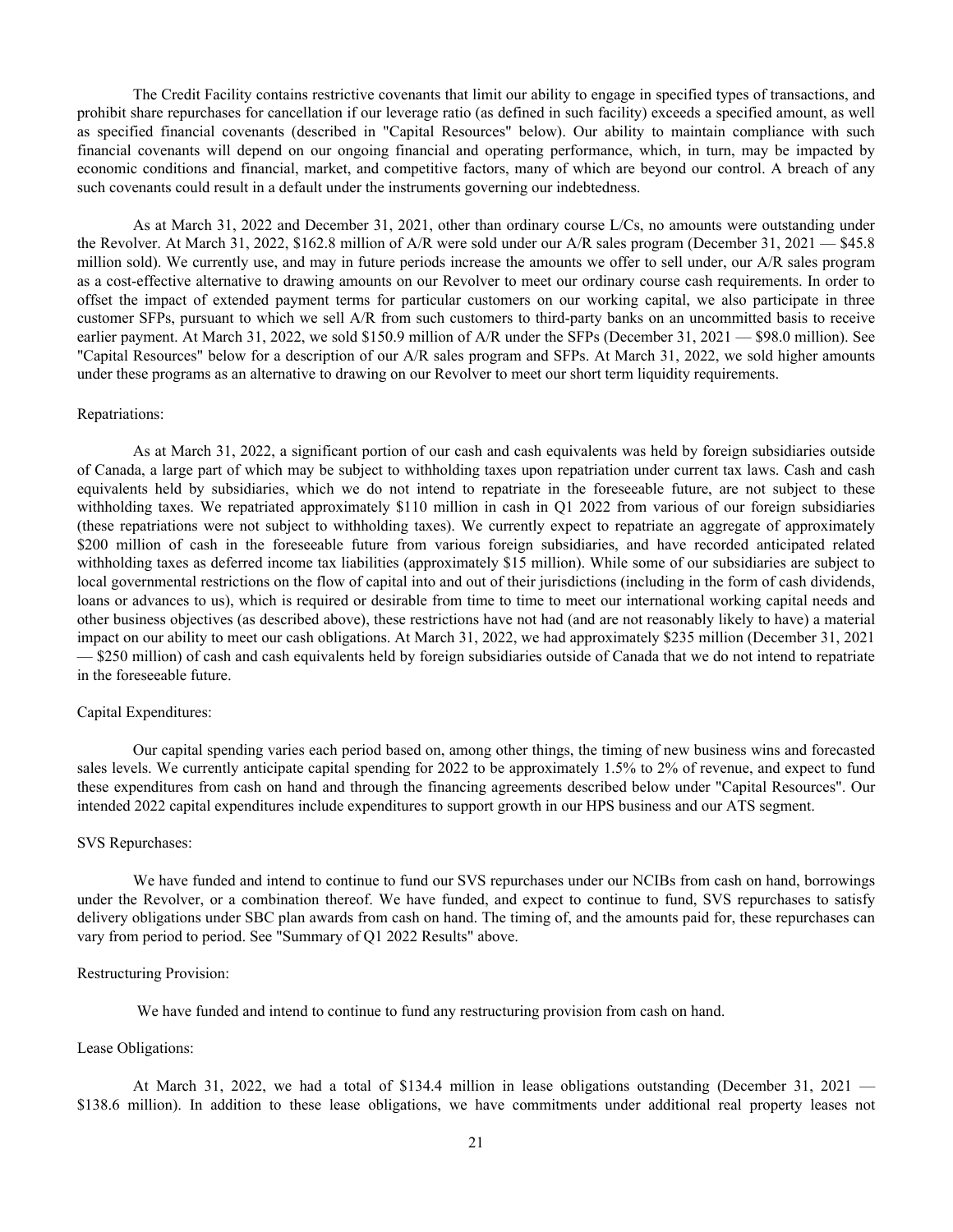recognized as liabilities as of March 31, 2022 because such leases had not yet commenced (a portion of these leases commenced in April of 2022). A description of, and minimum lease obligations under, these leases are disclosed in note 24 to the 2021 AFS.

#### Corporate Headquarters Relocation:

Until the move to our new corporation headquarters commences (targeted for May 2023), we do not expect to incur further relocation-related transition costs.

#### COVID-19 Costs:

Although we expect to continue to incur COVID-19 Costs during the remainder of 2022, particularly related to manufacturing inefficiencies resulting from continuing global supply constraints, we cannot quantify anticipated amounts. Adverse COVID-19-related impacts were in part mitigated by COVID Recoveries in 2021, however, we do not anticipate that such relief will be available to us in 2022.

#### *Litigation and contingencies (including indemnities):*

In the normal course of our operations, we may be subject to lawsuits, investigations and other claims, including environmental, labor, product, customer disputes, and other matters. Management believes that adequate provisions have been recorded where required. Although it is not always possible to estimate the extent of potential costs, if any, management believes that the ultimate resolution of all such pending matters will not have a material adverse impact on our financial performance, financial position or liquidity. See "Operating Results — *Income Taxes*" above and note 14 to the Q1 2022 Interim Financial Statements for a description of a resolved Brazilian sales tax matter and an ongoing Romanian income and value-added tax matter.

We provide routine indemnifications, the terms of which range in duration and scope, and often are not explicitly defined, including for third-party intellectual property infringement, certain negligence claims, and for our directors and officers. We have also provided indemnifications in connection with the sale of certain assets. The maximum potential liability from these indemnifications cannot be reasonably estimated. In some cases, we have recourse against other parties or insurance to mitigate our risk of loss from these indemnifications. Historically, we have not made significant payments relating to these types of indemnifications.

#### **Capital Resources**

Our capital resources consist of cash provided by operating activities, access to the Revolver, uncommitted intraday and overnight bank overdraft facilities, an uncommitted A/R sales program, three uncommitted SFPs, and our ability to issue debt or equity securities. We regularly review our borrowing capacity and make adjustments, as permitted, for changes in economic conditions and changes in our requirements. We centrally manage our funding and treasury activities in accordance with corporate policies, and our main objectives are to ensure appropriate levels of liquidity, to have funds available for working capital or other investments we determine are required to grow our business, to comply with debt covenants, to maintain adequate levels of insurance, and to balance our exposures to market risks.

At March 31, 2022, we had cash and cash equivalents of \$346.6 million (December 31, 2021 — \$394.0 million), the majority of which were denominated in U.S. dollars. Our cash and cash equivalents are subject to intra-quarter swings, generally related to the timing of A/R collections, inventory purchases and payments, and other capital uses.

 As of March 31, 2022, an aggregate of \$655.8 million was outstanding under the Term Loans, and other than ordinary course L/Cs, no amounts were outstanding under the Revolver (December 31, 2021 — \$660.4 million outstanding under the Term Loans, and other than ordinary course L/Cs, no amounts were outstanding under the Revolver). See "Liquidity — *Cash used in financing activities* — Financing and Finance Costs" above for a discussion of amounts borrowed and repaid under our Credit Facility during Q1 2022 and 2021. Except under specified circumstances, and subject to the payment of breakage costs (if any), we are generally permitted to make voluntary prepayments of outstanding amounts under the Revolver and the Term Loans without any other premium or penalty. Repaid amounts on the Term Loans may not be re-borrowed. Repaid amounts on the Revolver may be re-borrowed. As of March 31, 2022, we had \$579.0 million available under the Revolver for future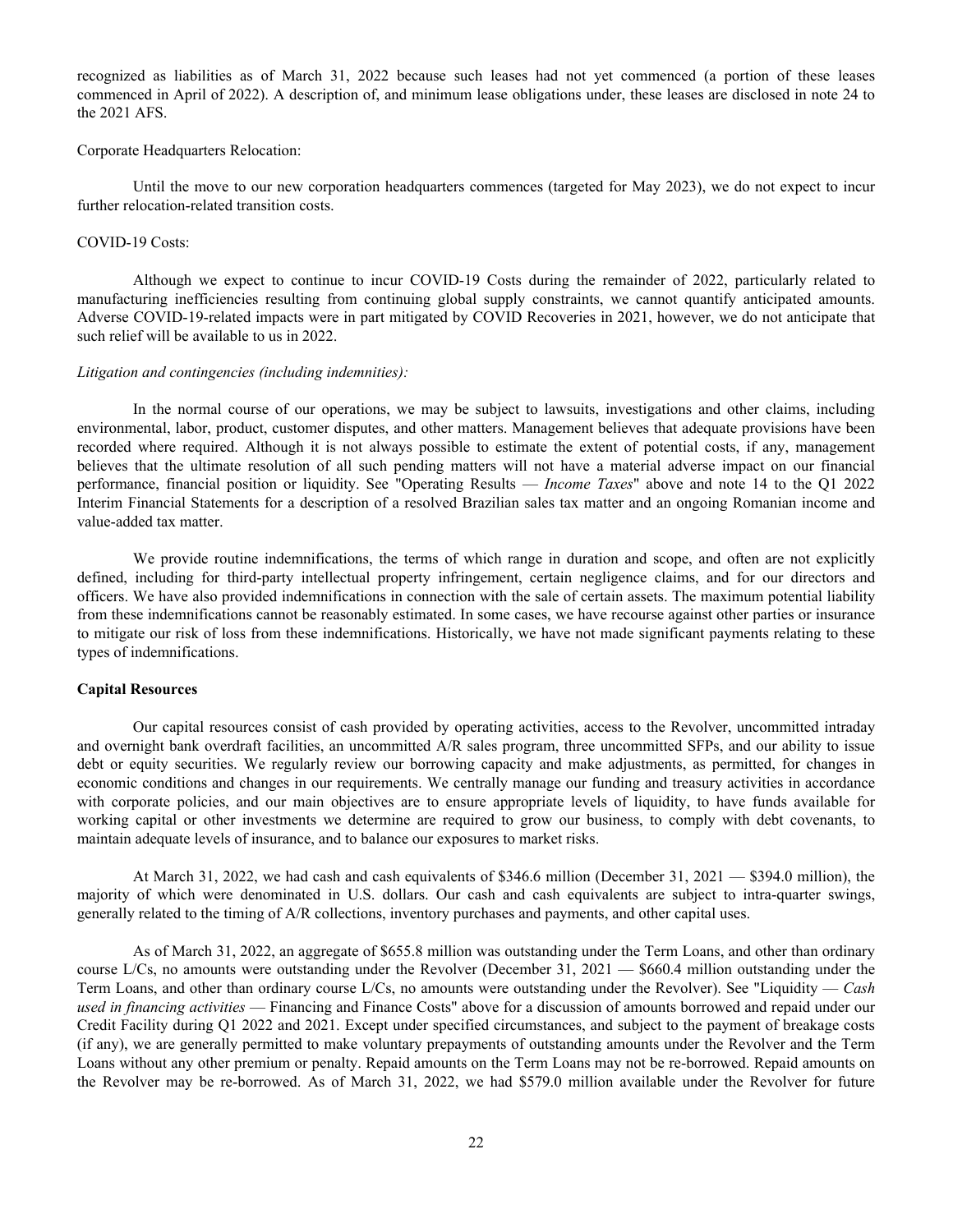borrowings, after reflecting outstanding letters of credit issued under the Credit Facility (December 31, 2021 — \$579.0 million of availability).

 The Credit Facility has an accordion feature that allows us to increase the Term Loans and/or commitments under the Revolver by \$150.0 million, plus an unlimited amount to the extent that a specified leverage ratio on a pro forma basis does not exceed specified limits, in each case on an uncommitted basis and subject to the satisfaction of certain terms and conditions. See "Capital Resources" in Item 5, Operating and Financial Review and Prospects, of the 2021 20-F and note 11 to the 2021 AFS for a description of permitted uses for the Revolver, a \$50.0 million sub-limit for swing-line loans, and a \$150.0 million sub-limit for L/Cs thereunder, as well as the range of interest rates, margins and commitment fees applicable to borrowings under the Credit Facility. The Initial Term Loan currently bears interest at LIBOR plus 2.125%. The Incremental Term Loan currently bears interest at LIBOR plus 2.0%. Prior to the December 2021 Credit Facility amendment, the Initial Term Loan bore interest at LIBOR plus 2.125%, and the Terminated Term Loan bore interest at LIBOR plus 2.5%. See note 12 to our Q1 2022 Interim Financial Statements for LIBOR successor provisions under the Credit Facility.

 In order to partially hedge against our exposure to interest rate variability on our Term Loans, we have entered into various agreements with third-party banks to swap the variable interest rate with a fixed rate of interest. At March 31, 2022, we had: (i) interest rate swaps hedging the interest rate risk associated with \$100.0 million of our Initial Term Loan borrowings that expire in August 2023 (Initial Swaps); (ii) interest rate swaps hedging the interest rate risk associated with \$100.0 million of our Initial Term Loan borrowings, for which the cash flows commence upon the expiration of the Initial Swaps and continue through June 2024 (First Extended Initial Swaps); (iii) interest rate swaps (entered into in February 2022) hedging the interest rate risk associated with \$100.0 million of our Initial Term Loan borrowings (and any subsequent term loans replacing the Initial Term Loan), for which the cash flows commence upon the expiration of the First Extended Initial Swaps and continue through December 2025 (Second Extended Initial Swaps); (iv) interest rate swaps hedging the interest rate risk associated with \$100.0 million of outstanding borrowings under the Incremental Term Loan that expire in December 2023 (Incremental Swaps); (v) interest rate swaps (entered into in February 2022) hedging the interest rate risk associated with \$100.0 million of our Incremental Term Loan borrowings, for which the cash flows commence upon the expiration of the Incremental Swaps and continue through December 2025 (First Extended Incremental Swaps); and (vi) interest rate swaps (entered into in February 2022) hedging the interest rate risk associated with an additional \$130.0 million of our Incremental Term Loan borrowings that expire in December 2025 (Additional Incremental Swaps). We have an option to cancel up to \$50.0 million of the notional amount of the Additional Incremental Swaps from January 2024 through October 2025. See note 20 to the 2021 AFS for further detail.

At March 31, 2022, the interest rate risk related to \$325.8 million of borrowings under the Credit Facility was unhedged (December 31, 2021 — \$460.4 million), consisting in each case of unhedged amounts outstanding under the Term Loans. Other than ordinary course L/Cs, no amounts were outstanding under the Revolver as at March 31, 2022 or December 31, 2021. A one-percentage point increase in relevant interest rates would increase interest expense, based on outstanding borrowings under the Credit Facility at March 31, 2022, by \$3.3 million annually, including the impact of our interest rate swap agreements, and by \$6.6 million annually, without accounting for such agreements.

 We are required to comply with certain restrictive covenants under the Credit Facility, including those relating to the incurrence of certain indebtedness, the existence of certain liens, the sale of certain assets, specified investments and payments, sale and leaseback transactions, and certain financial covenants relating to a defined interest coverage ratio and leverage ratio that are tested on a quarterly basis. At March 31, 2022, we were in compliance with all restrictive and financial covenants under the Credit Facility. Our Credit Facility also prohibits share repurchases for cancellation if our leverage ratio (as defined in such facility) exceeds a specified amount (Repurchase Restriction). The Repurchase Restriction was not in effect during Q1 2022 or at March 31, 2022. The obligations under the Credit Facility are guaranteed by us and certain specified subsidiaries. Subject to specified exemptions and limitations, all assets of the guarantors are pledged as security for the obligations under the Credit Facility. The Credit Facility contains customary events of default. If an event of default occurs and is continuing (and is not waived), the administrative agent may declare all amounts outstanding under the Credit Facility to be immediately due and payable and may cancel the lenders' commitments to make further advances thereunder. In the event of a payment or other specified defaults, outstanding obligations accrue interest at a specified default rate.

 At March 31, 2022, we had \$21.0 million outstanding in L/Cs under the Revolver (December 31, 2021 — \$21.0 million). We also arrange L/Cs and surety bonds outside of the Revolver. At March 31, 2022, we had \$28.2 million of such L/Cs and surety bonds outstanding (December 31, 2021 — \$27.1 million).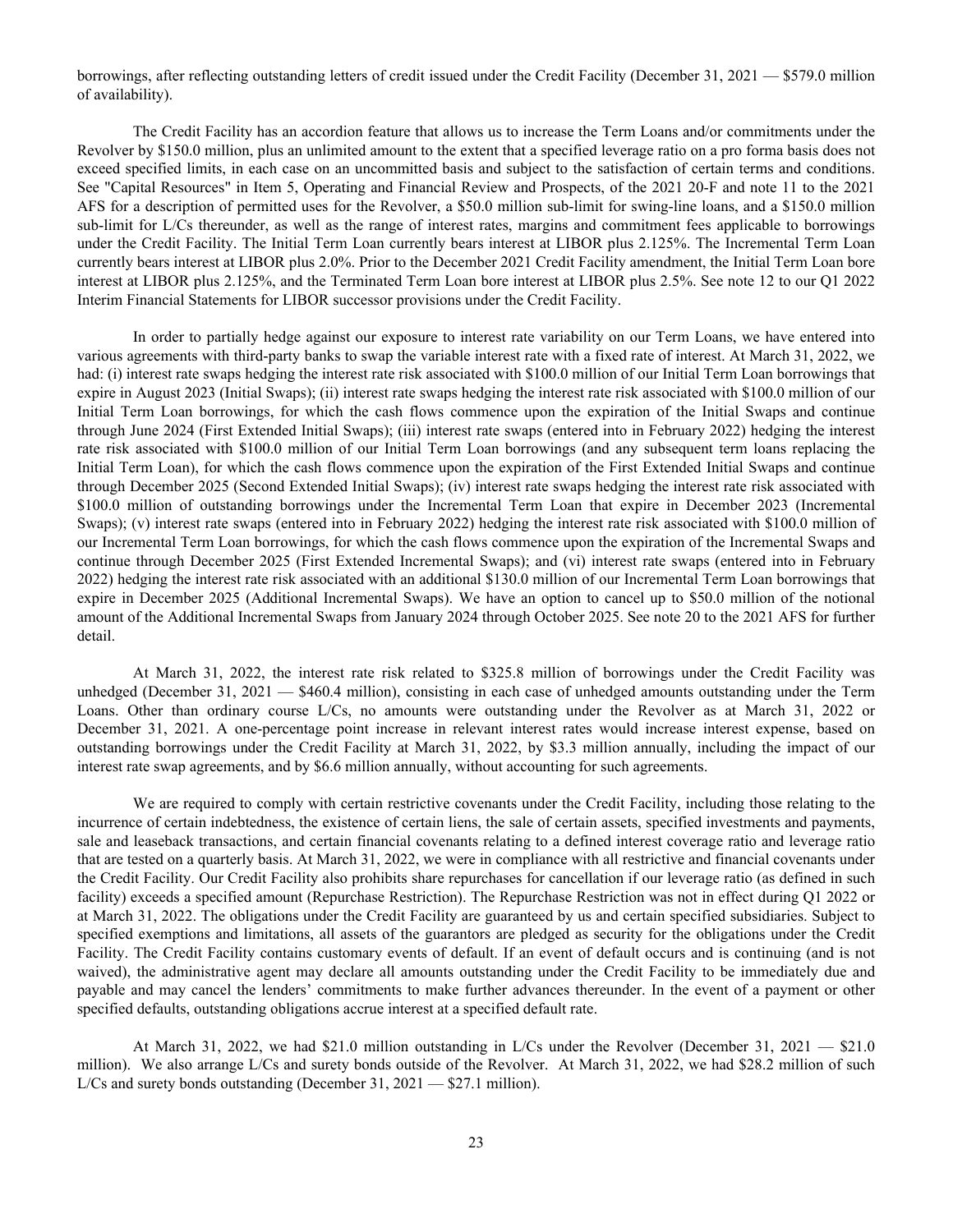At March 31, 2022, we also had a total of \$198.5 million in uncommitted bank overdraft facilities available for intraday and overnight operating requirements (December 31, 2021 — \$198.5 million). There were no amounts outstanding under these overdraft facilities at March 31, 2022 or December 31, 2021.

We are party to an agreement with a third-party bank to sell up to \$300.0 million in A/R on an uncommitted basis, subject to pre-determined limits by customer. This agreement provides for automatic annual one-year extensions, and was so extended in March 2022. This agreement may be terminated at any time by the bank or by us upon 3 months' prior notice, or by the bank upon specified defaults. We also participate in three SFPs, pursuant to which we sell A/R from the relevant customer to third-party banks on an uncommitted basis to receive earlier payment (substantially offsetting the effect of such customer's extended payment terms on our working capital for the period). The SFPs have indefinite terms and may be terminated at any time by the customer or by us upon specified prior notice. A/R are sold under these arrangements net of discount charges. See note 5 to the Q1 2022 Interim Financial Statements for further detail. As our A/R sales program and the SFPs are on an uncommitted basis, there can be no assurance that any of the banks will purchase any of the A/R we intend to sell to them thereunder. However, as the A/R that we offer to sell under these programs are largely from customers we deem to be creditworthy, we believe that such offers will continue to be accepted notwithstanding the current environment. See "Liquidity — *Cash Requirements* — Financing Arrangements" for a description of A/R amounts sold under these arrangements during recent periods.

The timing and the amounts we borrow and repay under our Revolver and overdraft facilities, or sell under the SFPs or our A/R sales program, can vary significantly from month-to-month depending on our working capital and other cash requirements. We may increase the amounts we offer to sell under our A/R sales program in any period as a cost-effective alternative to drawing amounts on our Revolver to meet our ordinary course cash requirements. At March 31, 2022, we sold higher amounts under our A/R sales program and our SFPs than in recent periods rather than draw on our Revolver to meet short-term cash requirements.

 Our strategy on capital risk management has not changed significantly since the end of 2021. Other than the restrictive and financial covenants associated with our Credit Facility noted above, we are not subject to any contractual or regulatory capital requirements. While some of our international operations are subject to government restrictions on the flow of capital into and out of their jurisdictions, these restrictions have not had a material impact on our operations or cash flows.

#### *Financial instruments and financial risks:*

We are exposed to a variety of risks associated with financial instruments and otherwise. Except as set forth below, there have been no material changes to our primary market risk exposures or our management of such exposures during Q1 2022 from the description set forth in note 20 to our 2021 AFS and under "Capital Resources — *Financial instruments and financial risks*" in Item 5, Operating and Financial Review and Prospects, of the 2021 20-F.

Currency risk: We enter into foreign currency forward contracts to hedge our cash flow exposures and swaps to hedge our monetary asset and monetary liability exposures, generally for periods of up to 12 months, to lock in the exchange rates for future foreign currency transactions, which is intended to reduce the foreign currency risk related to our operating costs and future cash flows denominated in local currencies. See note 12 to our Q1 2022 Interim Financial Statements for a listing of our foreign currency forwards and swaps to trade U.S. dollars in exchange for specified currencies at March 31, 2022. The aggregate fair value of the outstanding contracts at March 31, 2022 was a net unrealized gain of \$5.2 million (December 31, 2021 — net unrealized gain of \$1.2 million), resulting from fluctuations in foreign exchange rates between the contract execution and the period-end date.

Interest rate risk: Borrowings under the Credit Facility bear interest at specified rates, plus specified margins (described in note 8 to our Q1 2022 Interim Financial Statements), and expose us to interest rate risk due to the potential variability of market interest rates. In order to partially hedge against our exposure to interest rate variability on our Term Loans, we have entered into various agreements with third-party banks to swap the variable interest rate (based on LIBOR plus a margin) with a fixed rate of interest for a portion of the borrowings under our Term Loans (described above). At March 31, 2022, the fair value of our interest rate swap agreements was a net unrealized gain of \$3.6 million (December 31, 2021 — net unrealized loss of \$6.9 million). The change in the fair value of the swaps is a result of the extended and new interest rate swaps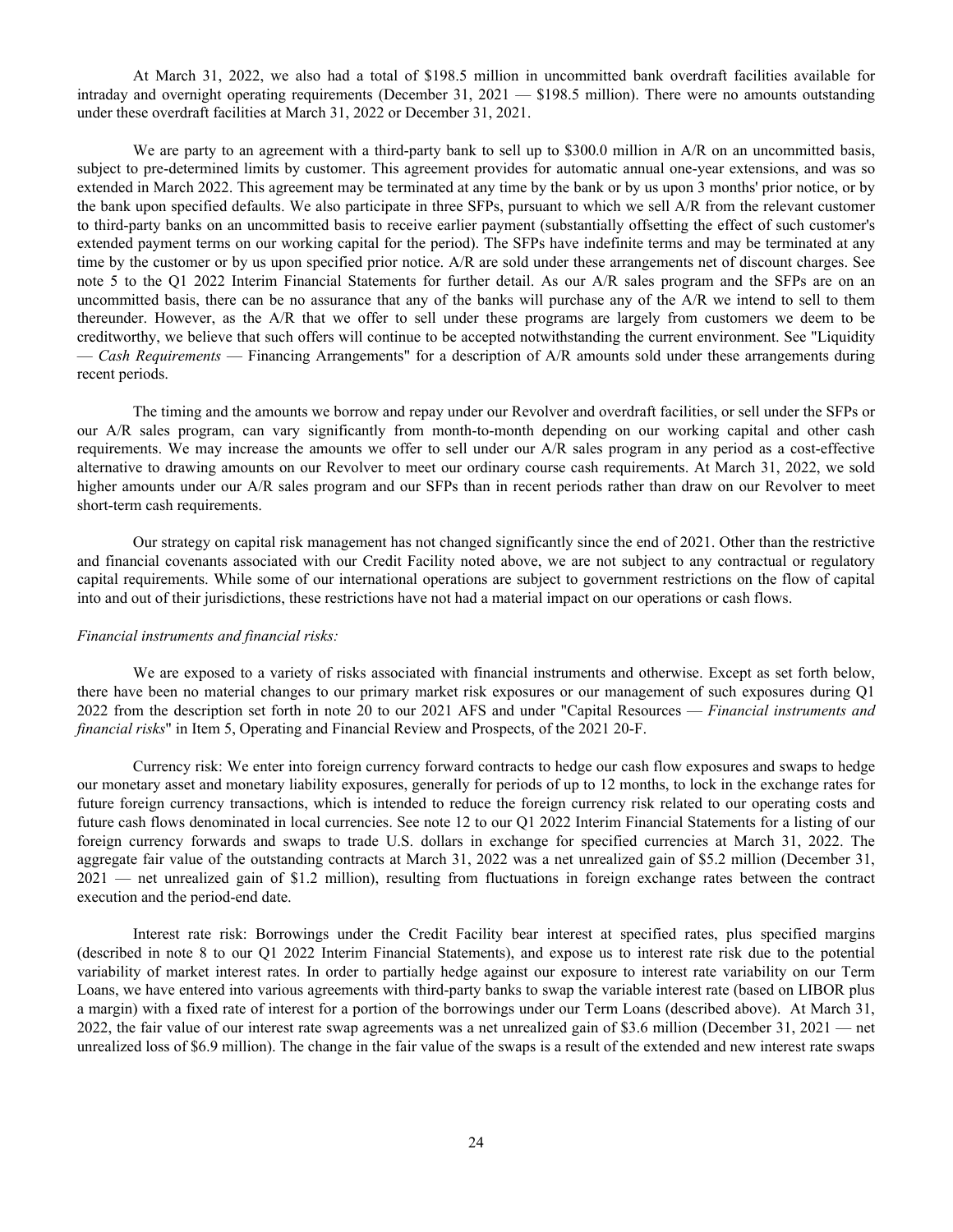we entered into in February 2022 (described above), as well as recent increases in the forward interest rates compared to our fixed rates. An increase in forward interest rates would cause a further increase in the amount of the gain.

Global reform of major interest rate benchmarks is currently underway, including the anticipated replacement of some Interbank Offered Rates (including LIBOR) with alternative nearly risk-free rates. We have obligations under our Credit Facility, certain lease arrangements and derivative instruments that are indexed to LIBOR (LIBOR Agreements). The interest rates under these agreements are subject to change when relevant LIBOR benchmark rates cease to exist. The Credit Facility and the relevant lease arrangements have not yet been amended to reflect a successor rate. It remains uncertain when the benchmark transitions will be complete or what replacement rates will be used. See note 12 to our Q1 2022 Interim Financial Statements for LIBOR successor provisions for the Credit Facility and certain lease arrangements.

Our variable rate Term Loans are partially hedged with interest rate swap agreements. Hedge ineffectiveness could result due to the cessation of LIBOR, if such agreements transition using a different benchmark or spread adjustment as compared to the underlying hedged debt. The Second Extended Initial Swaps, the First Extended Incremental Swaps and the Additional Incremental Swaps mirror the LIBOR successor provisions under the Credit Facility, but have not yet transitioned to a successor rate. In Q1 2022, we also amended the swap agreement with one of the two counterparty banks under the Incremental Swaps (with a notional amount of \$50.0 million) to mirror the LIBOR successor provisions under the Credit Facility, but such swaps have not yet transitioned to the successor rate. Our remaining interest rate swap agreements do not yet have LIBOR successor provisions and will require future amendment. As a result, we cannot assure that benchmark transitions under these interest rate swap agreements will be successful, or if so, what replacement rates will be used.

Our A/R sales program and three customers SFPs that were indexed to LIBOR have transitioned to alternative benchmark rates with predetermined spreads, with no significant impact on our consolidated financial statements.

While we expect that reasonable alternatives to LIBOR benchmarks will be implemented in advance of their cessation dates, we cannot assure that this will be the case. If relevant LIBOR benchmarks are no longer available and the alternative reference rate is higher, interest rates under the affected LIBOR Agreements would increase, which would adversely impact our interest expense, our financial performance and cash flows. We will continue to monitor developments with respect to the cessation of LIBOR, and will evaluate potential impacts on our LIBOR Agreements, processes, systems, risk management methodology and valuations, financial reporting, taxes, and financial results. However, we are currently unable to predict what the future replacement rates or consequences on our operations or financial results will be.

## **Related Party Transactions**

Onex Corporation (Onex) beneficially owns, controls, or directs, directly or indirectly, all of our outstanding multiple voting shares (MVS). Accordingly, Onex has the ability to exercise significant influence over our business and affairs and generally has the power to determine all matters submitted to a vote of our shareholders where the SVS and MVS vote together as a single class. Mr. Gerald Schwartz, the Chairman of the Board and Chief Executive Officer of Onex, indirectly owns shares representing the majority of the voting rights of the shares of Onex.

 Onex has entered into an agreement with Celestica and with Computershare Trust Company of Canada (as successor to the Montreal Trust Company of Canada), as trustee for the benefit of the holders of the SVS, to ensure that such holders will not be deprived of any rights under applicable take-over bid legislation to which they would be otherwise entitled in the event of a take-over bid (as defined in such legislation) if MVS and SVS were of a single class of shares.

 We are party to a Services Agreement with Onex for the services of Mr. Tawfiq Popatia, an officer of Onex, as a director of Celestica, pursuant to which Onex receives an annual fee of \$235,000, payable in DSUs in equal quarterly installments in arrears, as compensation for such services.

 See "Related Party Transactions" in Item 5, Operating and Financial Review and Prospects, of our 2021 20-F for further detail.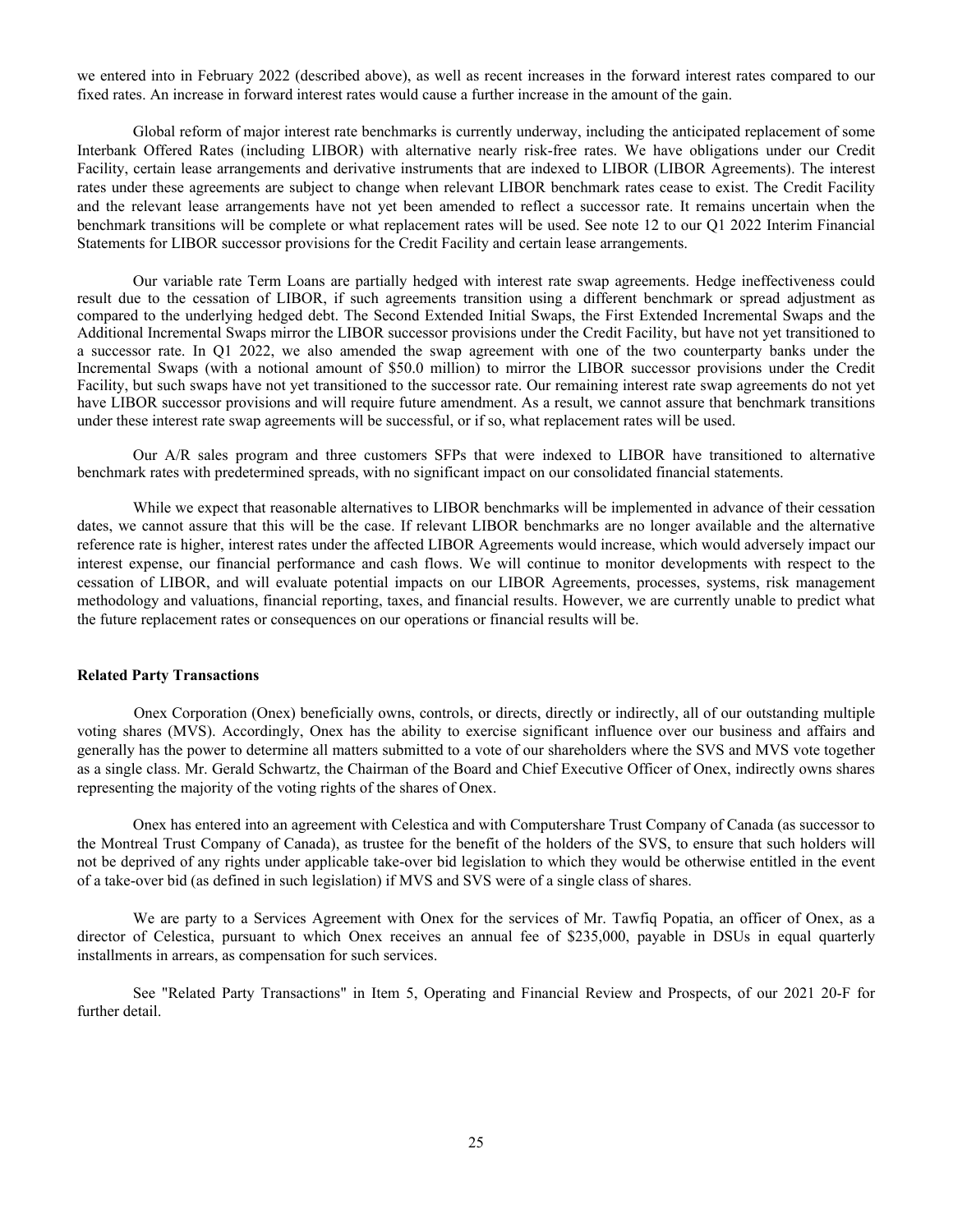### **Outstanding Share Data**

As of April 22, 2022**,** we had 105,456,753 outstanding SVS and 18,600,193 outstanding MVS. As of such date, we also had 404,353 outstanding stock options, 4,518,683 outstanding RSUs, 5,344,190 outstanding PSUs assuming vesting of 100% of the target amount granted (PSUs that will vest range from 0% to 200% of the target amount granted), and 2,240,116 outstanding DSUs; each vested option or unit entitling the holder thereof to receive one SVS (or in certain cases, cash) pursuant to the terms thereof, subject to certain time or performance-based vesting conditions.

#### **Controls and Procedures**

#### *Evaluation of disclosure controls and procedures:*

Our management is responsible for establishing and maintaining a system of disclosure controls and procedures (as defined in Rules 13a-15(e) and 15d-15(e) under the U.S. Exchange Act) designed to ensure that information we are required to disclose in the reports that we file or submit under the U.S. Exchange Act is recorded, processed, summarized and reported within the time periods specified in the U.S. Securities and Exchange Commission's rules and forms. Disclosure controls and procedures include, without limitation, controls and procedures designed to ensure that information required to be disclosed by an issuer in the reports that it files or submits under the U.S. Exchange Act is accumulated and communicated to the issuer's management, including its principal executive officer or officers and principal financial officer or officers, or persons performing similar functions, as appropriate, to allow timely decisions regarding required disclosure.

Management, under the supervision of and with the participation of our principal executive officer and principal financial officer, has evaluated the effectiveness of the design and operation of our disclosure controls and procedures as of March 31, 2022. Based on that evaluation, our principal executive officer and principal financial officer have concluded that, as of March 31, 2022, our disclosure controls and procedures are effective to meet the requirements of Rules 13a-15(e) and 15d-15(e) under the U.S. Exchange Act.

A control system, no matter how well conceived and operated, can provide only reasonable, not absolute, assurance that its objectives are met. Due to inherent limitations in all such systems, no evaluation of controls can provide absolute assurance that all control issues within a company have been detected. Accordingly, our disclosure controls and procedures are designed to provide reasonable, not absolute, assurance that the objectives of our disclosure control system are met.

#### *Changes in internal control over financial reporting:*

 We did not identify any change in our internal control over financial reporting in connection with our evaluation thereof that occurred during the quarter ended March 31, 2022 that has materially affected, or is reasonably likely to materially affect, our internal control over financial reporting.

On November 1, 2021, we completed the acquisition of PCI, and are in the process of assessing its processes and internal controls. Although this assessment may result in changes to our internal control over financial reporting, we do not currently anticipate that the integration of PCI will result in changes that would materially affect, or would be reasonably likely to materially affect, our internal control over financial reporting.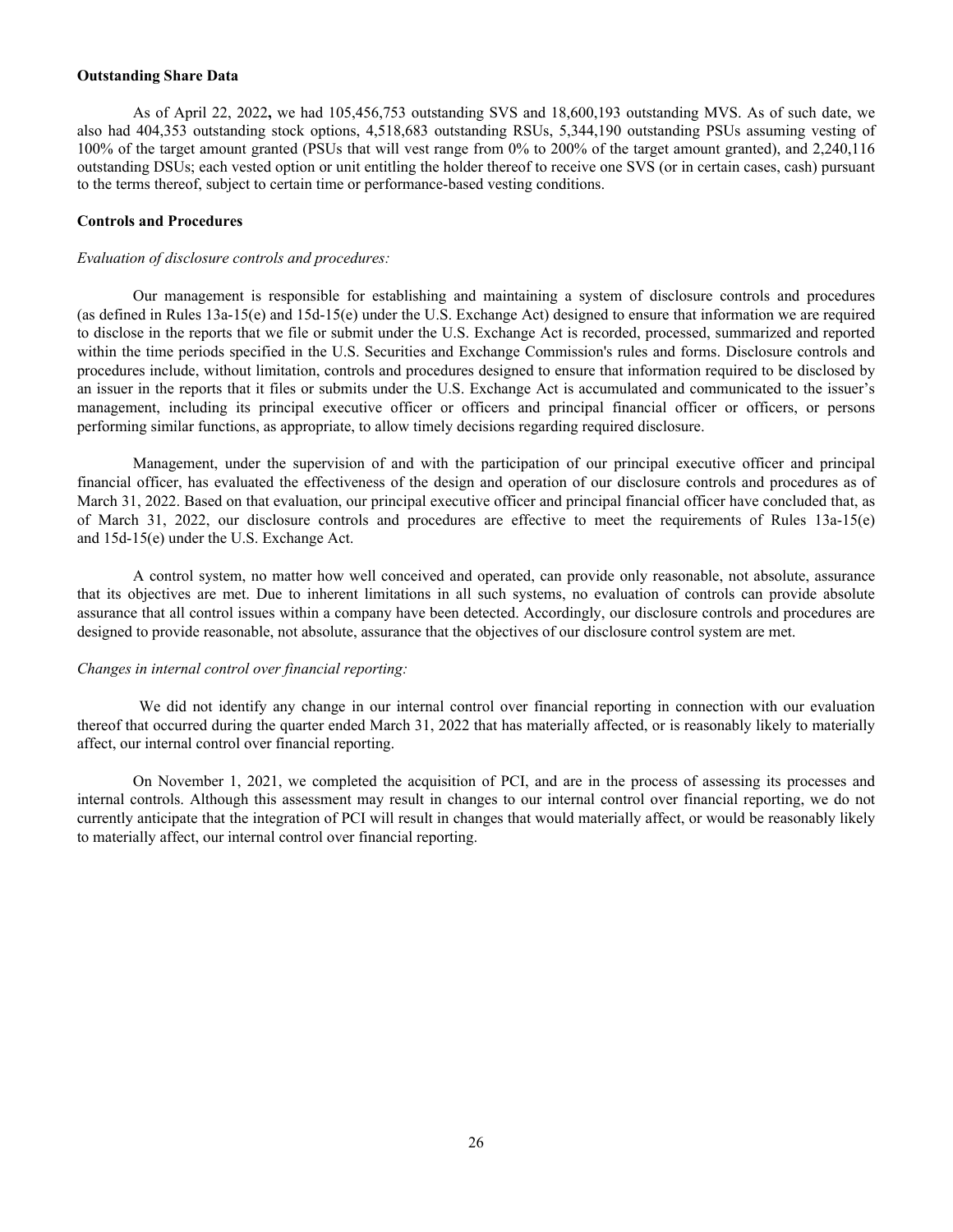**Unaudited Quarterly Financial Highlights\*** (in millions, except percentages and per share amounts):

|                                      |                   | 2020 |               |                                |    |                          |    |                                | 2021 |                          |    |                                |    |                          |     |                         |  |  |  |  |  |  |  |  |  |
|--------------------------------------|-------------------|------|---------------|--------------------------------|----|--------------------------|----|--------------------------------|------|--------------------------|----|--------------------------------|----|--------------------------|-----|-------------------------|--|--|--|--|--|--|--|--|--|
|                                      | Second<br>Quarter |      |               | <b>Third</b><br><b>Ouarter</b> |    | Fourth<br><b>Ouarter</b> |    | <b>First</b><br><b>Ouarter</b> |      | Second<br><b>Ouarter</b> |    | <b>Third</b><br><b>Ouarter</b> |    | Fourth<br><b>Ouarter</b> |     | <b>First</b><br>Quarter |  |  |  |  |  |  |  |  |  |
| Revenue                              | \$1,492.4         |      |               | \$1,550.5                      |    | \$1,386.6                |    | \$1,234.9                      |      | \$1,420.3                |    | \$1,467.4                      |    | \$1,512.1                |     | \$1,566.9               |  |  |  |  |  |  |  |  |  |
|                                      | 7.3%              |      |               | $8.0\%$                        |    | 8.2%                     |    | 8.2%                           |      | 8.3%                     |    | 8.5%                           |    | 9.4%                     |     | $8.5\%$                 |  |  |  |  |  |  |  |  |  |
| Net earnings.                        | S.<br>13.3        |      | S             | 30.4                           | S. | 20.1                     | S. | 10.5                           | \$   | 26.3                     | S. | 35.2                           | S. | 31.9                     | S.  | 21.8                    |  |  |  |  |  |  |  |  |  |
| Weighted average # of basic shares   | 129.1             |      |               | 129.1                          |    | 129.1                    |    | 128.9                          |      | 127.6                    |    | 125.4                          |    | 124.8                    |     | 124.6                   |  |  |  |  |  |  |  |  |  |
| Weighted average # of diluted shares | 129.1             |      |               | 129.1                          |    | 129.1                    |    | 129.0                          |      | 127.6                    |    | 125.5                          |    | 124.8                    |     | 124.7                   |  |  |  |  |  |  |  |  |  |
| # of shares outstanding $\ldots$     | 129.1             |      |               | 129.1                          |    | 129.1                    |    | 128.4                          |      | 126.8                    |    | 124.7                          |    | 124.7                    |     | 124.1                   |  |  |  |  |  |  |  |  |  |
| IFRS earnings per share (EPS):       |                   |      |               |                                |    |                          |    |                                |      |                          |    |                                |    |                          |     |                         |  |  |  |  |  |  |  |  |  |
| basic.                               | S.<br>0.10        |      | <sup>\$</sup> | 0.24                           | S. | 0.16                     | S. | 0.08                           | S.   | 0.21                     | S. | 0.28                           | \$ | 0.26                     | S.  | 0.17                    |  |  |  |  |  |  |  |  |  |
| diluted                              | 0.10<br>\$        |      | S.            | 0.24                           | S. | 0.16                     | S. | 0.08                           | S.   | 0.21                     | S. | 0.28                           | S. | 0.26                     | \$. | 0.17                    |  |  |  |  |  |  |  |  |  |

\* All quarters in the table above have been impacted by restructuring charges, the amounts of which vary from quarter-to-quarter.

### *Q1 2022 compared to Q4 2021:*

 Total revenue for Q1 2022 increased \$54.8 million or 4% compared to Q4 2021. Compared to the previous quarter, ATS segment revenue increased \$63.9 million (10%), primarily due to continued strength in our Capital Equipment business and a full quarter of revenue contribution from PCI. CCS segment revenue decreased \$9.1 million (1%) in Q1 2022 compared to Q4 2021 due to program specific reductions, offset in part by continued HPS demand strength. Communications end market revenue decreased \$8.0 million (1%) sequentially and Enterprise end market revenue was flat sequentially. We estimate that the adverse revenue impact in Q1 2022 resulting from supply chain constraints (due in part to COVID-19) was \$17 million (Q4 2021 — \$55 million). We also incurred approximately \$4 million in estimated COVID-19 Costs in Q1 2022 related to supply chain constraints and Workforce Constraints (Q4 2021 — approximately \$10 million). Despite the increase in revenue compared to Q4 2021, gross profit for Q1 2022 decreased sequentially by \$9.6 million (7%), due to higher costs related to new program ramps, materials, and labour. Gross margin decreased from 9.4% in Q4 2021 to 8.5% in Q1 2022, due to weaker mix, and such higher costs. CCS segment income for Q1 2022 of \$34.2 million decreased \$4.7 million from Q4 2021 and CCS segment margin decreased sequentially from 4.4% in Q4 2021 to 3.9% for Q1 2022. ATS segment income for Q1 2022 of \$35.1 million (5.0% of ATS segment revenue) decreased from \$35.4 million (5.6% of ATS segment revenue) in Q4 2021, primarily due to costs of program ramps in our A&D and Industrial businesses. Net earnings for Q1 2022 of \$21.8 million represented a \$10.1 million decrease compared to net earnings of \$31.9 million for Q4 2021, primarily due to the lower gross profit described above.

Select Q1 2022 Results:

|                   | Q1 2022 Actual | Q1 2022 Guidance                                                                        |
|-------------------|----------------|-----------------------------------------------------------------------------------------|
|                   | \$1.57         | \$1.4 to \$1.55                                                                         |
| IFRS EPS $^{(1)}$ | \$0.17         | N/A                                                                                     |
|                   | $2.0\%$        | N/A                                                                                     |
|                   | $4.4\%$        | 4.2% at the mid-point of our<br>revenue and non-IFRS<br>adjusted<br>EPS guidance ranges |
|                   | \$65.7         | N/A                                                                                     |
|                   | \$56.7         | \$57 to \$59                                                                            |
|                   | \$0.39         | \$0.31 to \$0.37                                                                        |

 $^{(1)}$  IFRS EPS of \$0.17 for Q1 2022 included an aggregate charge of \$0.22 (pre-tax) per share for employee SBC expense, amortization of intangible assets (excluding computer software), and restructuring charges. See "Operating Results" and "Non-IFRS Financial Measures" below for per-item charges. This aggregate charge was within our Q1 2022 guidance range of between \$0.19 to \$0.25 per share for these items.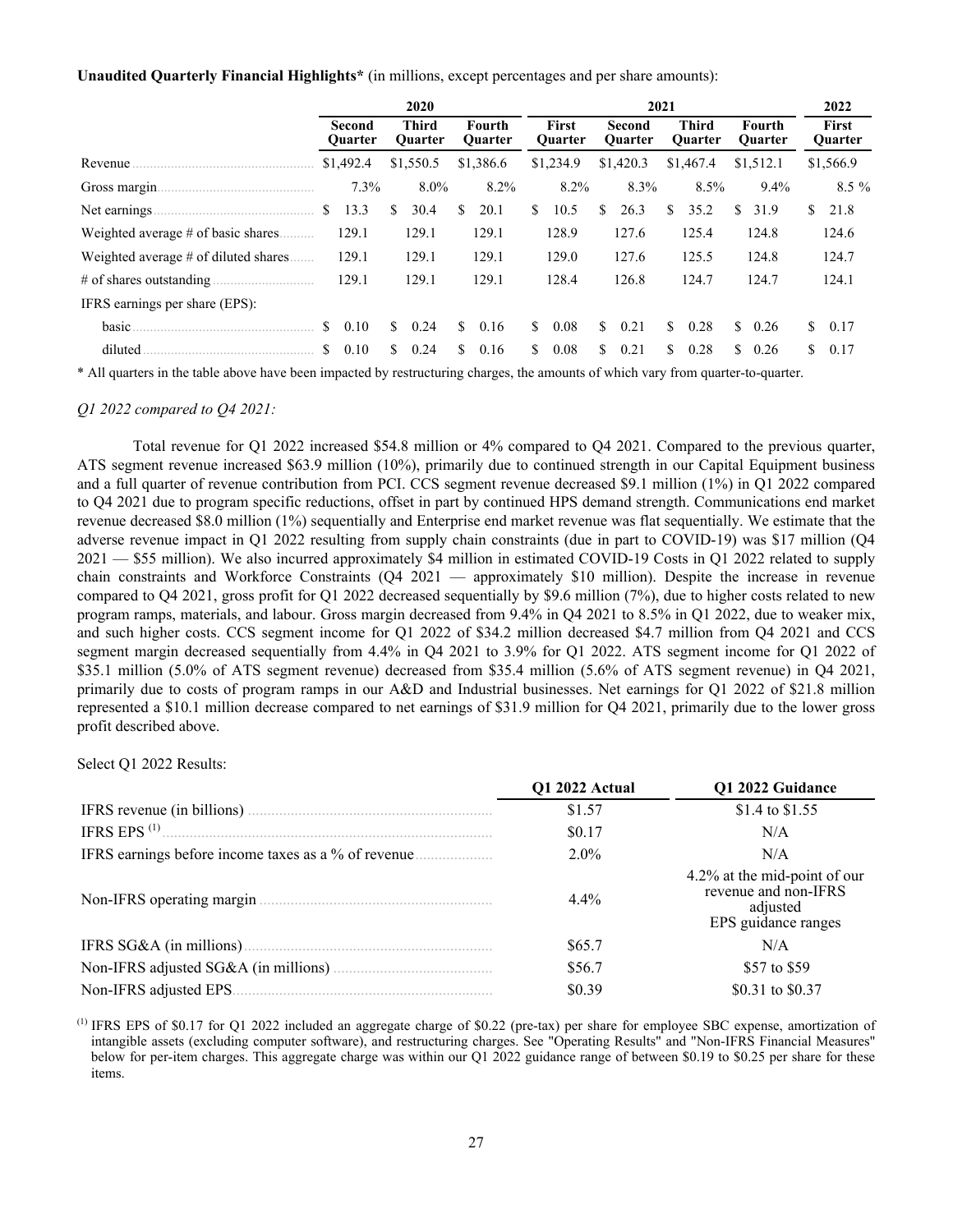For Q1 2022, our revenue and non-IFRS adjusted EPS exceeded the high end of our guidance ranges, and our non-IFRS operating margin exceeded the mid-point of our revenue and non-IFRS adjusted EPS guidance ranges, resulting from strong performance in both of our segments. Non-IFRS adjusted SG&A for Q1 2022 was at the low end of our guidance range. Our non-IFRS adjusted effective tax rate for Q1 2022 was 19%, higher than our anticipated estimate of approximately 18%, mainly due to jurisdictional profit mix.

#### **Non-IFRS Financial Measures**

Management uses adjusted net earnings and the other non-IFRS financial measures (including ratios based on non-IFRS financial measures) described herein to (i) assess operating performance and the effective use and allocation of resources, (ii) provide more meaningful period-to-period comparisons of operating results, (iii) enhance investors' understanding of the core operating results of our business, and (iv) set management incentive targets. We believe the non-IFRS financial measures we present herein are useful to investors, as they enable investors to evaluate and compare our results from operations in a more consistent manner (by excluding specific items that we do not consider to be reflective of our core operations), to evaluate cash resources that we generate from our business each period, and to provide an analysis of operating results using the same measures our chief operating decision makers use to measure performance. In addition, management believes that the use of a non-IFRS adjusted tax expense and a non-IFRS adjusted effective tax rate provide improved insight into the tax effects of our core operations, and are useful to management and investors for historical comparisons and forecasting. These non-IFRS financial measures result largely from management's determination that the facts and circumstances surrounding the excluded charges or recoveries are not indicative of our core operations. We believe investors use both IFRS and non-IFRS financial measures to assess management's past, current and future decisions associated with our priorities and our allocation of capital, as well as to analyze how our business operates in, or responds to, swings in economic cycles or to other events that impact our core operations.

Non-IFRS financial measures do not have any standardized meaning prescribed by IFRS and therefore may not be comparable to similar measures presented by other companies that report under IFRS, or who report under U.S. GAAP and use non-GAAP financial measures to describe similar financial metrics. Non-IFRS financial measures are not measures of performance under IFRS and should not be considered in isolation or as a substitute for any IFRS financial measure. The most significant limitation to management's use of non-IFRS financial measures is that the charges or credits excluded from the non-IFRS financial measures are nonetheless recognized under IFRS and have an economic impact on us. Management compensates for these limitations primarily by issuing IFRS results to show a complete picture of our performance, and reconciling non-IFRS financial measures back to the most directly comparable IFRS financial measures.

 The following non-IFRS financial measures are included in this MD&A: adjusted gross profit, adjusted gross margin (adjusted gross profit as a percentage of revenue), adjusted SG&A, adjusted SG&A as a percentage of revenue, operating earnings (or adjusted EBIAT), operating margin (operating earnings or adjusted EBIAT as a percentage of revenue), adjusted net earnings, adjusted EPS, adjusted ROIC, free cash flow, adjusted tax expense and adjusted effective tax rate. Adjusted EBIAT, adjusted ROIC, free cash flow, adjusted tax expense and adjusted effective tax rate are further described in the tables below. In calculating these non-IFRS financial measures, management excludes the following items (where indicated): employee SBC expense, amortization of intangible assets (excluding computer software), Other Charges, net of recoveries (defined below), and Finance Costs (defined below), all net of the associated tax adjustments (quantified in the table below), and non-core tax impacts (tax adjustments related to acquisitions, and certain other tax costs or recoveries related to restructuring actions or restructured sites).

 The economic substance of these exclusions (where applicable to the periods presented) and management's rationale for excluding them from non-IFRS financial measures is provided below:

Employee SBC expense, which represents the estimated fair value of stock options, RSUs and PSUs granted to employees, is excluded because grant activities vary significantly from quarter-to-quarter in both quantity and fair value. In addition, excluding this expense allows us to better compare core operating results with those of our competitors who also generally exclude employee SBC expense in assessing operating performance, who may have different granting patterns and types of equity awards, and who may use different valuation assumptions than we do.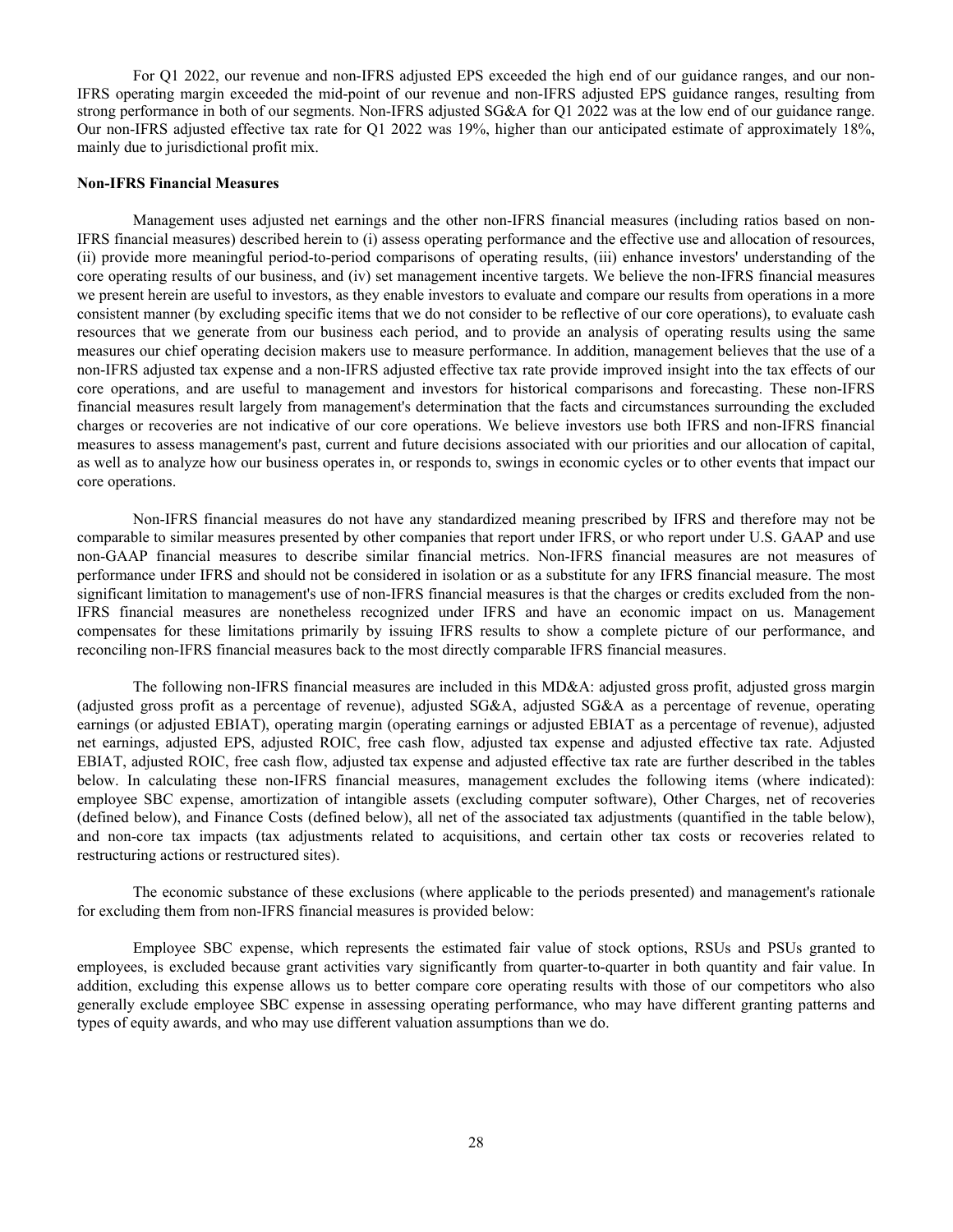Amortization charges (excluding computer software) consist of non-cash charges against intangible assets that are impacted by the timing and magnitude of acquired businesses. Amortization of intangible assets varies among our competitors, and we believe that excluding these charges permits a better comparison of core operating results with those of our competitors who also generally exclude amortization charges in assessing operating performance.

Other Charges, net of recoveries, consist of, when applicable: Restructuring Charges, net of recoveries (defined below); Transition Costs (Recoveries) (defined below); net Impairment charges (defined below); Acquisition Costs (Recoveries); legal settlements (recoveries); specified credit facility-related charges; and post-employment benefit plan losses. We exclude these charges, net of recoveries, because we believe that they are not directly related to ongoing operating results and do not reflect expected future operating expenses after completion of these activities or incurrence of the relevant costs. Our competitors may record similar charges at different times, and we believe these exclusions permit a better comparison of our core operating results with those of our competitors who also generally exclude these types of charges, net of recoveries, in assessing operating performance.

 Restructuring Charges, net of recoveries, consist of costs relating to: employee severance, lease terminations, site closings and consolidations, write-downs of owned property and equipment which are no longer used and are available for sale, and reductions in infrastructure.

 Transition Costs consist of costs recorded in connection with: (i) the relocation of our Toronto manufacturing operations, and the move of our corporate headquarters into and out of a temporary location during, and upon completion, of the construction of space in a new office building at our former location (all in connection with the 2019 sale of our Toronto real property); (ii) the transfer of manufacturing lines from closed sites to other sites within our global network; and (iii) consistent with the treatment of our Toronto real property sale, the sale of real properties unrelated to restructuring actions (Property Dispositions). Transition Costs consist of direct relocation and duplicate costs (such as rent expense, utility costs, depreciation charges, and personnel costs) incurred during the transition periods, as well as cease-use and other costs incurred in connection with idle or vacated portions of the relevant premises that we would not have incurred but for these relocations, transfers and dispositions. Transition Recoveries consist of any gains recorded in connection with Property Dispositions. We believe that excluding these costs and recoveries permits a better comparison of our core operating results from period-toperiod, as these costs or recoveries will not reflect our ongoing operations once these relocations, manufacturing line transfers, and dispositions are complete.

 Impairment charges, which consist of non-cash charges against goodwill, intangible assets, property, plant and equipment, and ROU assets, result primarily when the carrying value of these assets exceeds their recoverable amount.

Finance Costs consist of interest expense and fees related to our Credit Facility (including debt issuance and related amortization costs), our interest rate swap agreements, our A/R sales program and customers' SFPs, and interest expense on our lease obligations, net of interest income earned. We believe that excluding these costs provides useful insight for assessing the performance of our core operations.

Non-core tax impacts are excluded, as we believe that these costs or recoveries do not reflect core operating performance and vary significantly among those of our competitors who also generally exclude these costs or recoveries in assessing operating performance.

The following table sets forth, for the periods indicated, the various non-IFRS financial measures discussed above, and a reconciliation of non-IFRS financial measures to the most directly comparable IFRS financial measures (in millions, except percentages and per share amounts):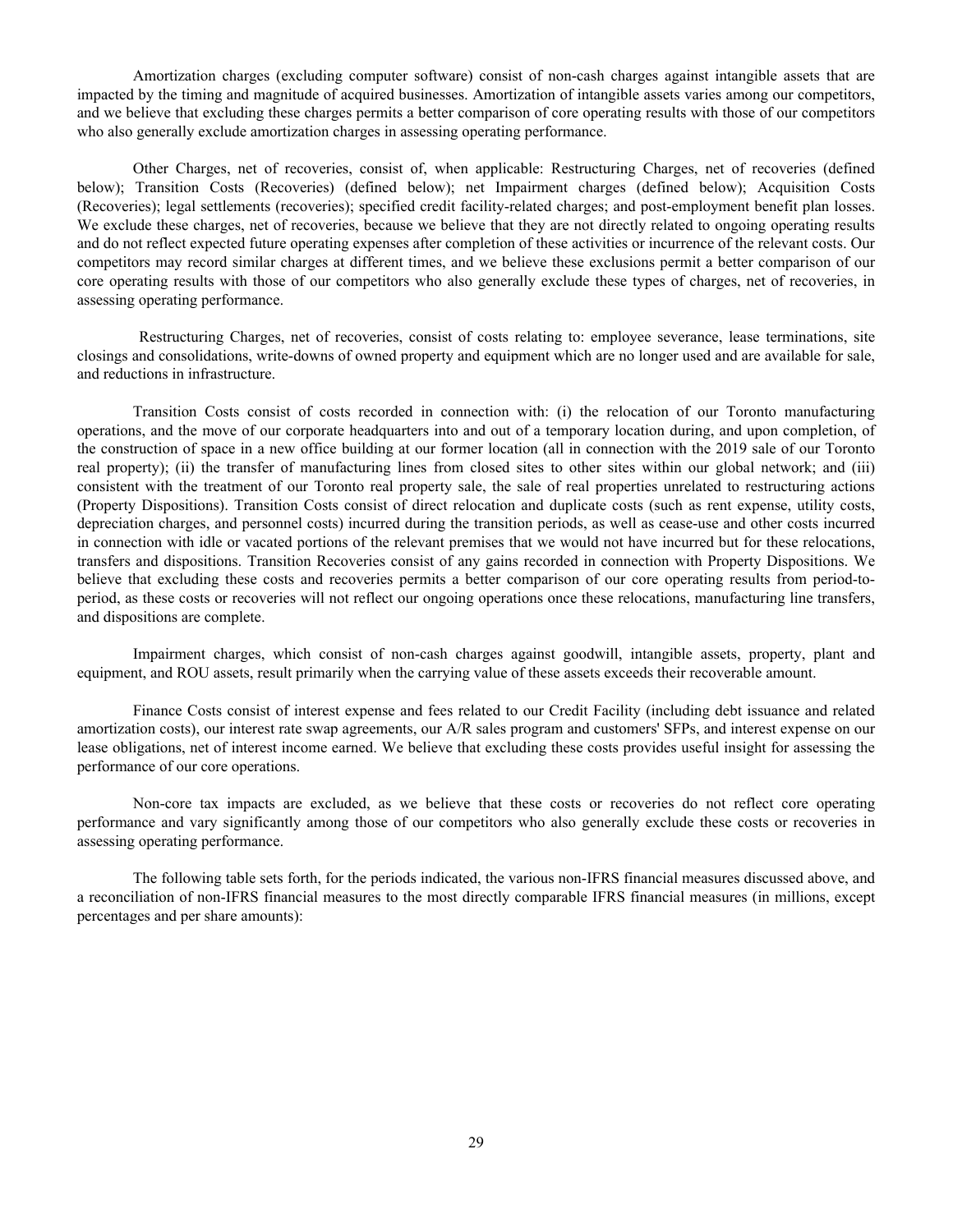|                                                                  |         | Three months ended March 31 |                   |  |  |  |  |  |
|------------------------------------------------------------------|---------|-----------------------------|-------------------|--|--|--|--|--|
|                                                                  | 2021    |                             | 2022              |  |  |  |  |  |
|                                                                  |         | $%$ of<br>revenue           | $%$ of<br>revenue |  |  |  |  |  |
|                                                                  |         | \$1,566.9                   |                   |  |  |  |  |  |
|                                                                  |         | 8.2 % \$ 132.5              | 8.5%              |  |  |  |  |  |
|                                                                  | 4.9     | 5.6                         |                   |  |  |  |  |  |
|                                                                  |         | 8.6 $\%$ \$ 138.1           | 8.8%              |  |  |  |  |  |
|                                                                  | 58.8    | 4.8 $%$ \$<br>65.7          | 4.2%              |  |  |  |  |  |
|                                                                  | (5.2)   | (9.0)                       |                   |  |  |  |  |  |
|                                                                  | 53.6    | 4.3 $%$ \$<br>56.7          | 3.6%              |  |  |  |  |  |
|                                                                  | 15.7    | $1.3 \%$ \$<br>30.8         | 2.0%              |  |  |  |  |  |
|                                                                  | 8.0     | 9.8                         |                   |  |  |  |  |  |
|                                                                  | 10.1    | 14.6                        |                   |  |  |  |  |  |
| Amortization of intangible assets (excluding computer software)  | 4.9     | 9.3                         |                   |  |  |  |  |  |
|                                                                  | 4.6     | 4.8                         |                   |  |  |  |  |  |
|                                                                  | 43.3    | $3.5 \%$ \$<br>69.3         | 4.4%              |  |  |  |  |  |
|                                                                  | 10.5    | $0.9 \%$ \$<br>21.8         | 1.4%              |  |  |  |  |  |
|                                                                  | 10.1    | 14.6                        |                   |  |  |  |  |  |
| Amortization of intangible assets (excluding computer software)  | 4.9     | 9.3                         |                   |  |  |  |  |  |
|                                                                  | 4.6     | 4.8                         |                   |  |  |  |  |  |
|                                                                  | (2.3)   | (2.3)                       |                   |  |  |  |  |  |
|                                                                  | 27.8    | 48.2                        |                   |  |  |  |  |  |
| <b>Diluted EPS</b>                                               |         |                             |                   |  |  |  |  |  |
|                                                                  | 129.0   | 124.7                       |                   |  |  |  |  |  |
|                                                                  | 0.08    | 0.17<br>S                   |                   |  |  |  |  |  |
|                                                                  | \$ 0.22 | \$ 0.39                     |                   |  |  |  |  |  |
|                                                                  | 128.4   | 124.1                       |                   |  |  |  |  |  |
|                                                                  | 48.8    | \$<br>35.3                  |                   |  |  |  |  |  |
| Purchase of property, plant and equipment, net of sales proceeds | (12.6)  | (16.4)                      |                   |  |  |  |  |  |
|                                                                  | (9.6)   | (11.2)                      |                   |  |  |  |  |  |
|                                                                  | (5.7)   | (7.2)                       |                   |  |  |  |  |  |
|                                                                  | 20.9    | \$<br>0.5                   |                   |  |  |  |  |  |
|                                                                  | 3.9 %   | 6.2%                        |                   |  |  |  |  |  |
|                                                                  | 10.8 %  | 13.9%                       |                   |  |  |  |  |  |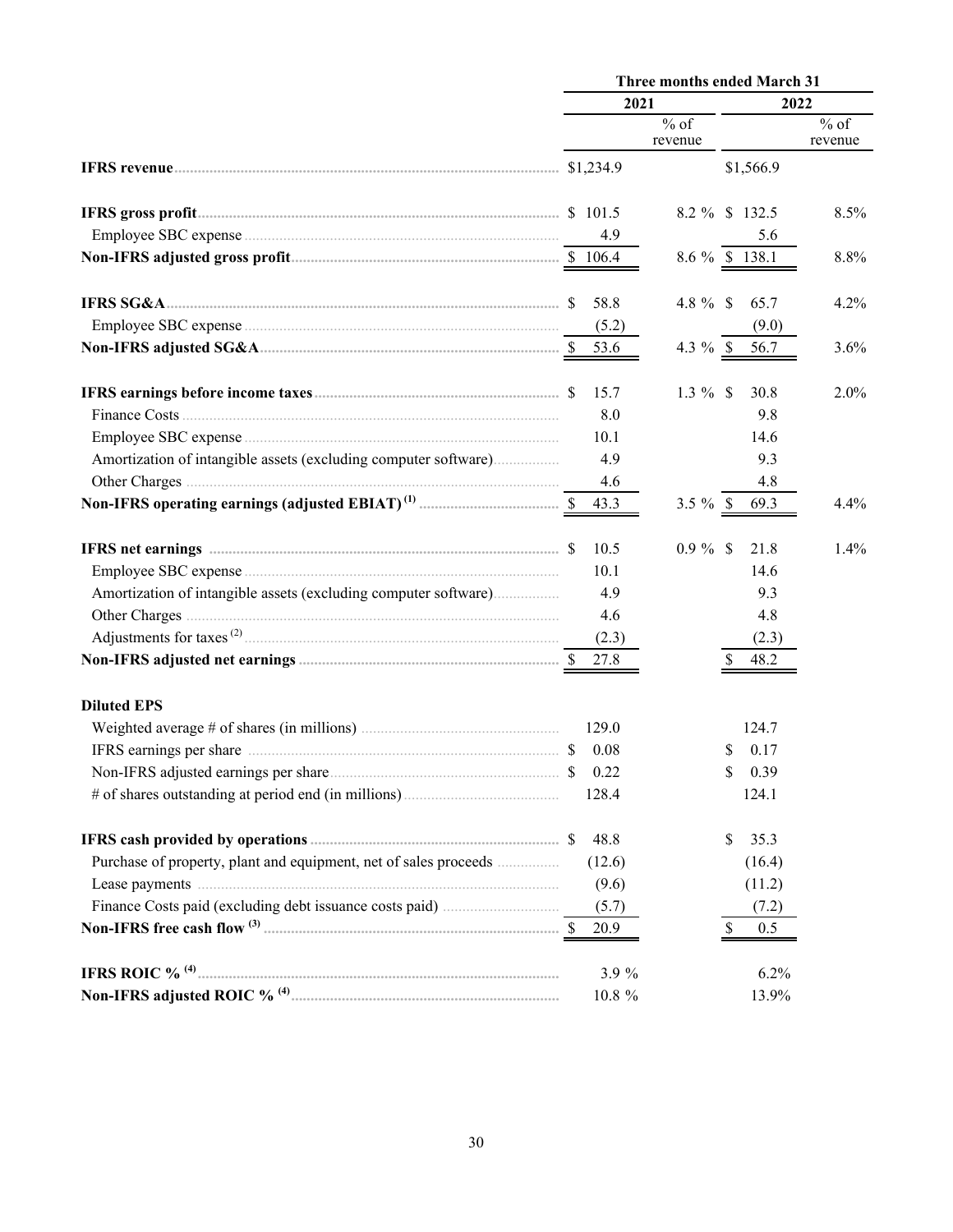- (1) Management uses non-IFRS operating earnings (adjusted EBIAT) as a measure to assess performance related to our core operations. Non-IFRS adjusted EBIAT is defined as earnings (loss) before income taxes, Finance Costs (defined above), employee SBC expense, amortization of intangible assets (excluding computer software), and Other Charges (recoveries) (defined above). See "Operating Results — Other charges (recoveries)" for separate quantification and discussion of the components of Other Charges (recoveries).
- (2) The adjustments for taxes, as applicable, represent the tax effects of our non-IFRS adjustments and non-core tax impacts (see below).

The following table sets forth a reconciliation of our IFRS tax expense and IFRS effective tax rate to our non-IFRS adjusted tax expense and our non-IFRS adjusted effective tax rate for the periods indicated, in each case determined by excluding the tax benefits or costs associated with the listed items (in millions, except percentages) from our IFRS tax expense for such periods:

|                                                                             |          |      | Three months ended           |  |  |      |                              |  |
|-----------------------------------------------------------------------------|----------|------|------------------------------|--|--|------|------------------------------|--|
|                                                                             | March 31 |      |                              |  |  |      |                              |  |
|                                                                             |          | 2021 | <b>Effective</b><br>tax rate |  |  | 2022 | <b>Effective</b><br>tax rate |  |
|                                                                             |          | 5.2  | 33%                          |  |  | 9.0  | 29%                          |  |
| Tax costs (benefits) of the following items excluded from IFRS tax expense: |          |      |                              |  |  |      |                              |  |
|                                                                             |          | 0.9  |                              |  |  | 1.5  |                              |  |
|                                                                             |          |      |                              |  |  | 0.8  |                              |  |
|                                                                             |          | 0.3  |                              |  |  |      |                              |  |
|                                                                             |          | 1.1  |                              |  |  |      |                              |  |
| Non-IFRS adjusted tax expense and non-IFRS adjusted effective tax rate.     |          | 7.5  | 21%                          |  |  | 11.3 | 19%                          |  |

- *\** Consists of the reversals of tax uncertainties related to one of our Asian subsidiaries that completed its liquidation and dissolution during Q1 2021*.*
- (3) Management uses non-IFRS free cash flow as a measure, in addition to IFRS cash provided by (used in) operations, to assess our operational cash flow performance. We believe non-IFRS free cash flow provides another level of transparency to our liquidity. Non-IFRS free cash flow is defined as cash provided by (used in) operations after the purchase of property, plant and equipment (net of proceeds from the sale of certain surplus equipment and property), lease payments and Finance Costs paid (excluding any debt issuance costs and when applicable, waiver fees related to our credit facility). We do not consider debt issuance costs (\$0.8 million paid in Q1 2022 and nil paid in Q1 2021) or such waiver fees (when applicable) to be part of our ongoing financing expenses. As a result, these costs are excluded from total Finance Costs paid in our determination of non-IFRS free cash flow. Note, however, that non-IFRS free cash flow does not represent residual cash flow available to Celestica for discretionary expenditures.
- (4) Management uses non-IFRS adjusted ROIC as a measure to assess the effectiveness of the invested capital we use to build products or provide services to our customers, by quantifying how well we generate earnings relative to the capital we have invested in our business. Non-IFRS adjusted ROIC is calculated by dividing non-IFRS adjusted EBIAT by average net invested capital. Net invested capital (calculated in the table below) is derived from IFRS measures, and is defined as total assets less: cash, ROU assets, accounts payable, accrued and other current liabilities, provisions, and income taxes payable. We use a two-point average to calculate average net invested capital for the quarter. For example, the average net invested capital for Q1 2022 is calculated using the average of the net invested capital as at December 31, 2021 and March 31, 2022. A comparable measure under IFRS would be determined by dividing IFRS earnings before income taxes by average net invested capital.